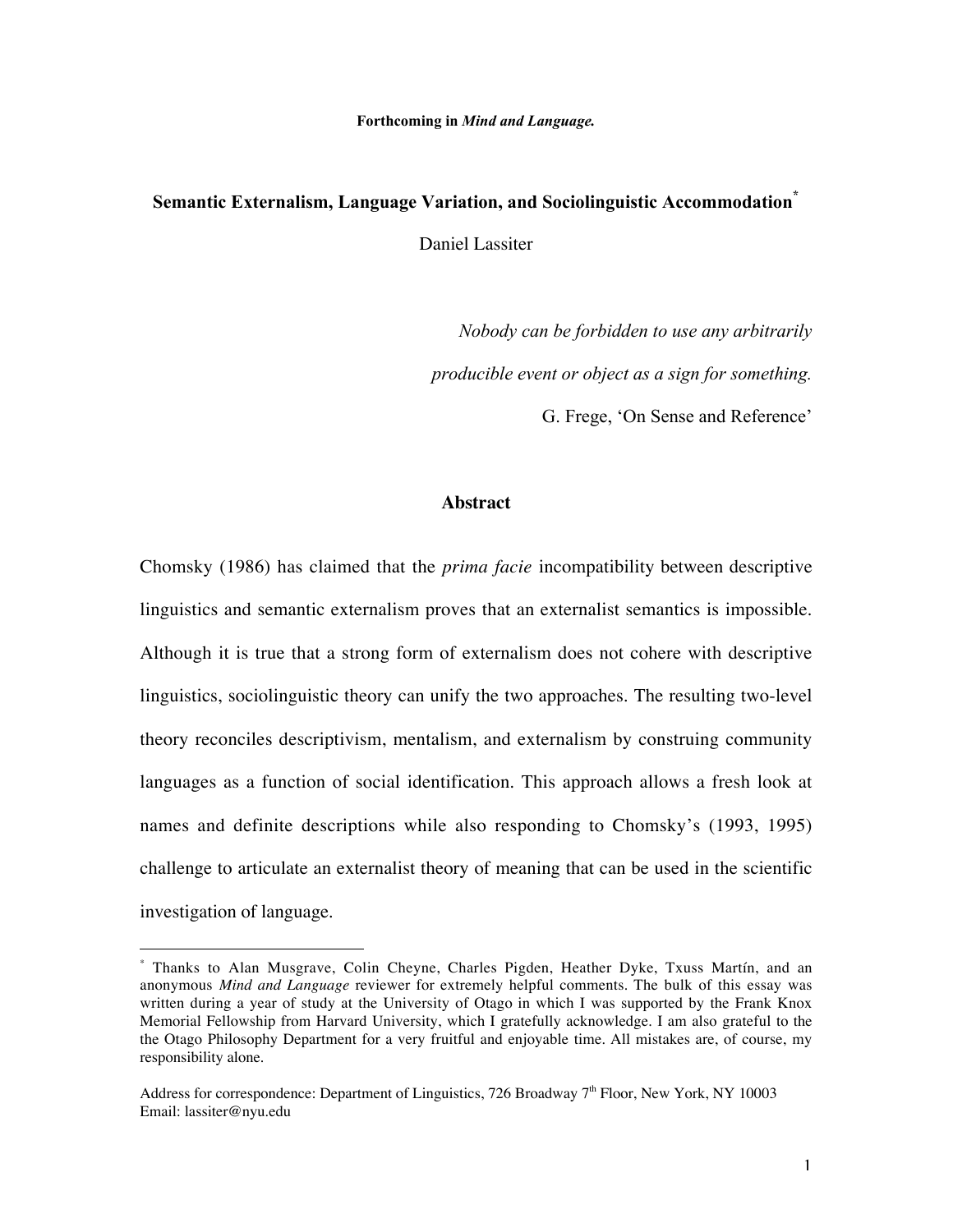### **1. Semantic Individualism and Semantic Externalism**

Semantic externalism is rejected by many linguists, as is well known, because it seems to conflict with the mentalist presuppositions of generative linguistics in the Chomskyan tradition: see Chomsky (1986, 1995, 2000) for extensive discussion. Even linguists who reject mentalism and generative linguistics, however, have occasionally objected to externalism on quite different grounds. Some of the mundane truths of philosophy of language seem to be in conflict with equally mundane truths of descriptive linguistics: in particular, descriptive linguists typically see variation and change as a ubiquitous part of language, while philosophers and formal semanticists, for the most part, view a language as a static object. Indeed, many philosophers adopt positions that make substantive predictions about how natural language should work in its everyday *use*, in particular those of an externalist persuasion, as I will show. However, insufficient attention has been paid to the issue of whether these predictions are borne out empirically.

The Chomskyan revolution has received much well deserved attention, but we do not need to assume his theoretical position in order to derive philosophically interesting results from linguistics. Rather, undeniable results of descriptive linguistics seem to militate against dominant trends in the philosophy of language. Many linguists have taken these problems to indicate that we must choose between externalism and descriptivism, and this is generally taken to be a sufficient reason to prefer an individualist approach to language. I will argue that this is a false dichotomy, and that both sides have misconstrued the terms of the debate. Recent results of sociolinguistic theory, I will show, suggest a way to bridge the gap between individualist and externalist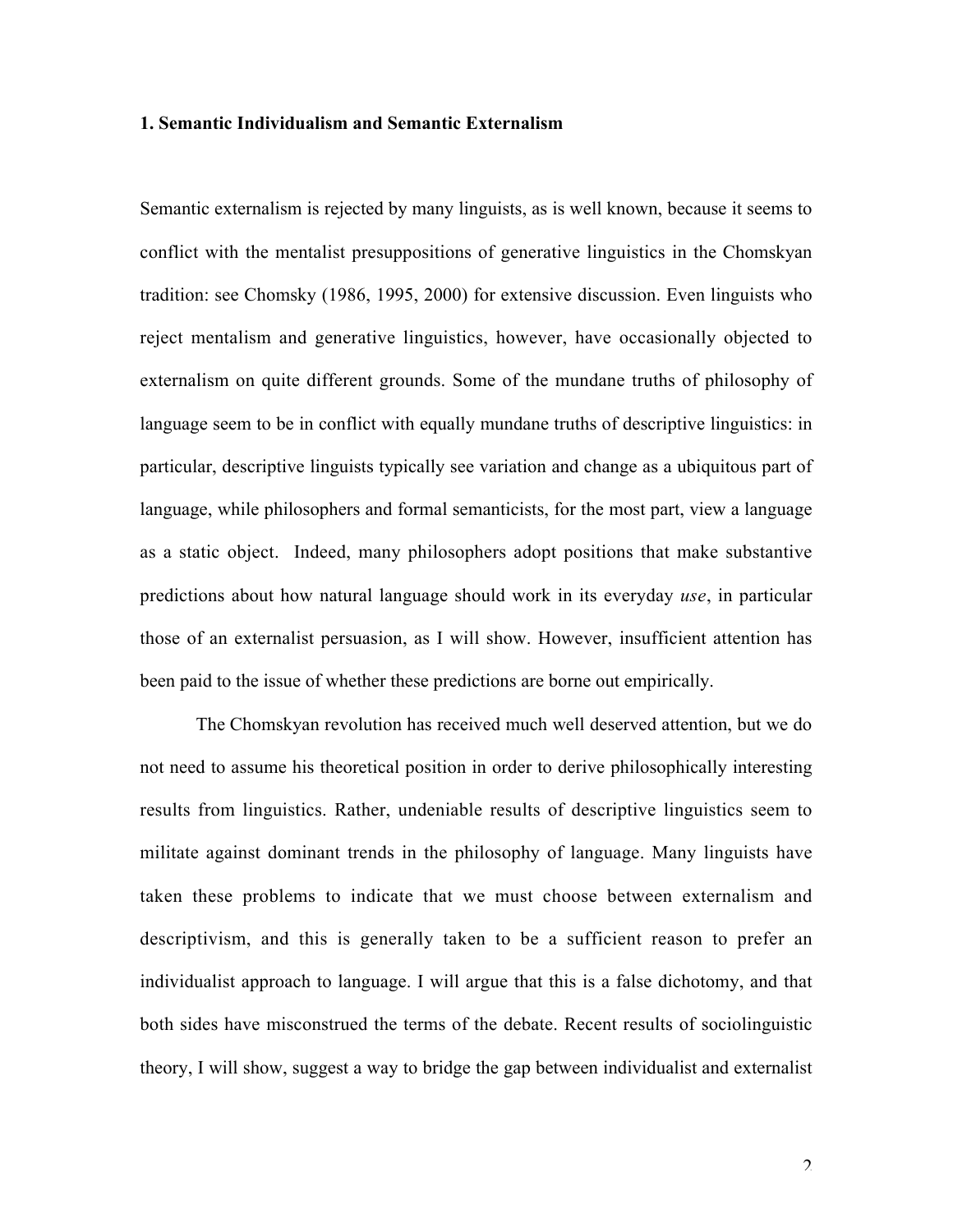accounts of meaning and language in general without abandoning the basic commitments of either position.

The broad outlines of the debate are as follows. Individualists believe that the proper object of the scientific study of language is the language of an individual, his *idiolect* or, in Chomskyan terms, his *mental grammar, knowledge of language,* or *Ilanguage.* Individualists typically believe that semantic notions such as reference and meaning are dependent on such individualistic facts. This does not necessarily mean that social aspects of language are unimportant or that they do not admit of a scientific description, though some individualists have made this further claim: cf. Chomsky (1975). However, most individualists do believe that only individualistic aspects of language can be formalized and used to make predictions (e.g., about entailment and grammaticality).

Semantic externalists, on the other hand, hold that a language belongs to a community of language users, and that common languages or *communalects* exist above and beyond individuals. According to this conception, a language has an ontology (e.g. words and grammatical rules, or social practices and/or conventions) and norms (standards of correctness) that are in some sense independent of the linguistic competence of individual speakers. In the words of Michael Dummett, an idiolect is merely 'a secondorder theory: a partial, and partly incorrect, theory about what the meanings of the expressions are in the common language, that may be represented as a partial theory of what the correct theory of meaning for the language is' (1986, p.469). As Dummett makes clear, it is possible for speakers to be simply *wrong* in their use of language because a language exists independently of its speakers. In contrast, under the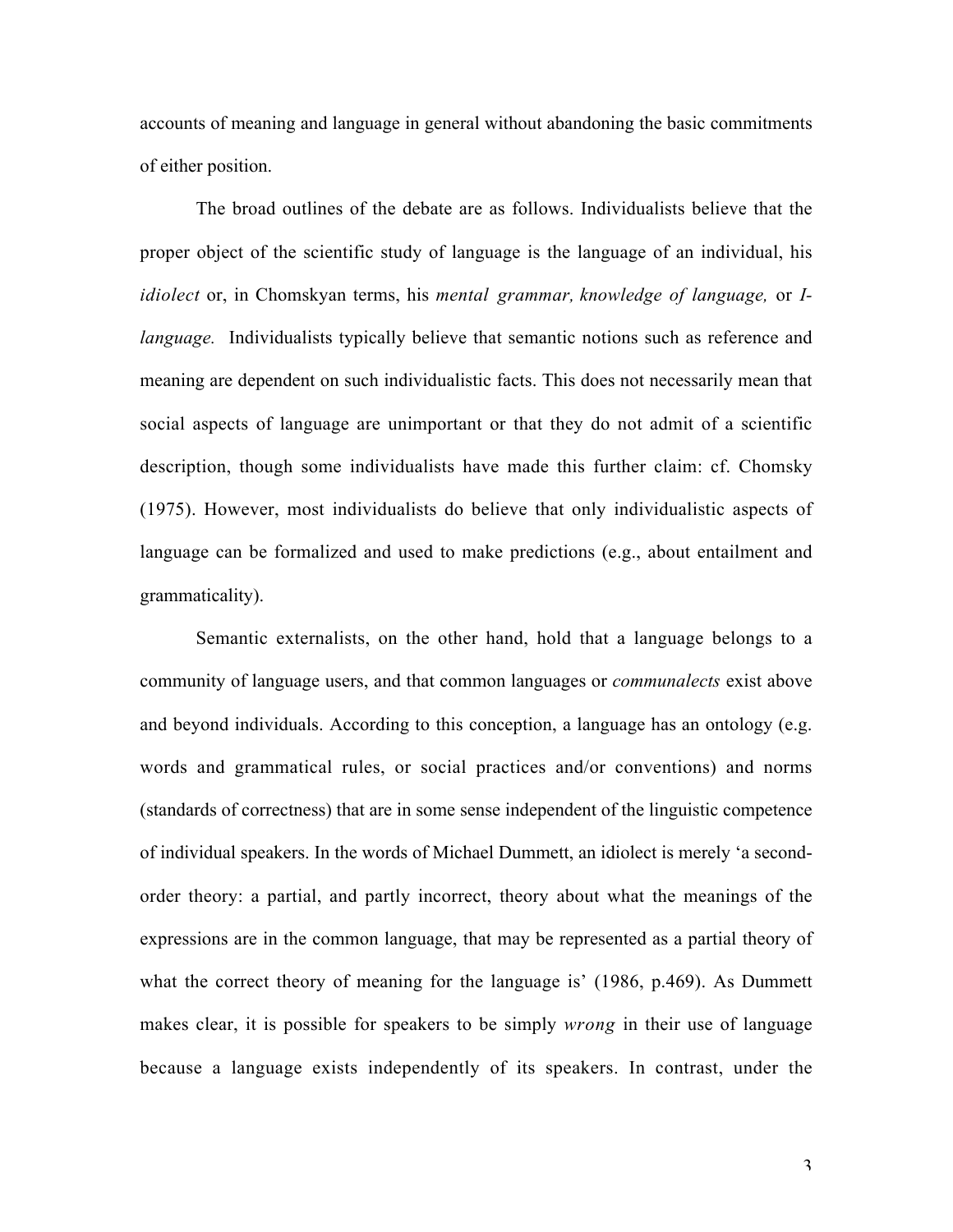individualist view, 'incorrect usage' is a murky social concept, usually a simple failure of communication or a *faux pas*.

The debate is important because the side we choose will determine where we locate crucial semantic notions such as reference, meaning, and truth. Intuitively, though, Dummett's approach makes sense: sometimes an individual's use of language is just *wrong*, and individuals often acknowledge making mistakes upon reflection or correction. Individualism simply cannot account convincingly for this fact.

Our discussion of these issues will rely on several works that have made this point clearly. For reasons of space I will merely summarize these well-known arguments of Wittgenstein, Putnam, Kripke, and Burge very briefly and will not attempt to argue for their conclusions in detail. I take them to show persuasively that we have strong intuitions of linguistic correctness that, like intuitions of grammaticality, are an important empirical bound on the construction of a complete theory of language. Whether or not this assessment is correct, I hope it will become clear even to the sceptical that externalism properly construed is not in competition with descriptivism or mentalism and should not be rejected on these grounds alone.

Wittgenstein argues in *Philosophical Investigations* (1953) that rule-following and meaning cannot be explicated by mere description of what an individual is doing: to say that an individual is following a particular rule already presupposes community standards about *correct* application of the rule (though, unlike Wittgenstein, I see no reason why this could not be a community of one). Kripke's *Naming and Necessity* (1980) undermines the claim that reference depends on a speaker's knowledge; in Kripke's example, I could believe nothing but falsehoods about Gödel, and yet the name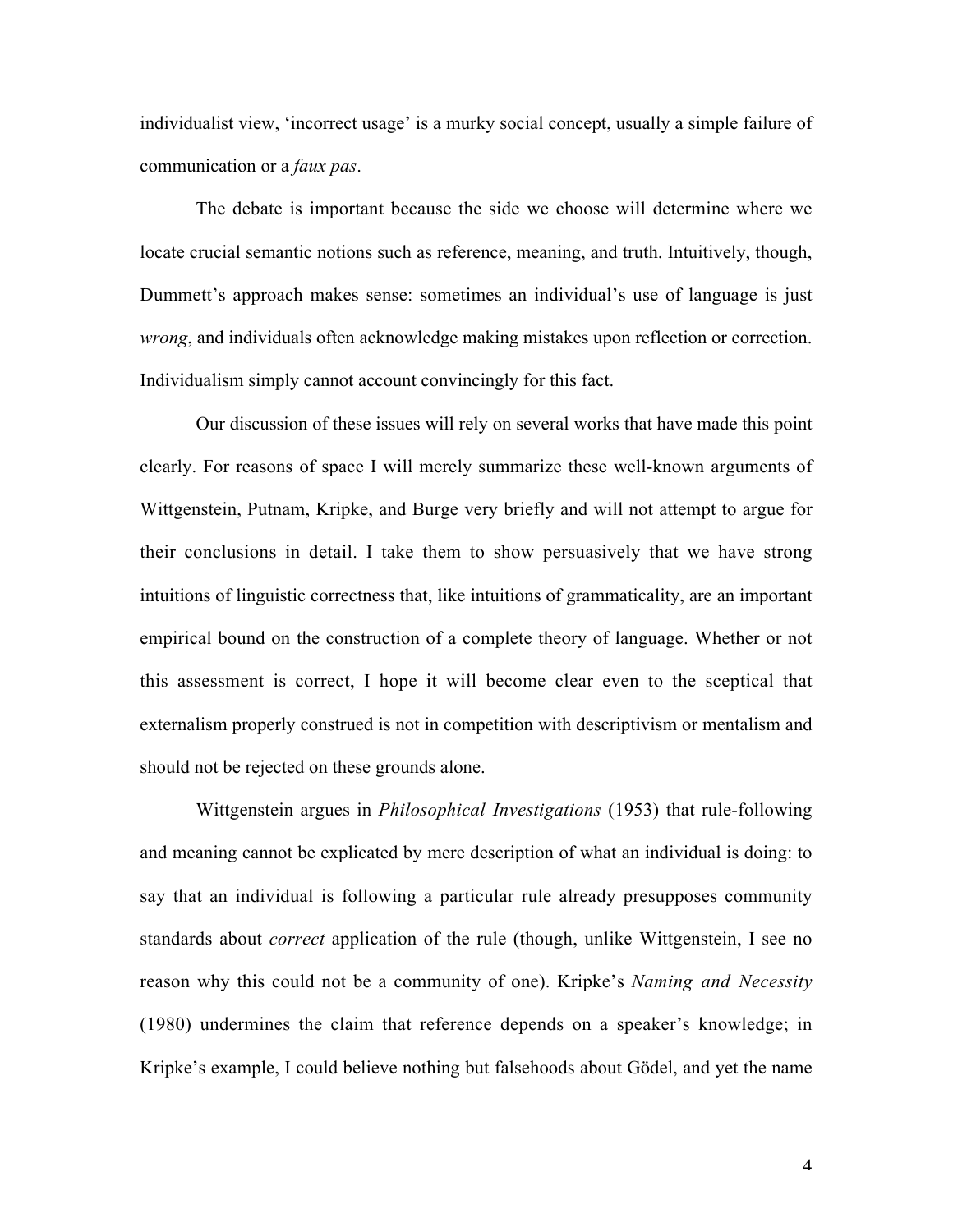'Gödel' would still refer to Gödel when I say it. Kripke argues instead that names are rigid designators and that the reference of a name is fixed by a causal chain leading to an initial baptism. Putnam's paper 'The Meaning of 'Meaning'' (1975) uses the famous twin-Earth thought experiment to show that the reference of natural kind terms like 'water' is also insensitive to speakers' *knowledge* of reference. Putnam argues that their reference is fixed partly by environmental facts, in this case the *actual* chemical structure of water. Finally, Burge argues in 'Individualism and the Mental' (1979) that Putnam's argument, suitably modified, extends to all terms. Burge shows that, if a speaker of English were to believe that rheumatism is called 'arthritis' and that he has arthritis in his thigh, the latter belief would be false (since arthritis is an ailment of the joints), rather than being true-in-his-idiolect as a descriptive theory emphasizing *knowledge* of language would predict. Burge concludes that the meaning of 'arthritis' is fixed by the word's use in a community, whether or not an individual speaker happens to know how his community uses the word. So, it seems, individual knowledge is not sufficient to determine reference: environmental and sociohistorical facts are also relevant.<sup>1</sup>

To repeat, individualism faces a serious problem in accounting for these systematic intuitions about meaning.<sup>2</sup> However, the significance of the arguments for

 $1$  In what follows I am primarily interested in externalism about the linguistic meaning, rather than externalism about mental content. Burge is primarily interested in mental content, as is much of the philosophical work that has followed his articles. However, this tradition focuses on the analysis of language, usually taking for granted that this method can elucidate questions about the nature of mind. I doubt that this line of research will turn out to be very illuminating about the nature of mind, but I will not discuss my reservations here.

 $2$  It is not sufficient to reject this normativity as uninteresting, as Chomsky and Davidson do. E.g. Davidson (2005, p.121): 'I am not impressed by Michael[ Dummett]'s or Burge's or Putnam's insistence that words have a meaning of which both speaker and hearer are ignorant. I don't doubt that we say this, and it's fairly clear what we have in mind: speaker and hearer are ignorant of what would be found in some dictionary, or of how people with a better or different education or a higher income use the words. This is still meaning based on successful communication, but it imports into the theory of meaning an elitist norm by implying that people not in the right social swim don't know what they mean.' In many cases Davidson's comments are very much to the point, but we cannot explain all the externalist arguments as relying subtly on elitism.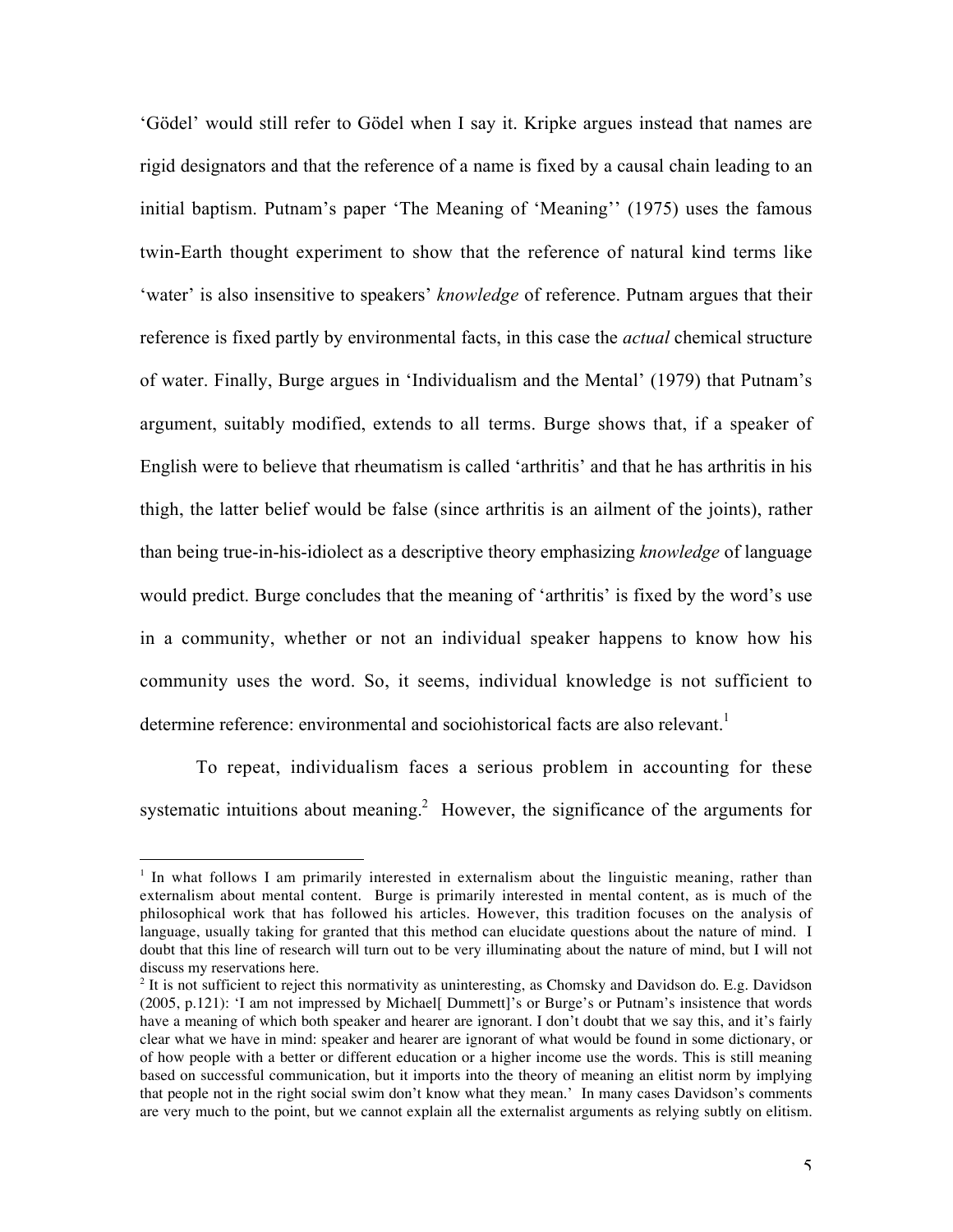externalism has often been misconstrued. Individualists hold that an individual's language *just is* her idiolect; the arguments just mentioned show that this position is too strong. Environmental and sociohistorical facts *are* relevant to the determination of reference, but we have seen no reason to believe that these factors are sufficient for the purpose. A common approach (perhaps 'common' is too strong, since it is rarely made explicit and less often argued for) is to bite the bullet and hold that individualistic properties are in fact irrelevant to determining the character of the language. Idiolects, then, are of interest only to psychologists. Dummett's quote above exemplifies this claim: he takes 'the language' to be an external entity that is an object of knowledge for speakers – not like tables and chairs, to be sure, but like social objects such as burial customs or money, which individuals participate in but do not normally create. A different but related characterization is due to Lewis (1975, p.6), who writes that the social aspects of language are mediated by the fact that 'a given language L is *used by,* or is a (or the) language of, a given population *P.*' Lewis takes for granted that there is such an object as the population *P* to be found (an extremely dubious assumption, as we will see). I will call this strong form of externalism *communitarianism* because it holds that a language is possessed jointly a community and that the identity of an individual's language is *fully determined* by the community to which he belongs (note the analogy with communitarianism in political philosophy). Communitarianism implies that speech

First, speakers often impose norms on themselves. Second, it is easy to imagine – or indeed locate – situations in which the 'correct' usage is not included in dictionaries or prescriptive grammars, or is associated with groups outside the elite. Third, our intuitions about linguistic correctness display a systematicity closely akin to the grammaticality intuitions of theoretical linguistics. Many linguists think, as I once did, that externalism is no more than a philosophical justification for linguistic chauvinism. My task, then, is to outline a theoretically interesting position that accounts for the subtleties of the intuitive, pretheoretical notion of correctness.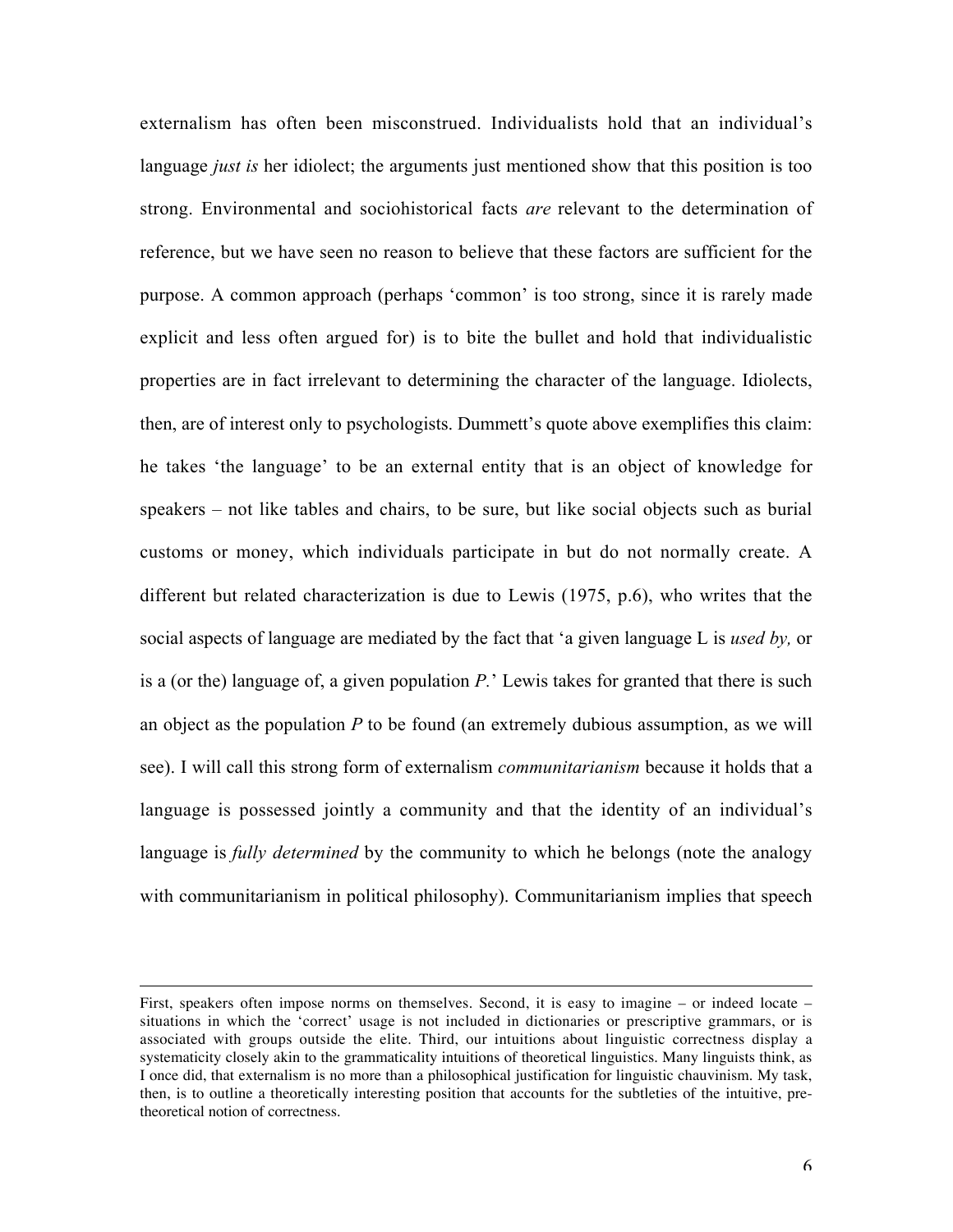communities pre-exist individual speakers and are capable of determining a unique community language with or without their cooperation.<sup>3</sup>

The upshot of semantic externalism is that there may be a difference between an individual's language and what she *thinks* her language is: there must be some place for normativity of meaning. This clearly falls short of establishing communitarianism, yet many externalists rely heavily on an unanalyzed notion of a linguistic community, effectively making this leap without argument. It is true that communitarianism gives a simple account of the normativity of meaning and the possibility of error, and we might prefer it as the best available explanation of externalism for this reason. However, as the next section will show, communitarianism is fatally incompatible with basic descriptive facts of human language. Details of this failure point toward a new form of externalism that is compatible with the insights of semantic individualism, which I will develop in Section 3. I argue that communalects are neither functions of individual *knowledge* nor monolithic objects somehow possessed by a community, but are determined instead by individuals' sociolinguistic dispositions. If this is that case, neither the individual nor the social level of language can be ignored in semantics (or in any other areas of language, I believe). Rather, a theory of human language that respects the empirical facts must connect the descriptive and the normative in an illuminating way without disposing of either.

<sup>3</sup> A communitarian can, of course, hold that individualistic properties are relevant to determining *which* language is being spoken. Lewis seems to hold this position.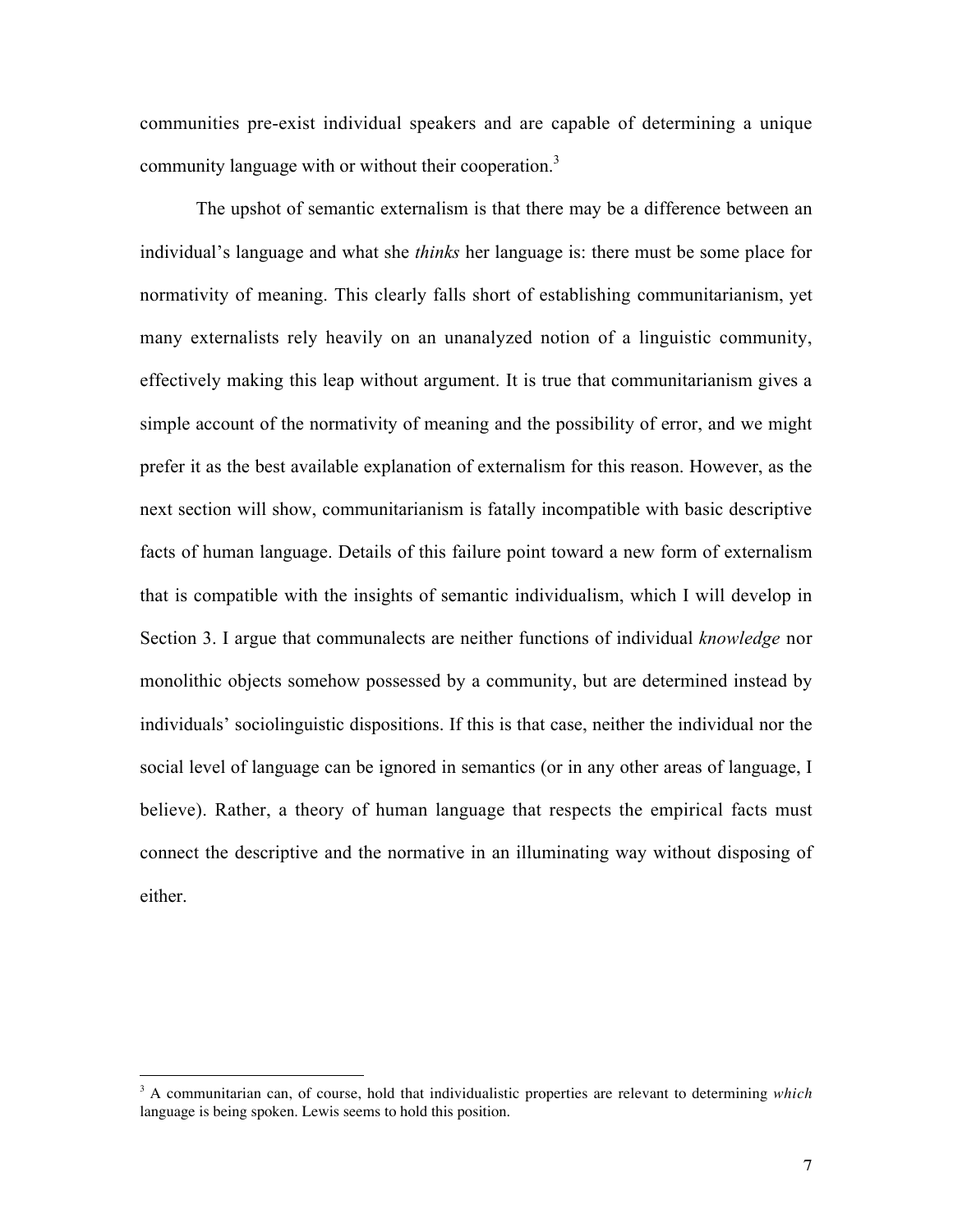## **2. Communitarianism and Descriptive Linguistics**

Communitarians often downplay or ignore problems relating to language variation and change. It is easy to see why: if languages exist apart from the linguistic competence of individuals, only two analyses of linguistic difference seem to be available – either one or both of the speakers does not know how to use the language correctly, or they are speaking different languages.<sup>4</sup> In either case, the interesting questions about variation are not about individuals, but about languages as the joint property of a community. Once we have given content to the notion of a 'speech community', then, variation *within* the community can be neatly dismissed as incomplete knowledge of the language. But this tactic leads us quickly into trouble, for it is extremely difficult to give a descriptively adequate account of speech communities.

## **2.1. Individuating Languages**

 $\overline{a}$ 

Our ordinary conception of language seems at first to be unproblematic: usually it seems clear whether two people speak the same language. However, the obviousness of this fact to well-educated speakers of modern English does not apply to human language in general. To see this, we need to distinguish two meanings of the term 'language'. The first is political: a language such as English or Urdu is defined primarily as the speech of a certain community of people, often corresponding roughly to political boundaries. The second notion of 'language' involves *mutual intelligibility*. These two concepts do not coincide, and only the second has any real interest for philosophers and formal linguists.

<sup>4</sup> If we want, we can call this 'speaking different dialects' or 'belonging to different speech communities'. The terminological difference does not matter as long as it is clear that the only way for communitarians to avoid analyzing variation as incorrect usage is to invoke distinct *non-individualistic* standards.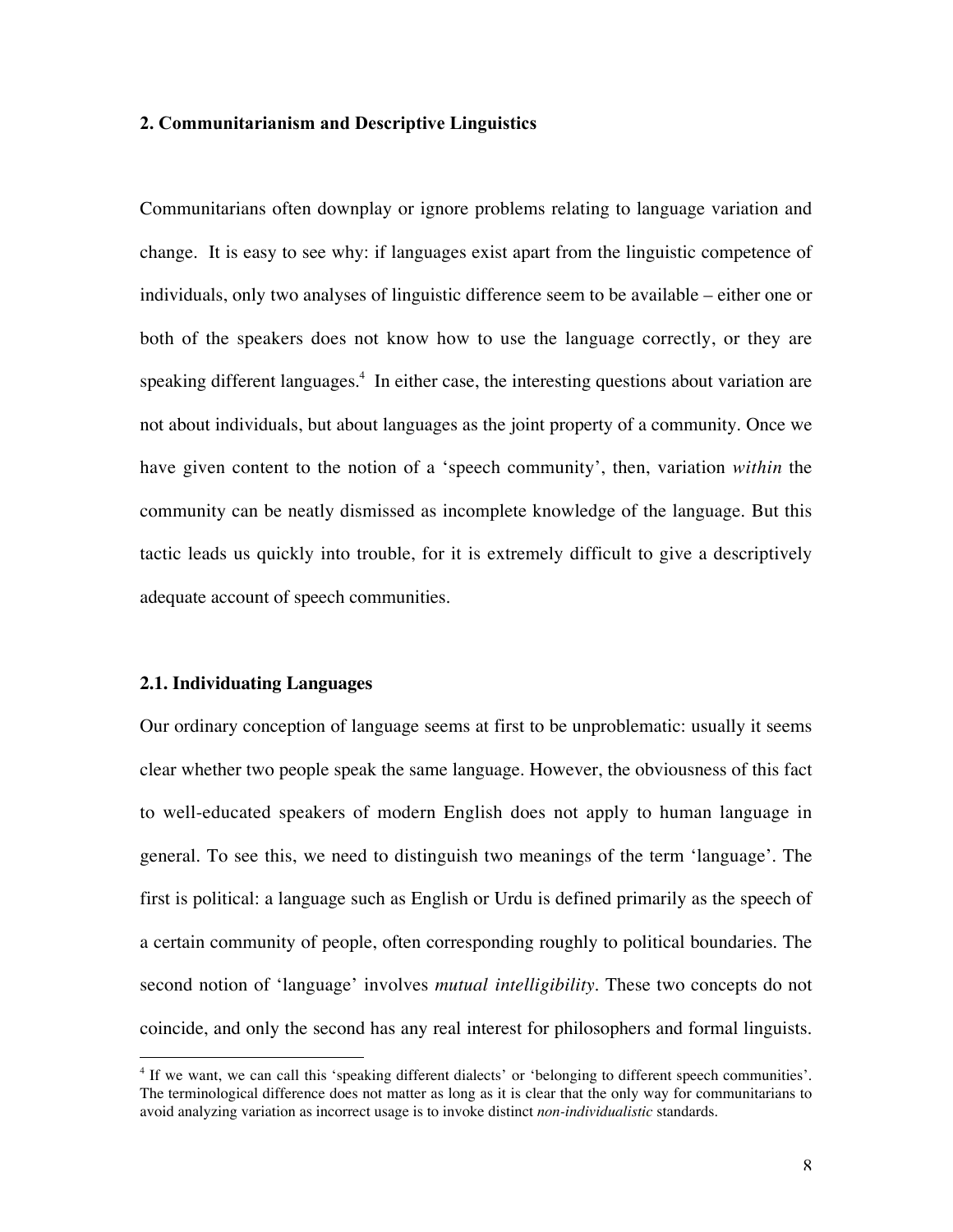For instance, standard Swedish and standard Norwegian are mostly mutually intelligible, but some dialects of Swedish are not. Such situations are commonplace throughout the world; as a result, politically defined languages are not useful for the externalist.

The mutual intelligibility standard is a more promising way to individuate languages: two people speak the same language if and only if they can communicate successfully. An immediate problem is that successful communication is graded and relative to communicative purposes. In addition, mutual intelligibility is not transitive. There was presumably an unbroken chain of generations between my distant ancestors and me such that each generation could speak to its parents and to its children, and yet it would be absurd to say that I speak the same language as my distant ancestors. Clearly, then, there is no natural break in the history of English that is sufficient to distinguish community languages.

Synchronic linguistic variation is often gradual as well, although the facts are less familiar. Although sharp boundaries between languages sometimes exist due to geographical or sociopolitical boundaries, in their absence language tends to vary gradually over geographical and sociopolitical space, simply because people usually talk more like people they have contact with and less like those they have little or no contact with. In highly developed and/or recently settled countries this can lead to a high degree of linguistic homogeneity across vast geographical areas. However, in less developed countries with poor communication and transport there is usually far more linguistic variation: for instance, with roughly the area of California or New Zealand, New Guinea has perhaps 1000 languages (or more or less, depending on your preferred criteria of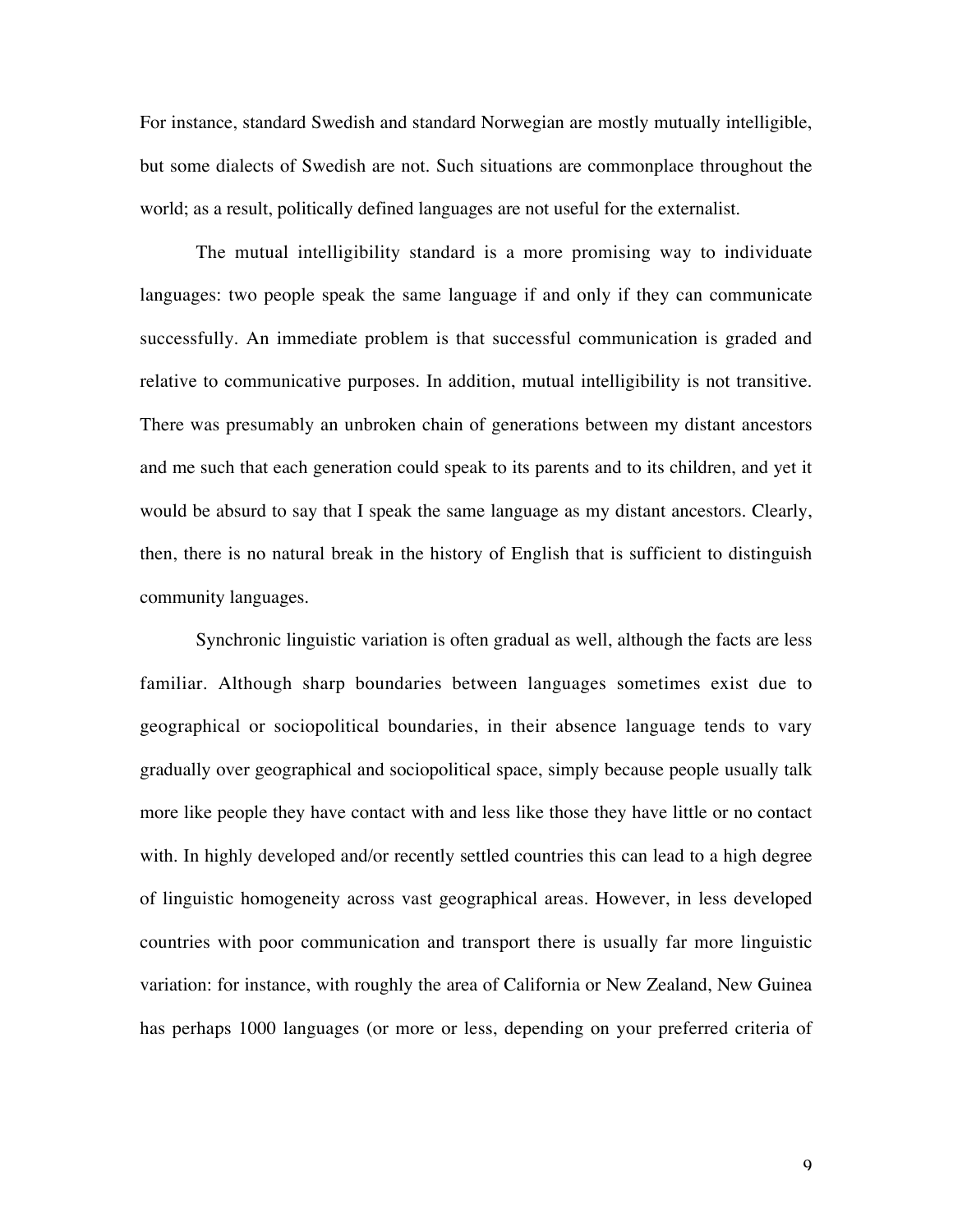individuation). An interesting effect of these sociological facts is the existence of *dialect continua*:

…[S]harp divisions are rare… They normally occur only where there is a geographical or sociopolitical barrier of such proportions that it severely restricts communication between subregions. Otherwise, there is likely to be a single complex of communalects which extends over the entire language area. Any one communalect will share a few special features with its neighbors to one side, and a few with those on other sides. No large clearly demarcated dialect regions will be found. Often communalects spoken at different ends of a dialect chain may exhibit considerable differences – they may even be mutually unintelligible – but there will exist intermediate transitional communalects which are mutually intelligible with both extremes. (Pawley, 1970, p. 3)

An extreme example of this phenomenon is found among the Indo-Aryan languages of the Indian subcontinent, where '[t]he speech of each village differs slightly from the next, without loss of mutual intelligibility, all the way from Assam to Afghanistan' (Masica 1991, p.25). This vast area – millions of square kilometres – has hundreds of millions of Indo-Aryan speakers who use hundreds of mutually unintelligible forms of speech.

The existence of dialect continua shows clearly that mutual intelligibility is not sufficient to individuate speech communities. Mutual intelligibility is graded and intransitive, and language variation and change do not proceed smoothly or along welldefined boundaries. If we were to locate an individual at an arbitrary point on the map of the Indo-Aryan, Germanic, Fijian, Scandinavian, or Romance dialect continua, the fact that he shares some feature with certain other individuals in no way entails that he will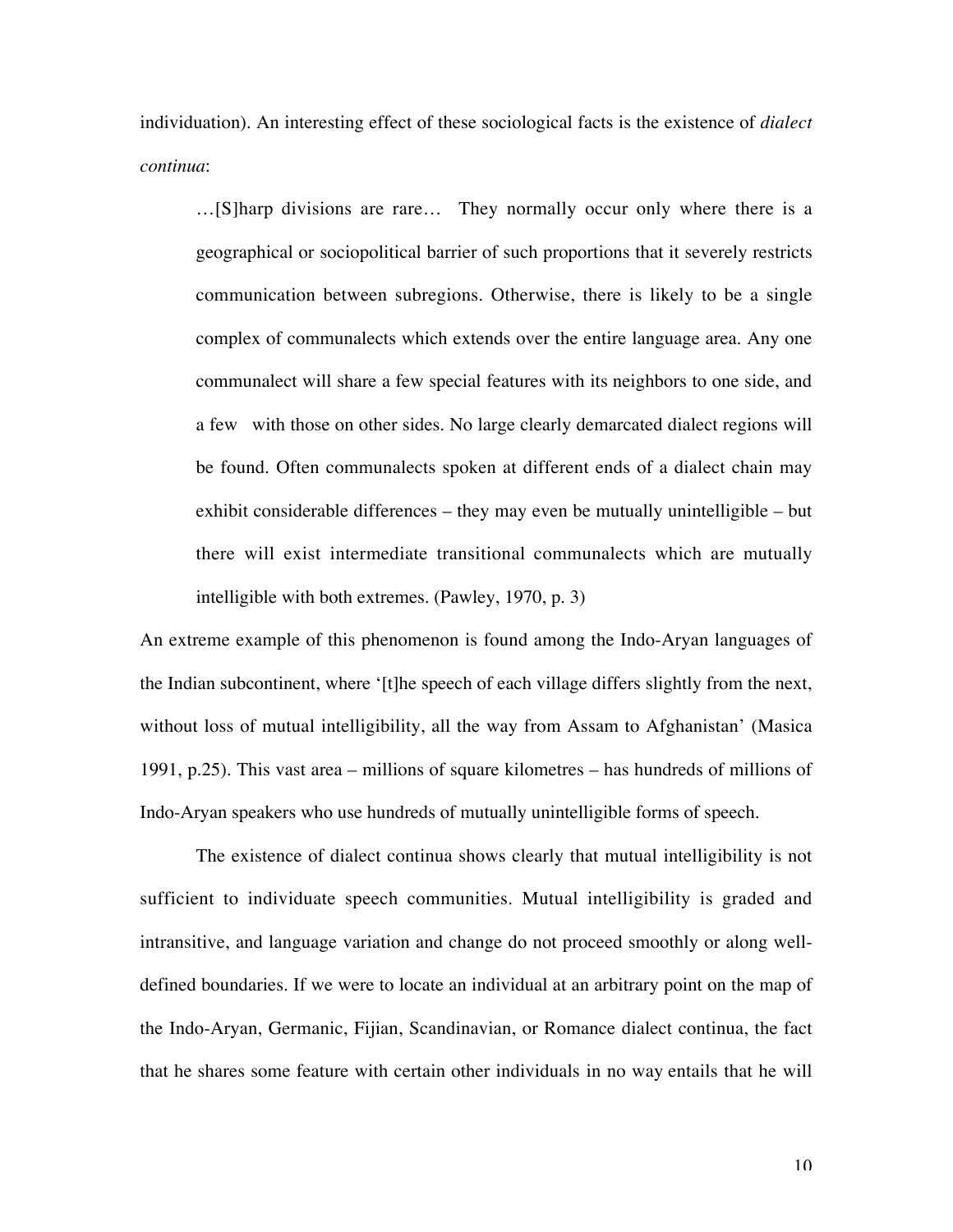share *any* other linguistic feature with the same individuals. All we can say is that he will probably share some linguistic features with them, and how much is shared will be determined by complex sociological and historical facts. It would be extremely presumptuous to divide groups of speakers so related into speech communities capable of sustaining the normative notions of meaning and reference.

It is worth pausing here to be clear about the precise nature of the problem, Several people have pointed out to me that communitarians seem to be in the same position as many investigators with regard to their subject matter: psychologists, for example, investigate memory without a precise definition of which mental processes constitute memory, and biologists make good use of the species concept despite its wellknown problems and exceptions.<sup>5</sup> Why, then, is the impossibility of precise definition of speech communities damning for communitarians, as I claim? The basic problem is that (as Aristotle emphasizes *Nichomachean Ethics* Book 1, ch.3) different subjects require different levels of precision. The concept of a language is perfectly workable for describing clusters of speakers whose speech is roughly similar: indeed, I have freely made use of labels such as 'English' and 'Norwegian' throughout this essay, and this vague conception of a community language is indispensable for language description.

Semantics, however, requires a much greater level of precision than these areas of inquiry. To see this, consider the discussion of the notion 'species' by the biologist Edward O. Wilson, a prominent defender of the use of this concept in biology:

Searching for an anchor, willing to compromise in order to find some process shared by a large fraction of organisms, biologists keep returning to the

<sup>&</sup>lt;sup>5</sup> Thanks to Charles Pigden and an anonymous reviewer for emphasizing the need for this clarification.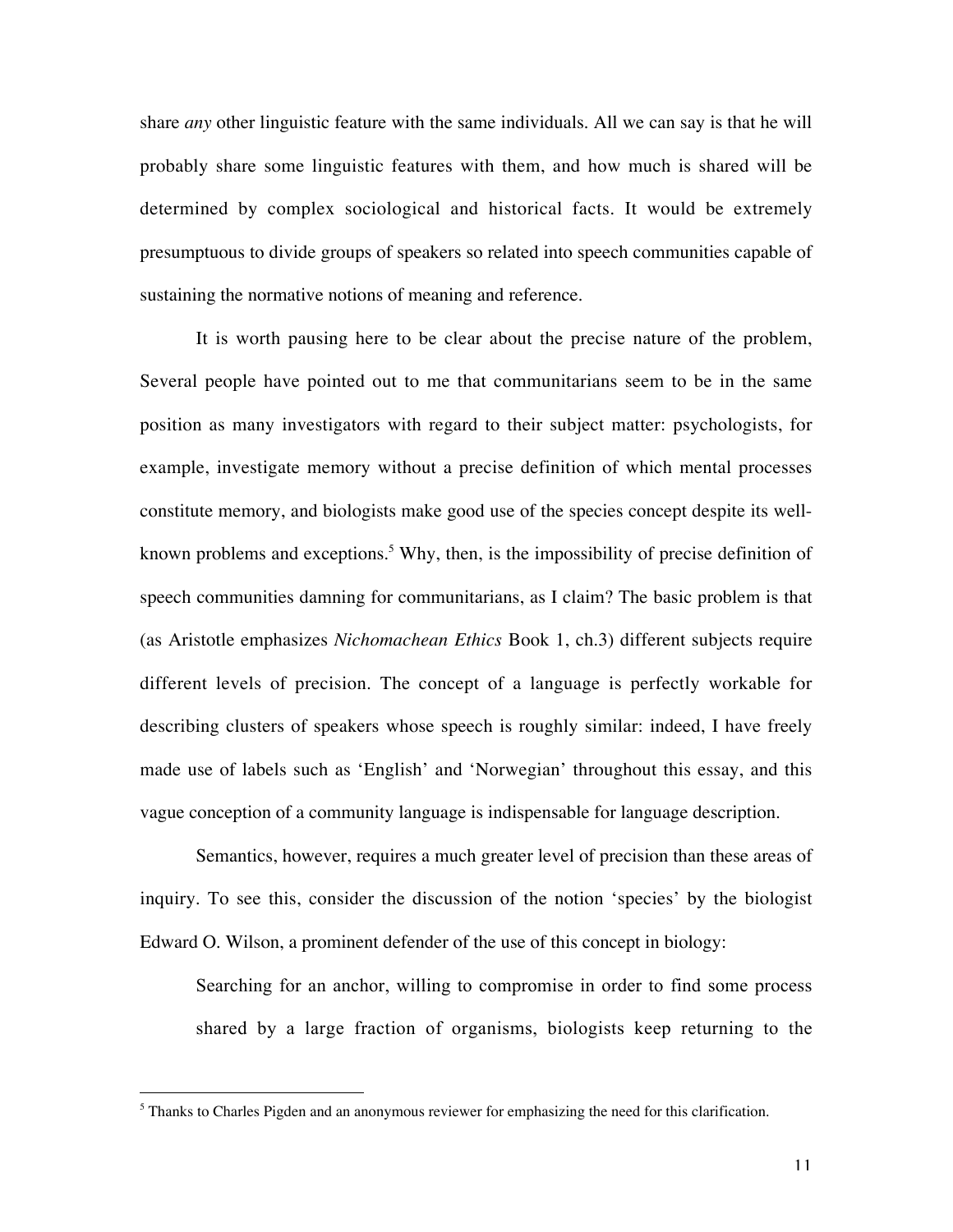biological-species concept. In spite of its difficulties, regardless of the fact that it can never be employed as an abstract entity like the electron to make exact quantitative calculations, the concept is likely to continue to hold center stage for the simple reason that it works well enough in enough studies on most kins of organisms, most of the time. (Wilson 1999, p.49)

The vague concept of a language that is possible in light of the empirical facts of language resembles the species concepts in many respects. (Actually, languages display fewer and much less clear lines of demarcation than species, since languages mix quite freely while species are, by definition, incapable of interbreeding.) However, a language concept that is similar to the species concept Wilson envisions is not useable in semantics precisely because 'it can never be employed as an abstract entity like the electron to make *exact quantitative calculations'*. The entire point of semantics, as I understand it, is to be able to make exact quantitative calculations. Truth, reference, and truth-preserving inference make sense only if the subject matter, the language, is articulated in a precise fashion.

 I conclude, therefore, that in light of the sociological and dialectological facts of human language, terms such as 'language', 'dialect' and 'speech community' cannot be defined precisely without doing violence to the empirical facts of human language. We must, as virtually everyone in linguistics has concluded, 'give up any attempt to find objective and absolute criteria for defining speech communities' (Hudson 2001, p. 69). We should reject communitarianism first of all because it predicts that speech communities should be real objects in the world, but we have found absolutely no evidence that this empirical prediction is borne out. More to the point, though, a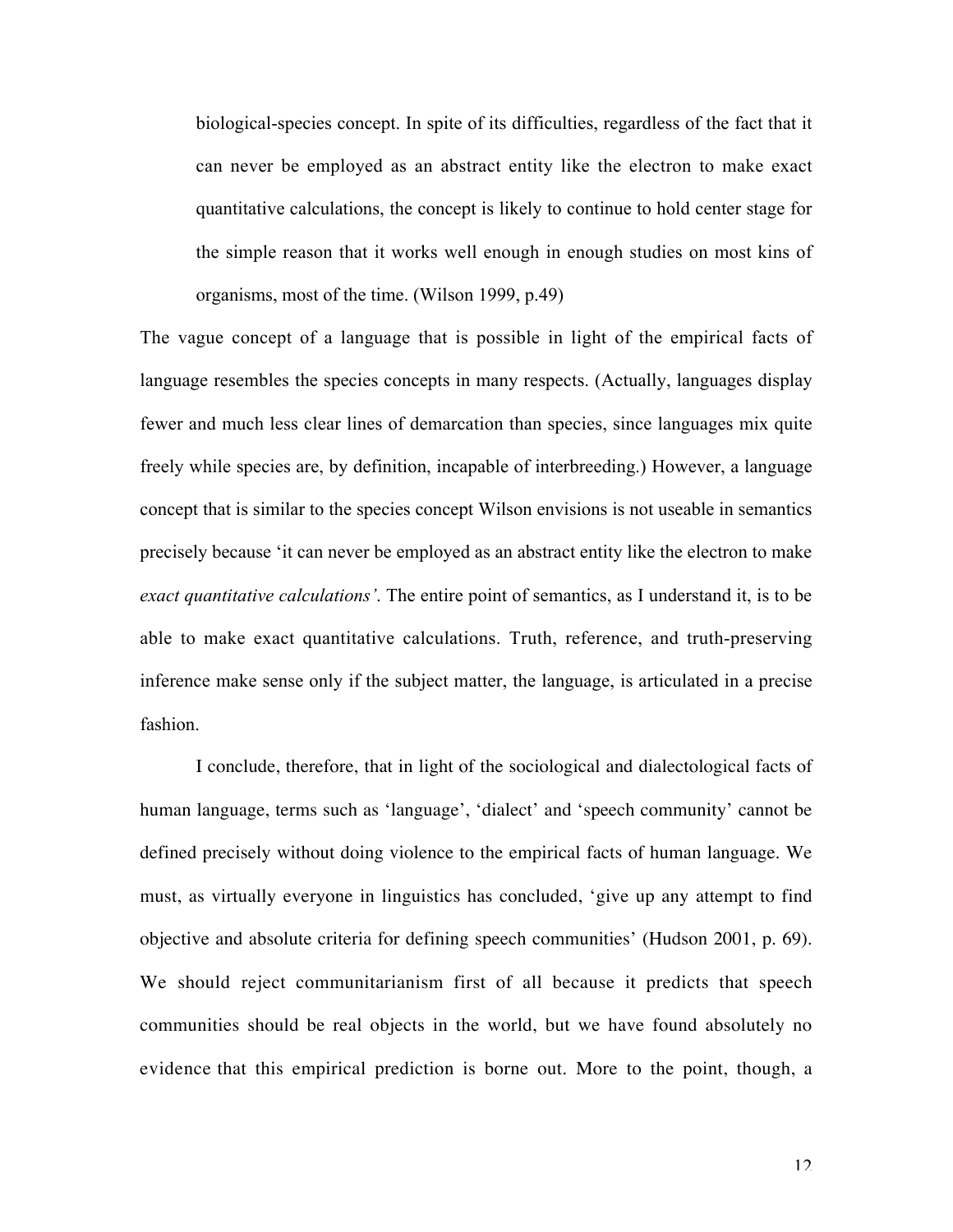communiarian semantics is doomed because the things closest to speech communities in the real world are incapable of supporting the basic concepts of semantics.

To be sure, communitarianism has an initial plausibility, so much so that many thinkers assume it uncritically. The real reason for this plausibility, I think, is that most analytic philosophers are native speakers of one of the standardized languages of developed countries. But such highly 'focused' languages are not natural or representative of human language in general. Many communities are linguistically 'diffuse', and in such communities 'speakers may have no clear idea about what language they are speaking; and what does and does not constitute the language will be perceived as an issue of no great importance' (Trudgill 1986, pp. 85-6). A semantic theory must account not just for the languages of privileged groups with writing systems, dictionaries and grammars, but for human language in general: to do otherwise would be to embrace an unjustifiable elitism. Furthermore, the fact that we often use 'speech community' and 'language' in a way that seems to suggest that these terms refer to discrete objects in the world is irrelevant, for the mere fact that a concept occurs in ordinary thinking about a subject in no way guarantees that it will appear in a scientific explanation. Given the chaotic nature of variation and change in human language, I believe, any formal theory of meaning that relies on the claim that 'shared languages' or 'speech communities' are something given in the world is hopeless.

## **2.2. A Problem about Semantic Change**

In order to construct an externalist theory of language that avoids the pitfalls of communitarianism, we must look closely at another descriptive failure of the theory.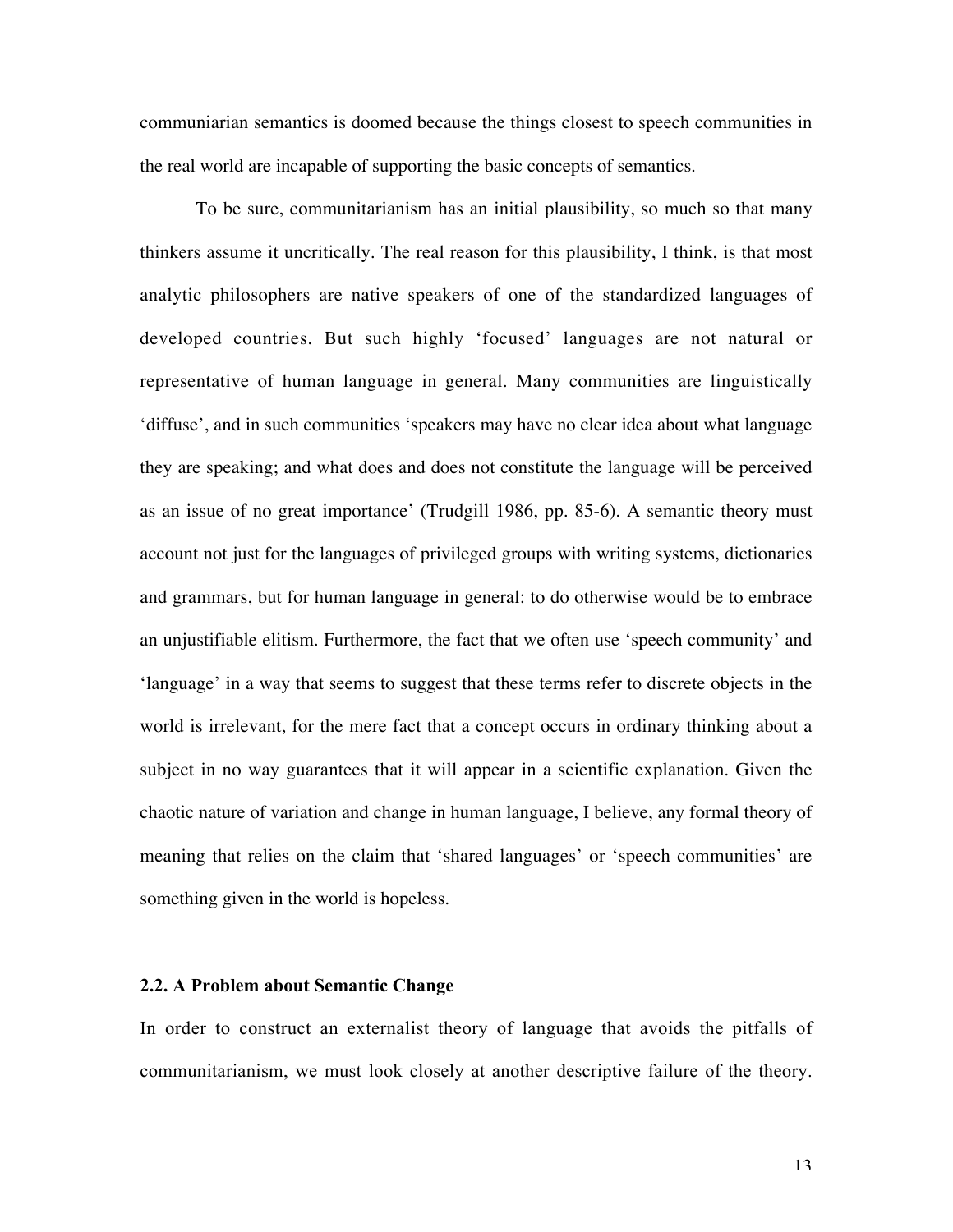Semantic change is acknowledged as a difficulty for externalism already by Kripke in *Naming and Necessity* (1980), who mentions that he has no account for what he calls 'reference shift' except to stipulate that sometimes 'present intention to refer to a given entity (or to refer fictionally) overrides the original intention to preserve reference in the historical chain of transmission' (p.163). This is supposed to explain how 'Indians' refers to Native Americans, for instance, and how 'Madagascar' refers to an island off the coast of Africa: both names originated in geographical errors made by European explorers, so that the actual causal source of the name is not its referent in modern English. But Kripke's account is in conflict with his thesis that 'it is not how the speaker thinks he got the reference, but the actual chain of communication, which is relevant'  $(p.93)$ .<sup>6</sup>

An externalist account of language change must address three separate questions. (i) How does speech behaviour change over time and between individuals? (ii) How do linguistic norms change? (iii) What is the connection between changes in individual speech behaviour and changes in linguistic norms? (ii) and (iii) are crucial in a complete philosophical account of language, but communitarianism is unable to answer them convincingly. The problem is not that communitarianism rules out change, but rather that, without any specific story about the relationship between individual use and the nature of communalects, a communitarian account of language change amounts to hand-waving.

Let's return to Burge's (1979) patient who thinks that he has arthritis in his thigh; we'll call him 'Jim'. Jim does not know that arthritis is defined as an ailment of the joints, and has formed a theory about the meaning of 'arthritis' that does not match his community's usage. Now suppose Jim tells his wife that he has arthritis in his thigh. She

 $6$  Kripke himself did not intend to divorce reference from speakers' intentions, but theory is often invoked in an effort to do just this.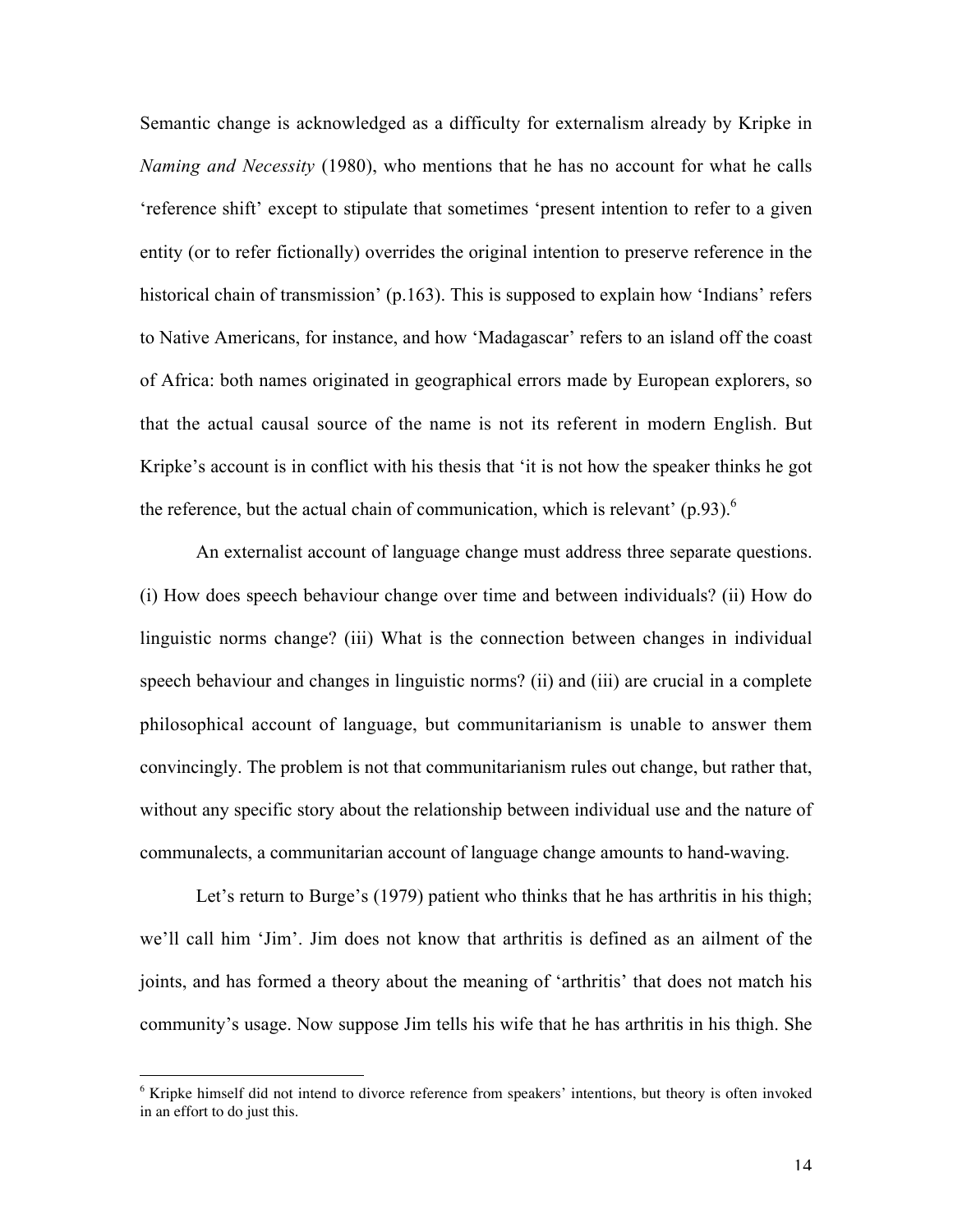believes him and also forms an incorrect theory of the meaning of 'arthritis'. Add Jim's children and neighbours to the equation, and we can easily imagine how Jim's entire neighbourhood might begin to use the term 'arthritis' to refer to both arthritis and rheumatism. This process could be stopped if someone were to consult a dictionary or a doctor, but suppose for the sake of argument that no one does.

Changes of this sort – reanalyses and other sorts of mistakes diffusing through a community – are a primary mechanism of language change, accumulating slowly to the point of mutual unintelligibility and beyond. Language change relies crucially on mistakes made by individuals, and just as crucially on other speakers adopting mistaken usages. For example, the English word *bead* is derived from Old English *bed*, which meant 'prayer'. This change seems bizarre until we consider the social context:

Prayers were, as now, often recited while being counted on rosary beads, and a phrase like *to count* (or *tell*) *one's beads* had at least two possible interpretations for someone who did not already know what was meant by *bead*: it could conceivably refer to the prayers that were being counted, or the beads (in the modern sense) that were being used for the counting. Some speakers apparently interpreted the meaning of *bead* as 'perforated ball on a string'. (Fortson 2003, p.651)

This reanalysis, though very much a mistake when it was made, is now correct in English; indeed, it would be incorrect to use *bead* to mean 'prayer'. Somehow, one or more speakers or learners of English made a mistake which went uncorrected, and the mistake spread until, somehow, it became *the* correct usage.<sup>7</sup>

 $7$  The change need not be so drastic, however: it may affect only certain dialects or speakers, introducing new synchronic variation into a community. Nor is this type of change restricted to semantics. An example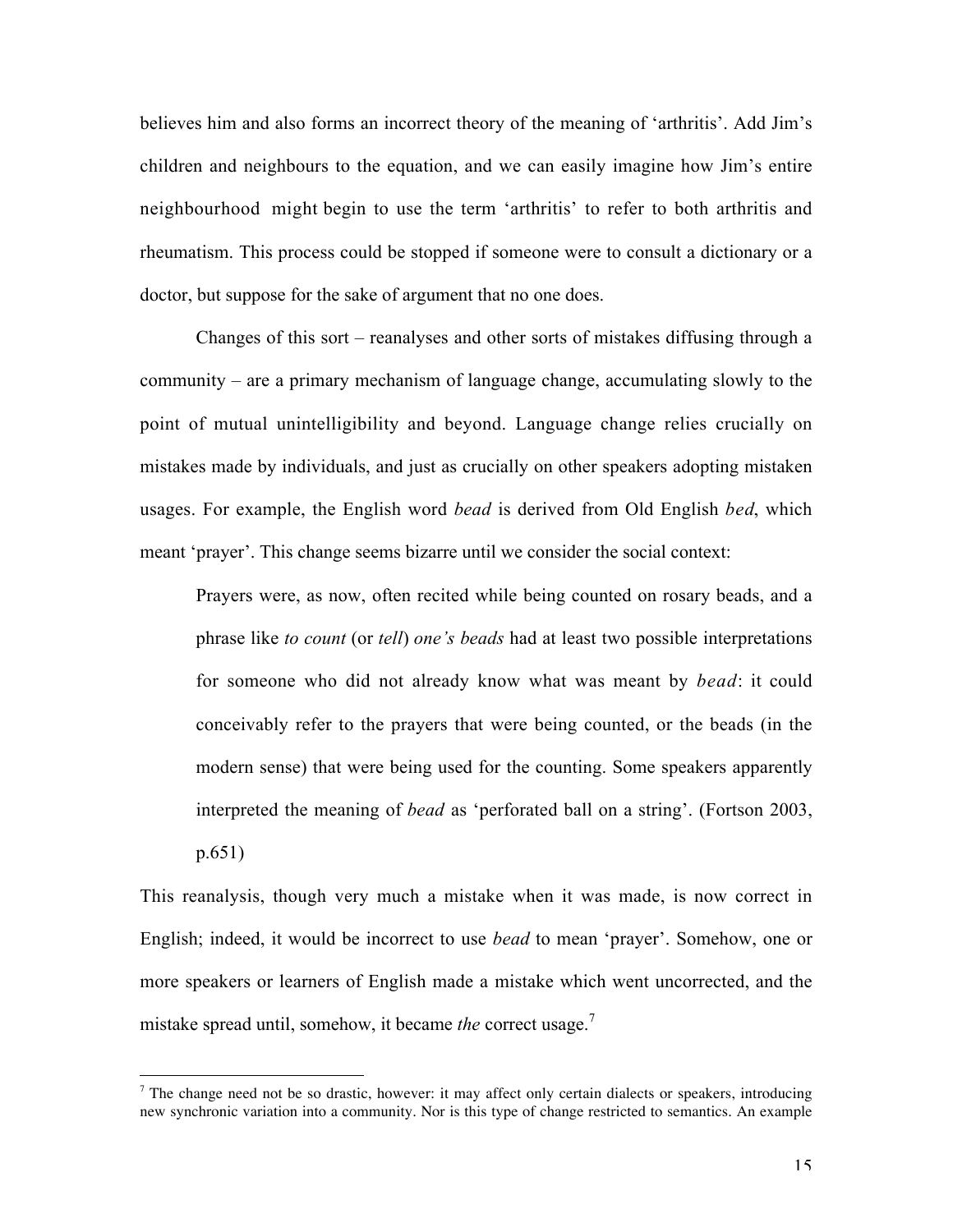On the communitarian theory, though, an individual's actual use of language and her linguistic dispositions are irrelevant to the meaning of her words: only the 'sociolinguistic state of the collective body' matters (Putnam 1975, p.229). Thus Jim's use of 'arthritis' is incorrect; if his wife thinks he has arthritis in his thigh, she is wrong as well; add a third person and he is wrong; and so on. Yet this sort of slow diffusion of mistakes through a population is, in fact, how language change takes place. Only when we try to ask the obvious question – How does incorrect usage snowball into correct usage? – does it become apparent how little communitarianism explains about the relationship between individual speech and community language. The usual response is that 'the usage of a community can change'; but the community is not a well-defined object, as we saw in the previous section. Likewise, the slow metamorphosis of mistakes into correct usages does mesh nicely with the well-defined notions of meaning, reference, and truth that many of us hold dear. We should not allow lightly that a particular use can be partly correct, or that a sentence containing a contested term can be sort-of-true, as we would seem to if heterogeneous usage in a poorly defined linguistic body determines reference.

Communitarians have several options here. One is to allow that communication is divorced from reference: speakers can use a term incorrectly yet understand it in the same way. However, this tactic would seem to exclude the possibility of communalect change, so that, unbeknownst to us, all of our sentences are false or meaningless because their semantics are determined by the communalect of our distant ancestors. Obviously, this

illustrating both possibilities is the merger of *f* and *th* in some varieties of English, so that *thin* is pronounced like *fin, three* like *free*, and so on. The difference between these two sounds is relatively difficult to hear, and the *th* sound is normally acquired rather late by language learners and is crosslinguistically uncommon. Thus it appears that the innovation occurred because some children simply did not acquire the *th* sound, and the merger was adopted by other children learning English.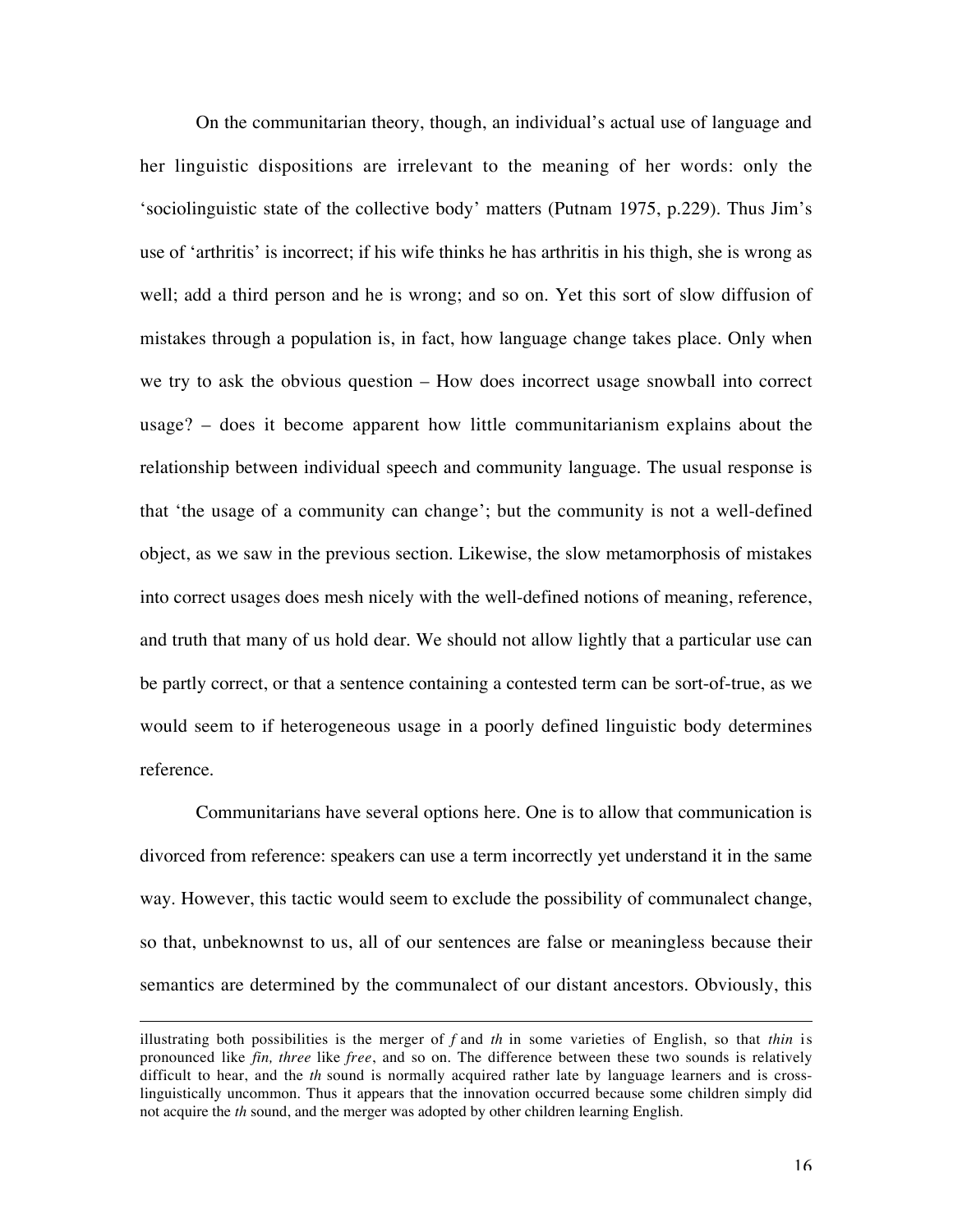result cannot be countenanced. The other option seems to be to allow that a group of deviant speakers constitutes a separate speech community, so that, in Jim's neighborhood, 'arthritis' actually does mean 'either arthritis or rheumatism'. But this response also leads to strange results. We can hardly avoid asking: how many people must use a term incorrectly, and how often, before a new communalect pops into existence to validate their usage? If we allow that Jim's neighbourhood can create a separate communalect, why not Jim and his wife, or Jim alone? Does one small difference in a sufficiently large group bring a new communalect into existence, or must the speech behaviour of two groups of speakers differ in many respects before their communalects are different as well? These questions cry out for an answer, but communitarians have no story to tell about how any of this happens beyond unhelpful formulas like 'meaning is use'. Indeed, any specific answer would be absurd.

Again, we have not derived a contradiction from communitarianism, but rather shown that it is fatally unable to explain basic facts about human language except by hand-waving. We could simply take it on faith that communitarianism is correct and that there must be some correct answer to these questions, even if we could never find out what it is (as Williamson (1994) does with structurally similar but more general problems about vagueness). But this response gives far too much leeway to our philosophical preferences to override the normal procedure of constructing reasonable theories and integrating them with other areas of inquiry. In any case, Williamson's is a strategy of desperation that should be adopted only as a last resort. I think we should look for another way out, a theory of language that is able to relate meaning and use in specific and descriptively correct terms.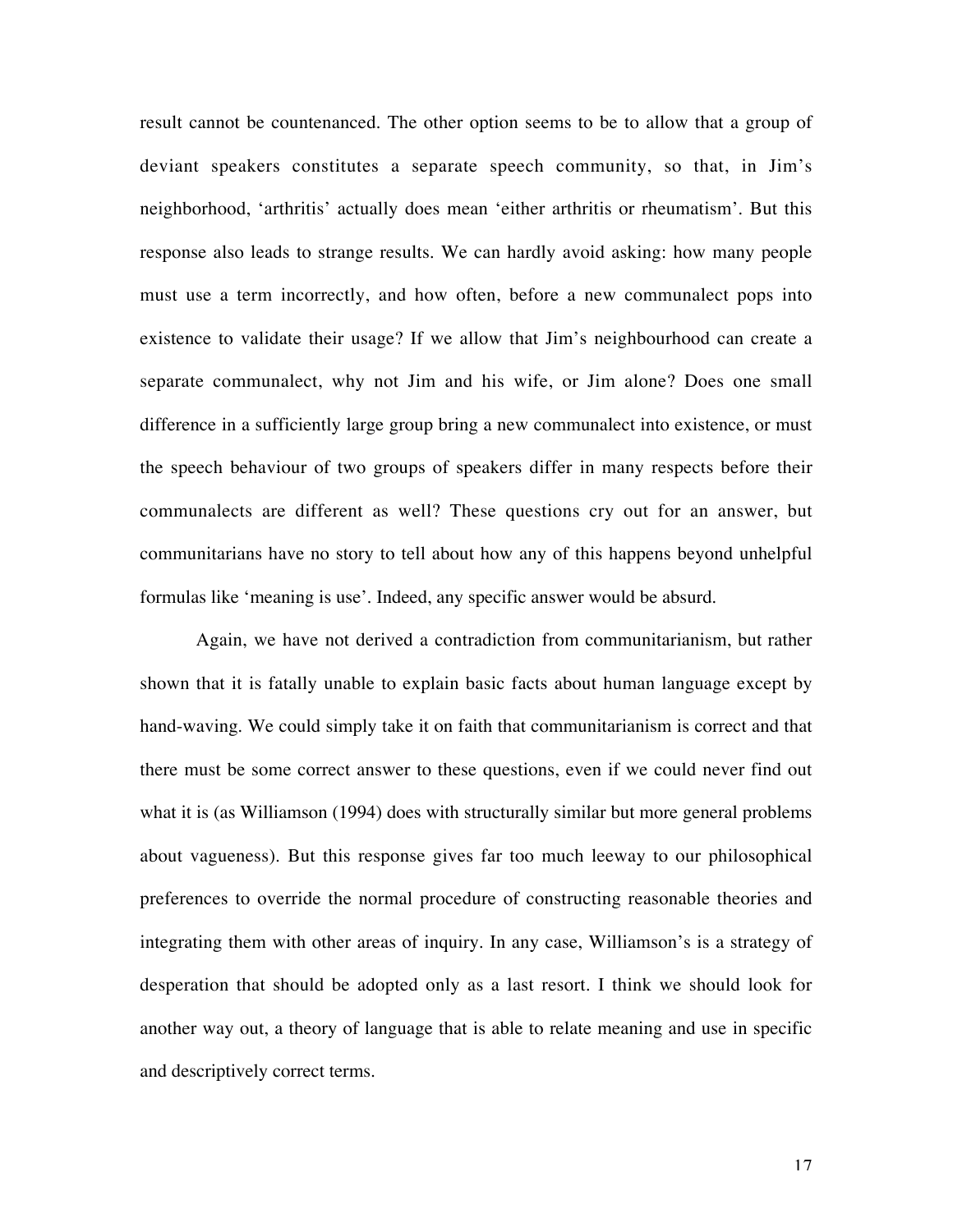### **3. Underdetermination, Theory-Building, and Sociolinguistics**

We have seen that individualism and communitarianism encounter serious issues of different kinds: individualism has no way to account for systematic and often shared intuitions about correct usage, and communitarianism makes false empirical predictions. Our problem, then, is to construct a theory that can account for the normativity of meaning without taking languages or speech communities as shared objects. Communitarianism's difficulties with semantic change allowed us to focus in on three questions that will guide our search for a solution. The earlier questions were about language change, but each has a synchronic counterpart. If we can answer the synchronic questions, I contend, their diachronic variants will be answered as well. The questions are:

- (i\*) What explains an individual's speech behaviour?
- (ii\*) Which norms are relevant to an individual's speech behaviour in a particular situation?
- (iii\*) What is the synchronic relationship between speech behaviour and linguistic norms?

We will try to answer these questions with minimal theoretical assumptions, instead attempting to establish boundary conditions for *any* successful externalist theory.<sup>8</sup>

 <sup>8</sup> My discussion will focus almost exclusively on word-meaning simply because this is the main topic of the relevant philosophical literature, but my eventual conclusion is intended to be a more general theory of language. Detailed justification of this claim is not possible here, but note 16 below (inserted after the main proposal has been outlined, where it will hopefully make more sense) gives several suggestions as to how the approach of this essay could be extended beyond word-meaning to structural aspects of language.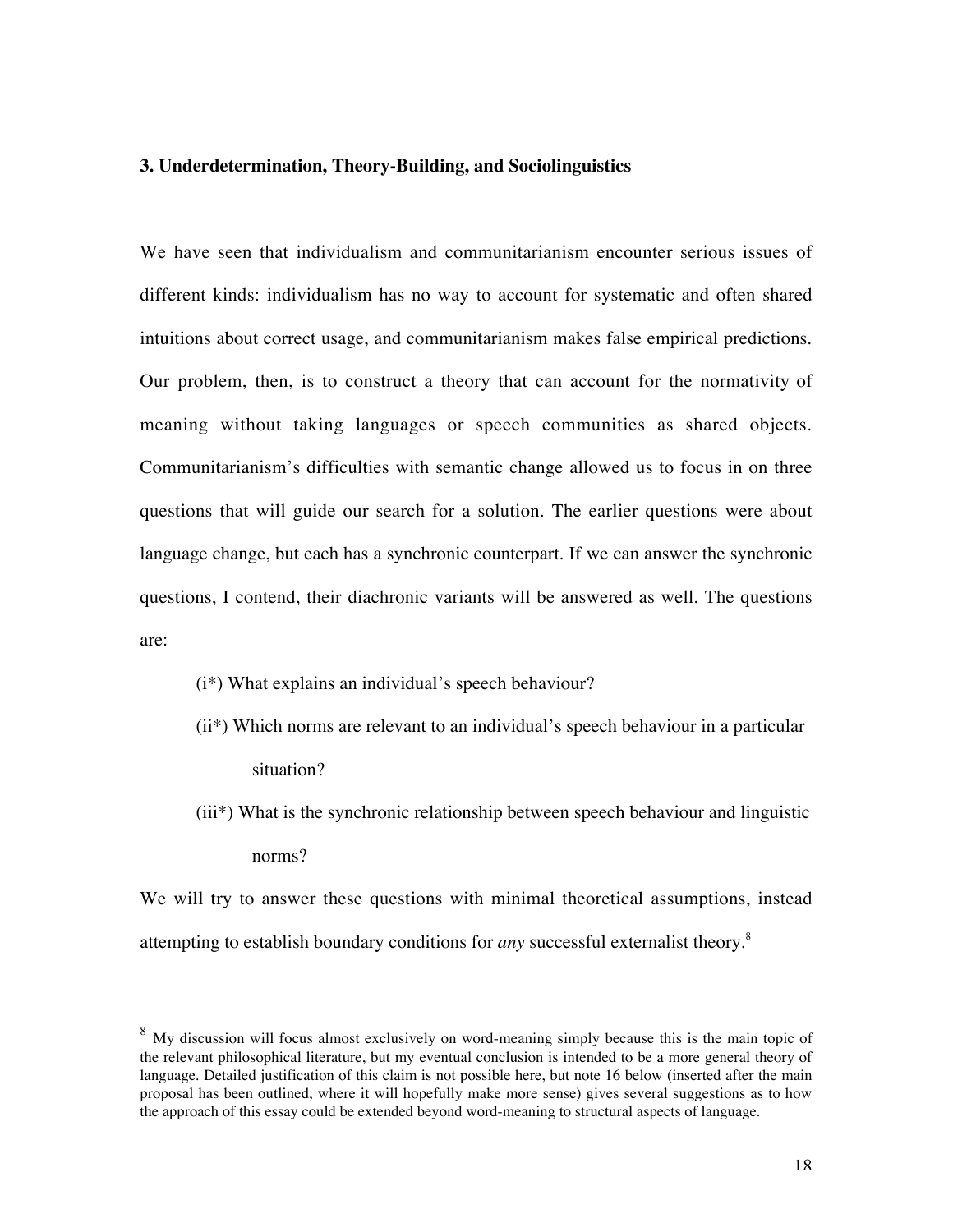### **3.1. Individual Speech Behaviour**

 $\overline{a}$ 

As for (i\*), most theorists agree that individual speech behaviour relies on theorybuilding of some sort. For example, Fortson's explanation of the history of *bead* quoted above relied implicitly on this notion. A language learner obviously cannot reach directly into other speakers' heads to learn what they mean by a word. As a result, '[a]ny speaker without direct access to the intentions of the speakers around him or her must figure out what words mean from the contexts in which he or she encounters them' (Fortson 2003, p.648). When the context is ambiguous, language learners or interpreters may form a theory of the meaning of a word, expression, etc. that does not match the intentions of other speakers. When these mistakes are not corrected, language change results.

Fortson's observation about language learning is suggestively similar to Quine's claim that 'the learner has no data to work with but the overt behavior of other speakers' (1968, p.187). In the practice of historical linguistics, Quinean reasoning about translation and interpretation is basically taken for granted. Fortson's language learner is basically Quine's radical translator (or perhaps better Davidson's radical interpreter), who must build up a translation manual from scratch using contextual clues and considerations of coherence, simplicity, etc. (Quine, 1960).<sup>9</sup> As a result, '[m]eaning and belief play interlocking and complementary roles in the interpretation of speech' (Davidson 1984, p.141): at a minimum, theories are formed by attributing beliefs and linguistic forms simultaneously to the interpretee. However interpretive theories are to be

<sup>&</sup>lt;sup>9</sup> Language learning is far more complex and constrained than this characterization might seem to suggest. In particular, there appear to be many constraints specific to language learning beyond the normal considerations of explanatory power, coherence, simplicity, etc. But there do seem to be at least these standard theory-building constraints.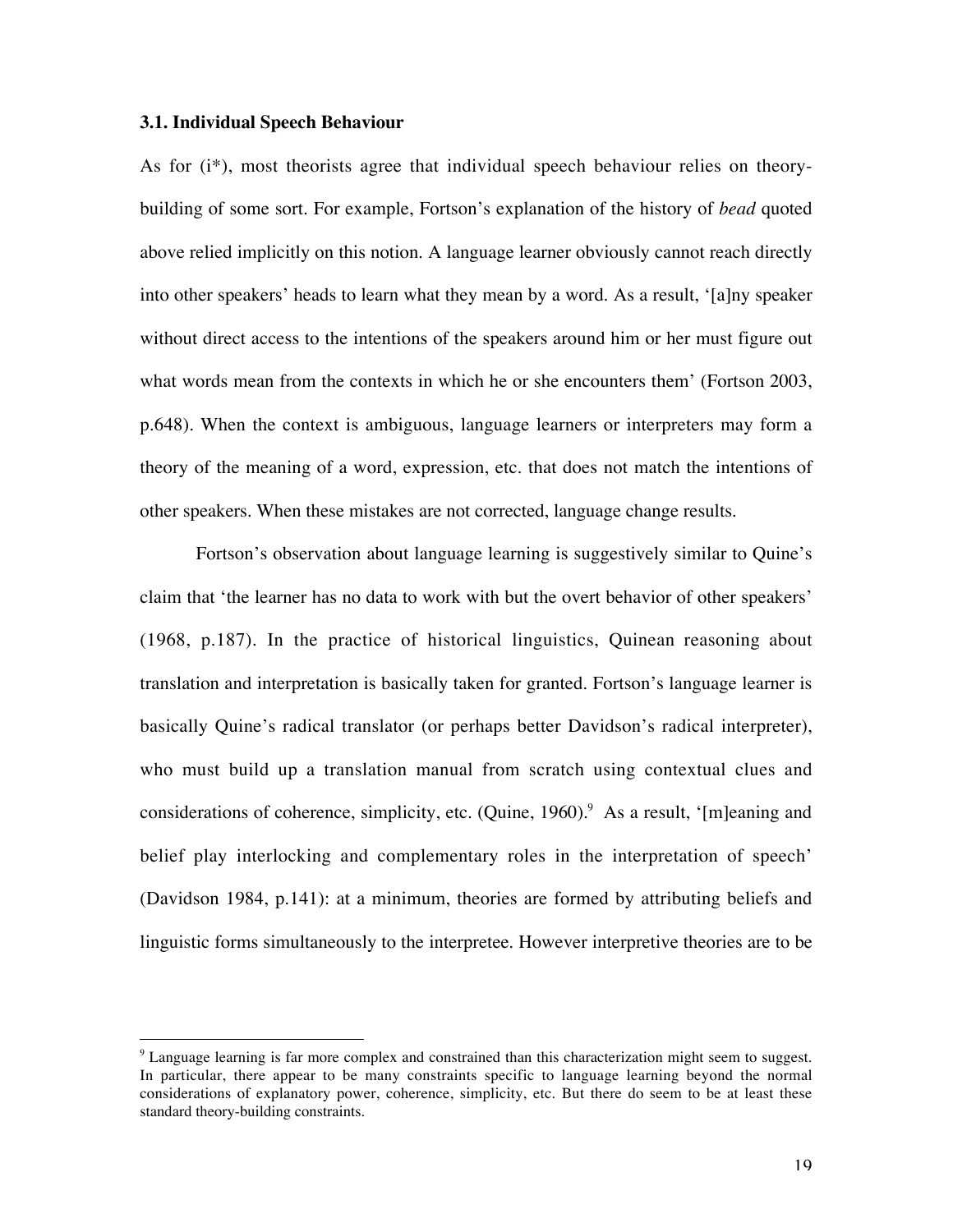analyzed in a synchronic sense (atomistic, molecular, or holistic), they are *tested* holistically against the evidence of the speech a learner is exposed to.

Despite these similarities, though, Fortson fails to draw Quine's conclusion that 'there are no meanings … beyond what is implicit in people's dispositions to overt behavior' (Quine 1968, p.187): rather, his account presupposes the reality of meaning and reference. The difference between Old English *bed* 'prayer' and English *bead* can perhaps be described in purely behavioral terms, but the process of reanalysis by which the latter was created cannot be described without reference to someone's mental states. In order to account for change, we must allow that the theories formed by learners and interpreters of language are psychologically real.

(Incidentally, this conclusion makes it possible to endorse mentalism while also advocating an externalist theory of meaning. The reason is that the interpretive theories being discussed are crucially involved in the determination of reference, as I will argue in detail below, especially in section 3.4. Since they are psychologically real it is an empirical question whether they are partially innate, what the learning mechanisms (or theory-forming mechanisms) are, and so on for the standard questions of linguistic theory and psychology of language. Whatever the answer to these questions is, it will constitute a constraint on the space of possible interpretive theories; as Chomsky has often emphasized, learning (or interpretation, from my perspective) is much easier with a small space of available theories, and it is doubtful that interpretation or learning would be possible if there were no constraints on theory formation. These psychological objects, whatever they are, will figure crucially into the determination of reference in a community language in my eventual theory. Thus, in contrast to the assumptions of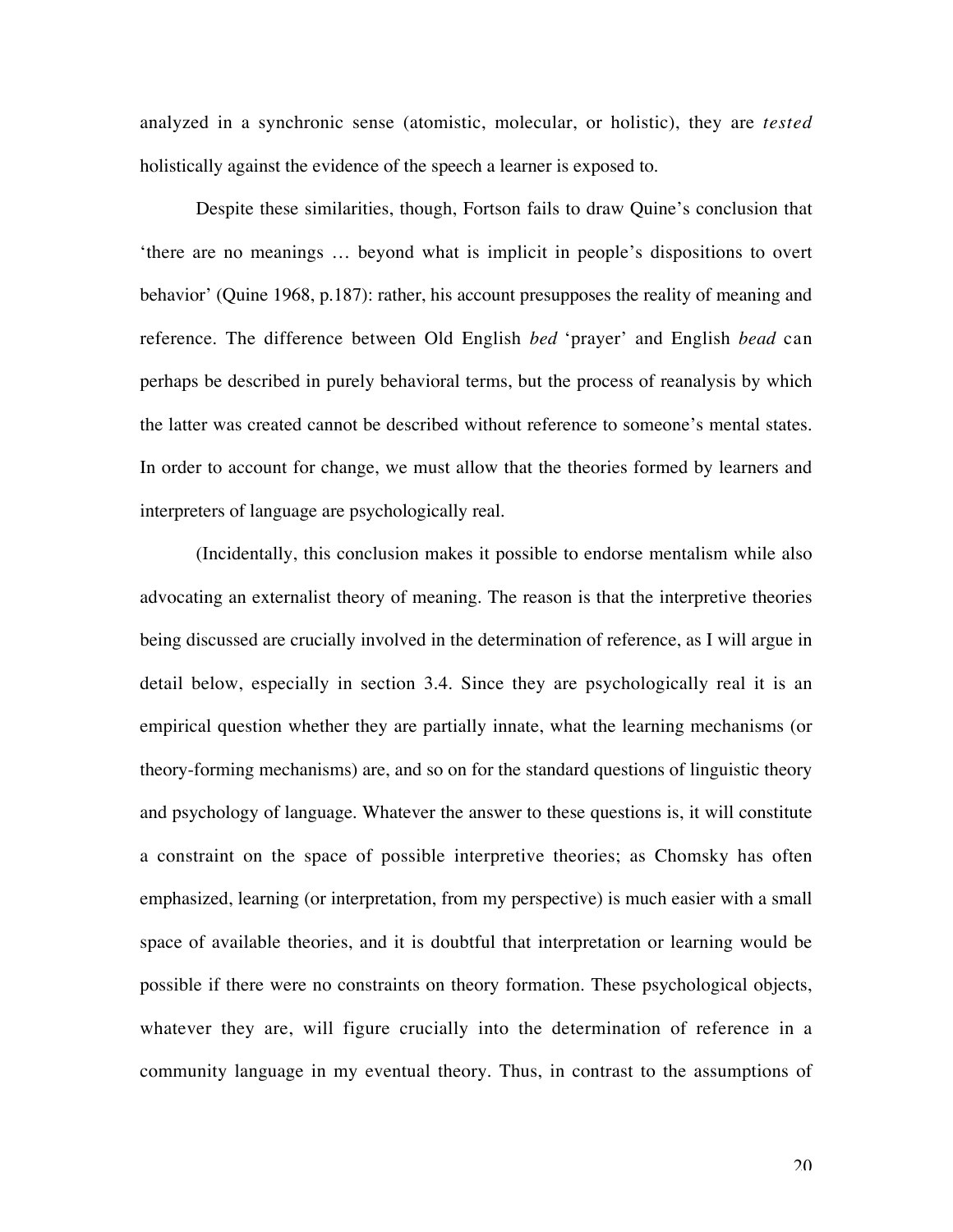thinkers from Chomsky to Putnam, I do not think that externalism and mentalism are incompatible: I think mental grammars are fully real, though I do deny the further claim that a language just is a mental grammar.)

Returning to the main point of the section, it should be clear that adopting Quine's holistic model of translation/interpretation does not commit us to rejecting the reality of meaning. Quine reasons that, since meaning, reference, and grammatical structure are underdetermined by observable facts, in cases of ambiguity there is no fact of the matter about which assignment of meaning, reference, or grammatical structure is correct. This clearly follows only on Quine's behaviorist and verificationist assumptions, which I will reject without further comment. However, Quine is correct about underdetermination, which explains how it is possible for an interpreter to form mistaken theories about an interpretee's communicative intentions and thus plays a crucial role in language change. Ironically, rather than undermining the 'museum myth of meaning' as he intended, Quine's observations turn out to explain how this myth can be true without contravening the truism that 'the learner has no data to work with but the overt behaviour of other speakers' (ibid., p.187). $^{10}$ 

Thus Quine's observations about underdetermination and Fortson's theory of semantic change show that an explanation of individual speech behaviour involving theory-building also provides a simple explanation for change in speech behaviour: an answer to  $(i^*)$  gives us an answer to  $(i)$  for free.

<sup>&</sup>lt;sup>10</sup> Actually, historical linguists do not need anything as strong as Quinean indeterminacy: all that is needed is that the evidence that a learner or interpreter is *actually* exposed to, as a matter of contingent fact, underdetermines the analysis of certain linguistic features. At the crucial moment, there were surely ways that Old English speakers could have used *bed* 'prayer' unambiguously so that their children would have formed a correct theory of the word's meaning; but, for whatever reason, they did not. Thus we may wish to say 'underdetermined by the *observed* data' rather than 'observable data'.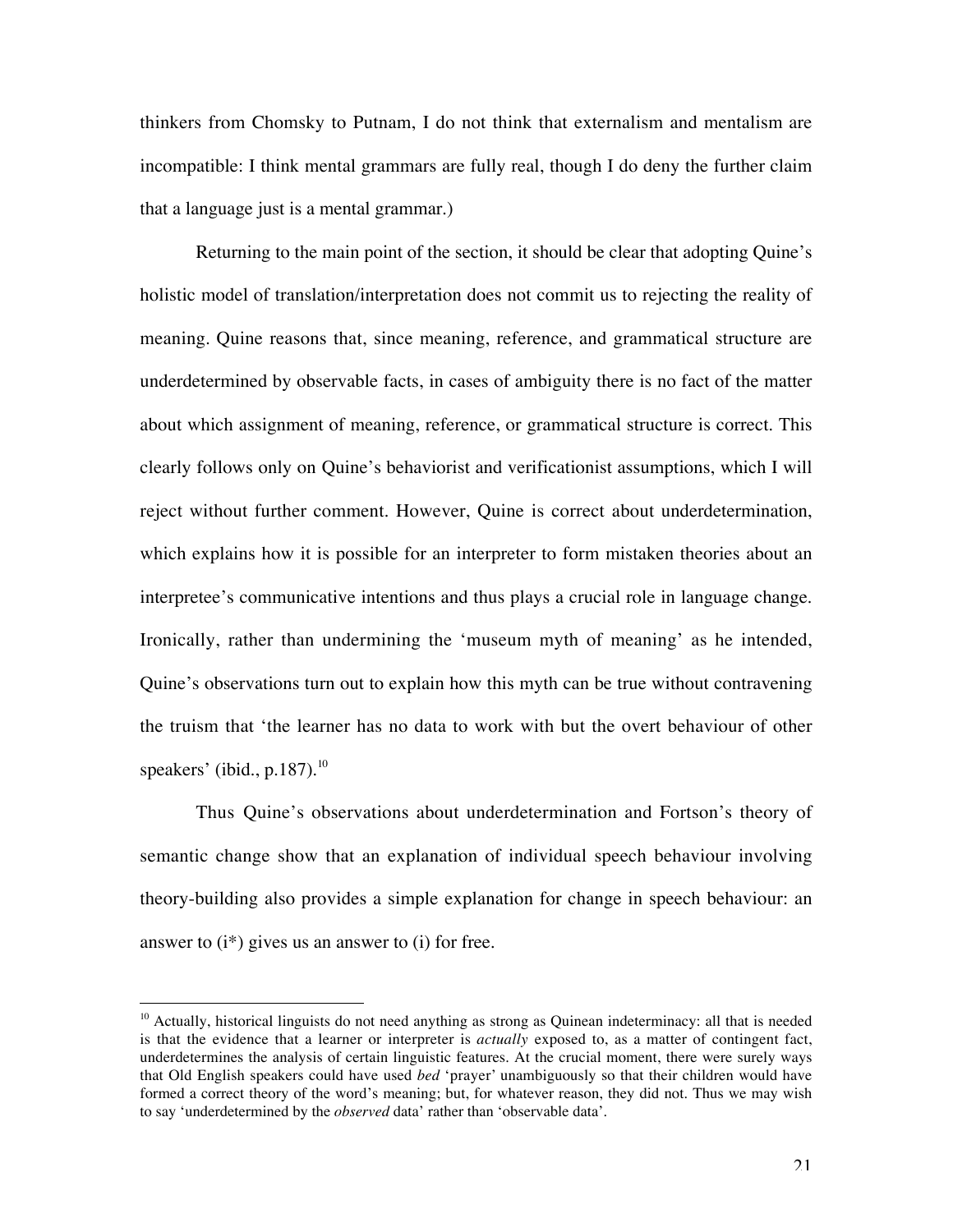#### **3.2. Individuals and Communities in Sociolinguistics**

All of this addresses only descriptive issues, however, and says nothing about semantic change in the sense of question (ii). How do linguistic norms change? By parity with (i) and (i\*), we may suppose that, if we have an answer to the synchronic question, the diachronic question will answer itself; so we must give a general account of what norms are relevant to a given individual's speech behaviour in a given situation. The obvious place to look for such an account is the study of sociolinguistics. Although theories of language often focus on the propositional content of utterances, sociolinguists have shown that the form of an utterance also carries important social information.<sup>11</sup>

A robust finding of sociolinguistics is that everyone is in command of multiple forms of speech that are appropriate in different social contexts. Because forms of speech are associated with certain groups and social situations, the form of an utterance conveys social information. Speech patterns may be marked for social status, region, gender, etc.: for example, in the United States, the speech of southeasterners and Bostonians is often perceived as undesirable, while certain other dialects are heard as being more refined. These perceptions are closely correlated with non-linguistic stereotypes and presumably derived from them. As a result, speakers can indicate their social relationship to listeners by manipulating linguistic form. For instance, speakers are likely to use more standard forms in a job interview than at the pub, and to speak differently to friends than to acquaintances. One particularly interesting finding is that, in a face-to-face encounter

<sup>&</sup>lt;sup>11</sup> For the sake of simplicity I will pretend that variation is categorical, i.e. that speakers use variation to indicate social facts by using either form x or form y, etc. In reality the situation is far more complicated: usually style-shifting is accomplished by manipulating *percentages of use* of x and y. Weinreich, Labov and Herzog (1968) and much following work have shown convincingly that 'structured variation', not categorical usage, is the crucial notion here.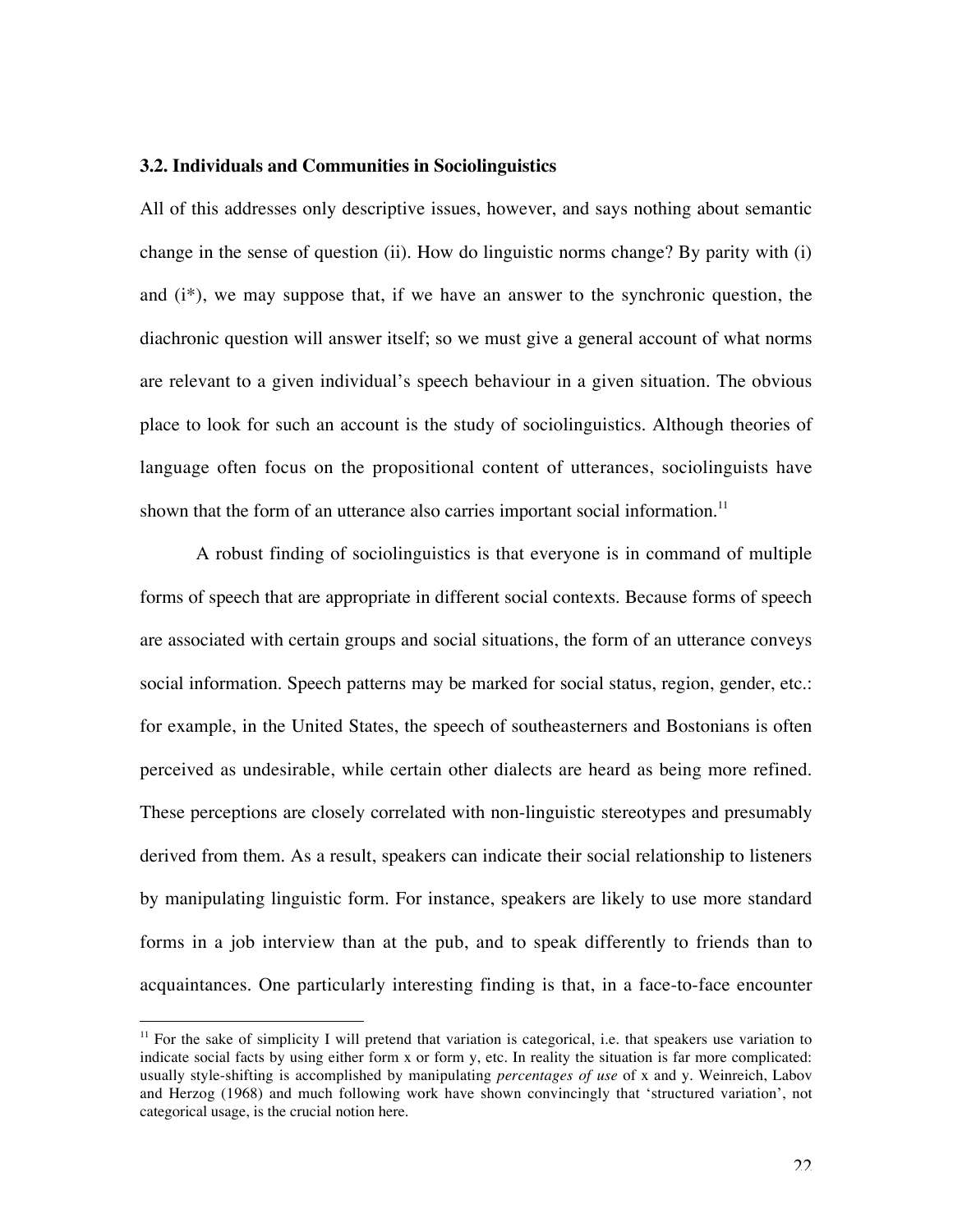between A and B, A's speech style will influence the form of B's utterances. This is known as *accommodation* (Giles 1994). C*onvergence* occurs when A wishes to express solidarity with B and so adopts a speech style closer to B's; *divergence* occurs when A wishes to emphasize social differences from B and so adopts a dissimilar speech style.

Accommodation theory suggests that the social functions of language cannot be explained without reference to facts about the social desires of individuals and their beliefs about the relationship between language and social identity. Individuals use language to express a social identity, but they can also make mistakes in the process. Speaker A may use a formal speech style that he thinks is appropriate and be evaluated as stuffy or pretentious by B; or A may think that a particular speech style will be evaluated as regionally marked by B, while B interprets the style as suggesting a low social class instead. Thus a speaker must guess what speech forms will be most effective in getting his audience to evaluate him in the way that he wants. Like other aspects of language, then, accommodation crucially involves fallible theory-building about the social information that a speech form will convey to a listener.<sup>12</sup>

A further implication of accommodation theory is that the social functions of language are implemented not on the basis of *actual* correlations between linguistic form and social reality, but on *perceived* connections relative to an audience. As Le Page (1997, p.28) puts it, '*we do not necessarily adapt to the style of our interlocutor, but rather to the image we have of ourselves in relation to our interlocutor*' (emphasis in original). Le Page argues for a model of 'speakers projecting an image … of themselves

 $12$  Success in accommodation is further constrained by knowledge of or familiarity with the relevant forms of speech. Obviously I can accommodate less successfully to an Australian or a monolingual speaker of French than I can to a fellow American, and probably not at all to a monolingual speaker of a language that I do not know.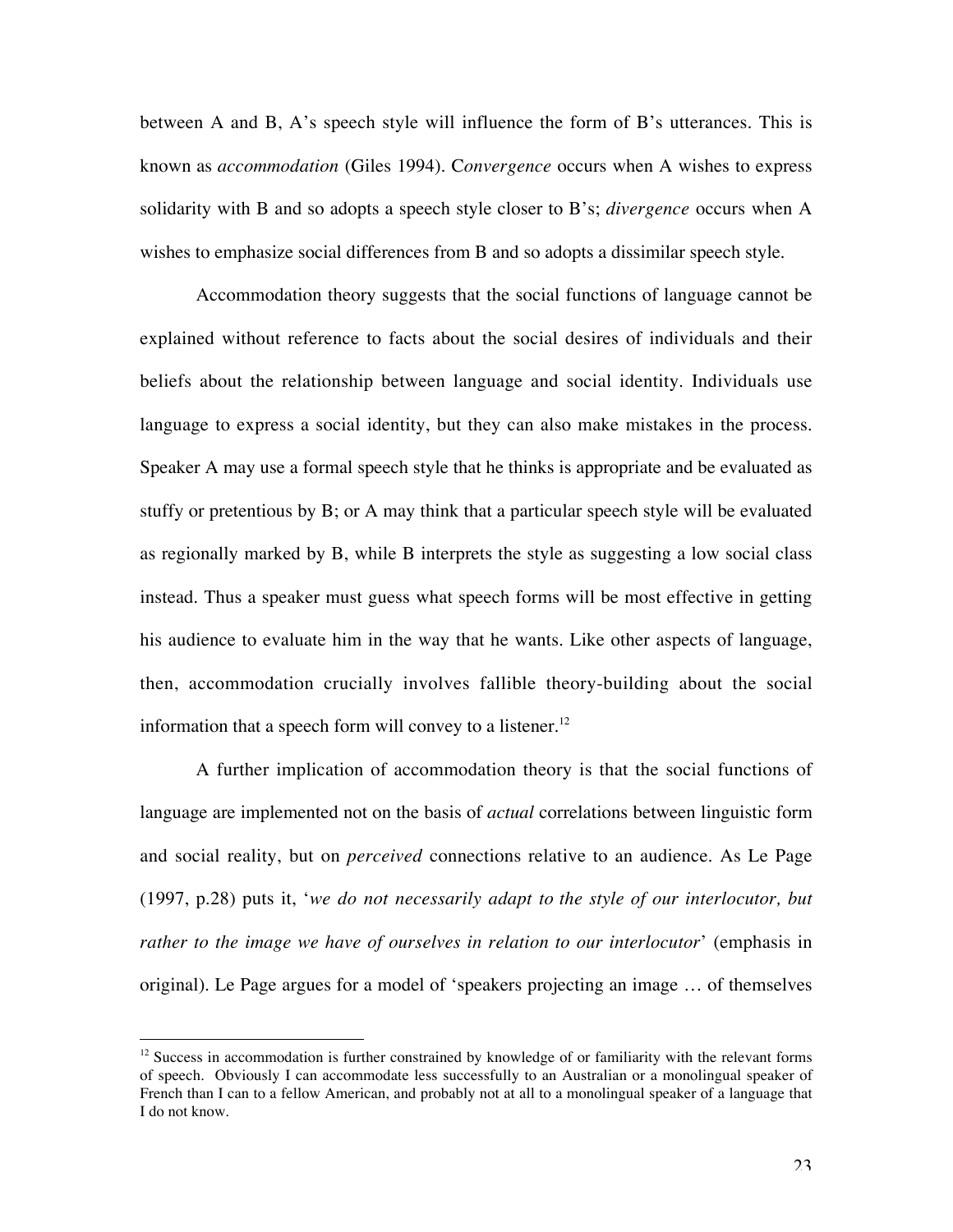in relation to their universe, and getting feedback as to the extent to which their images coincide – and then either collectively focusing, or allowing these images to remain diffuse' (p.29). *Projection* is the crucial notion providing a connection between individual speech behaviour and the social functions of language. On this approach, the social functions of language are explained by individuals modifying their speech behaviour on the basis of rather complex theories involving two crucial components: (a) How the speaker wants to present herself to her audience, i.e. where she falls in her projected social world; and (b) What speech forms the speaker thinks will be evaluated by her audience as placing her socially where she wants to be. Again, mistakes can be made in implementing (b).

If this is the case, we cannot banish communities altogether: they are fully real, but defined by the social identification of individuals. In particular, *the composition of the relevant community* is determined by the speaker's social desires: (b) can be evaluated as correct or incorrect only in light of (a). Thus, in the sociolinguistic realm, individual theories of language and social facts are inextricably linked.

#### **3.3. Reference and Deference**

I want to suggest that the approach of sociolinguistic accommodation theory can be extended to semantics and other aspects of language. Not only the social information carried by the form of an utterance, but *all* of the publicly available information it carries, is determined by facts about *a community which exists only as a projection of an individual*. This is, I claim, the level at which the concepts of meaning, reference, and truth are relevant. We can see how this works by looking at Putnam's (1975) argument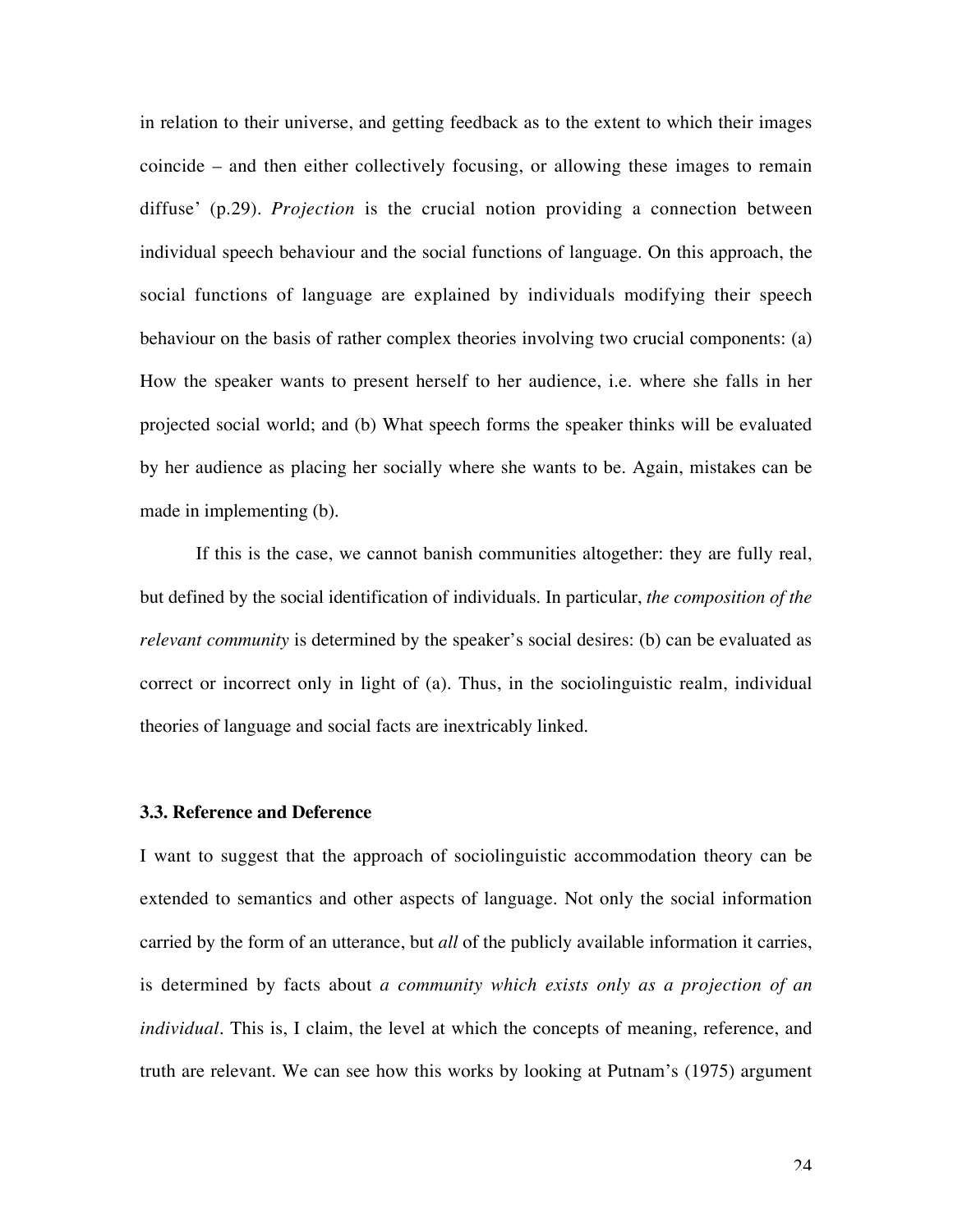for the 'division of linguistic labor': the meanings of natural-kind terms are determined by criteria that are known and reliably applied only by certain specialists, and other speakers are often willing to defer to these experts. Putnam suggests further that this sort of 'structured cooperation' is a human universal. I think that Putnam is right on both counts, though natural kind terms are only a special case: deference (or refusal to defer) is crucial to normativity of meaning in general.

In the case of an obscure difference such as that between 'elm' and 'beech', it is not sufficient to build instructions to defer into the lexical entry for the terms as Chomsky (1986, p.18) has suggested. The reason is that someone with incomplete knowledge might not *know* that his knowledge was incomplete, as Burge's rheumatic patient Jim did not before his doctor's appointment. But since intentions to defer with regard to specfic terms are not sufficient – Jim might never have gone to the doctor, but would still have been wrong about having arthritis in his thigh – word-meaning must be determined by something else.

Since deference in specific cases of which speakers are aware is insufficient, I suggest we turn to *dispositions* to defer. In other words, the meaning of Jim's words is determined by who he would defer to, and in what fashion, given appropriate information. 'Appropriate information' is not a dodge, but rather indicates that what a term means must be resolved on a case-by-case basis: if we wish to know what 'arthritis' means in Jim's mouth, we must ask who Jim would defer to with regard to the meaning of this word. (In fact Jim may or may not be disposed to defer to his doctor's use of the term, just as you may or may not agree with Putnam's judgment that 'water' in twin-English does not refer to water. This turns out to affect meaning and play a crucial role in

25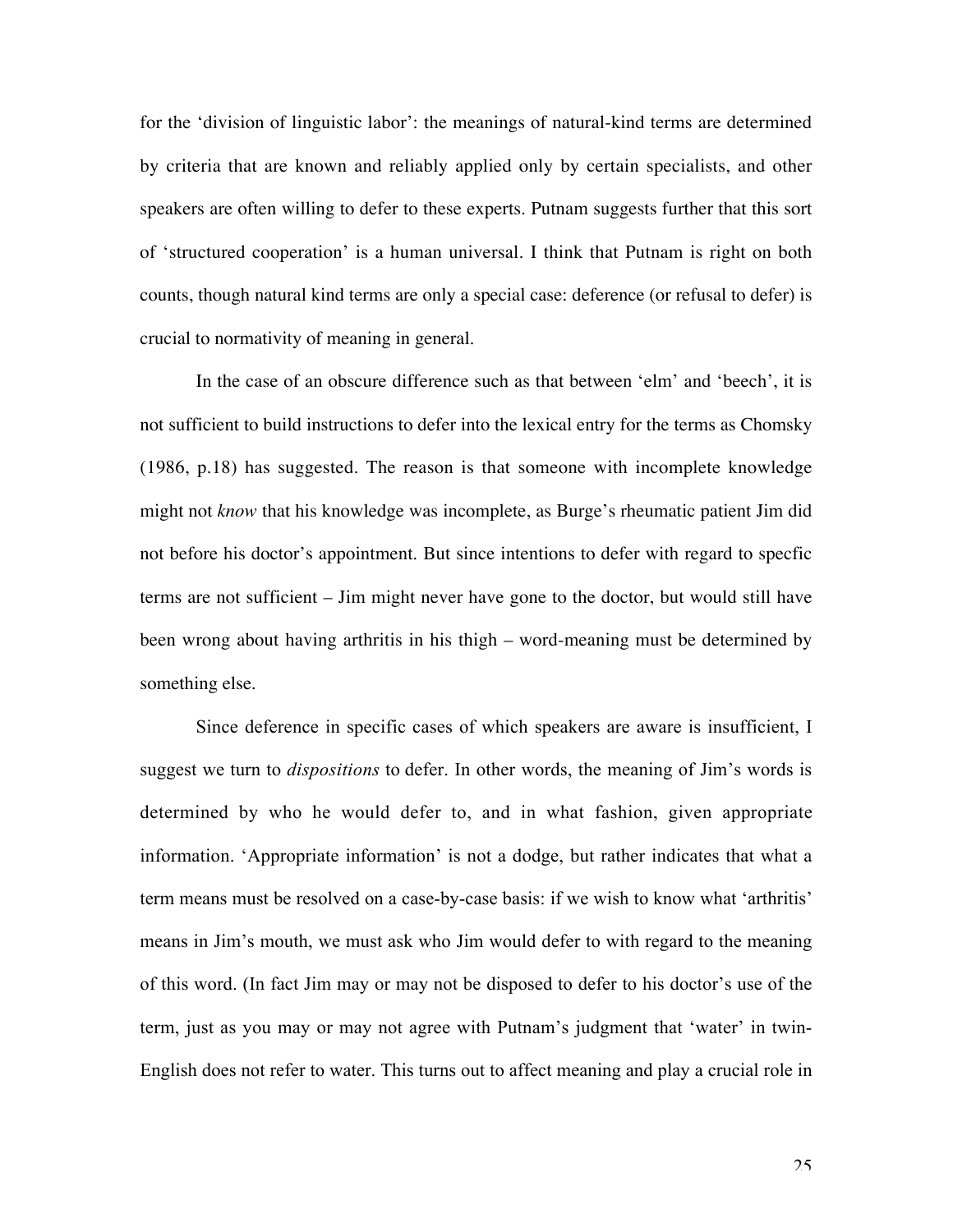semantic change, as I will argue in this and the following section.) If this is correct, then the totality of Jim's dispositions to defer in a particular communicative situation generate a linguistic system that we can call his communalect. Of course, it is far beyond our powers to determine what Jim's communalect actually looks like; but then, we are in the same predicament with regard to his idiolect, and for most purposes a complete knowledge is not needed.

The relationship between individuals and communities in semantics is, I claim, essentially the same as Le Page's account of this relationship in sociolinguistics. Jim identifies himself socially with certain groups of people, and defines his language in relation to theirs by an (un)willingness to accept correction: in short, he projects a speech community. As in the sociolinguistic case, the correct interpretation of Jim's utterances may not be what he *thinks* the correct interpretation is. Rather, Jim forms fallible theories about what forms of language will best communicate the social *and* propositional information he wishes to convey. But 'best communicate' cannot be analyzed without reference to the people Jim identifies with in a social sense; thus the identity of his s*peech community* is determined by individualistic facts, and the identity of his *language* is determined by facts about this community.

I have not yet made it clear whether accepting correction is supposed to involve modifying meanings/concepts or modifying the *mapping* between sounds and preexisting meanings.<sup>13</sup> The conception I have in mind is the latter: interpretive theories are models of a sound-meaning correspondence of this type. I assume that concepts are at least partly independent of linguistic items, and that agreement on the sound-meaning

<sup>&</sup>lt;sup>13</sup>Thanks to a referee for emphasizing this point and for suggesting 'mapping' as a label for the type of interpretive theories I have in mind.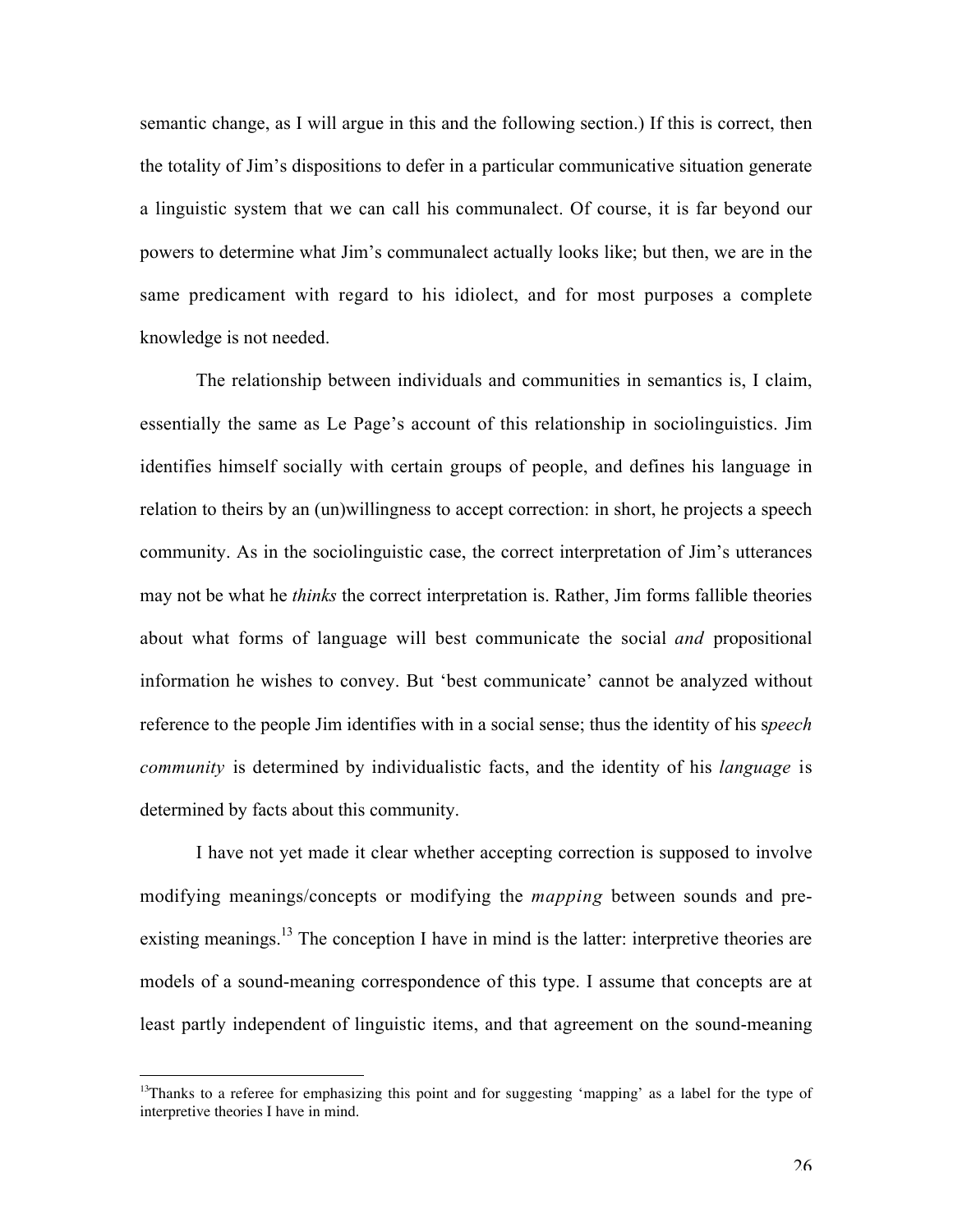correspondence is generally needed for successful communication. Thus if Jim accepts correction from his doctor about the meaning of 'arthritis' it is because he wishes to use a word that successfully communicates the nature of his ailment to the doctor. If the relevant concepts exist independently of the labels, as I believe, the speaker/interpreter's problem is to match up words and meanings in a way that facilitates communication, rather than to have the right concepts (whatever that would mean).

My theory, then, is that the meaning of a word in the mouth of a speaker S is determined by S's dispositions to defer to other speakers with regard to the meaning and use of this word. Returning to Burge's example, our intuition that Jim's use of 'arthritis' was wrong before his visit to the doctor is causally related to the fact that, when he visited the doctor, he modified his use of the word 'arthritis'. Pre-theoretically, the explanation for this communicative difficulty does not seem to be that Jim and the doctor are speaking different languages. The reason for this feeling, I think, is that (in my elaboration of Burge's story) Jim is willing to modify his usage when he learns that it did not match that of the people he wants to communicate with. Jim's use would be wrong even if he were never to go to the doctor because (*ex hypothese*) Jim would be willing change his use if he *were* to go. As a result, the counterfactual/dispositional element of this theory is crucial to an explanation of our quite systematic intuitions about the correct meaning 'arthritis' and, I believe, words in general.

Now let's elaborate the story a bit and suppose that Jim accepts what the doctor says for the purposes of his encounters with the doctor, but continues to use 'arthritis' to refer to rheumatism when speaking to his family and neighbours. Here he has developed a translation manual between Ours and Theirs, as Quine would say. We should analyze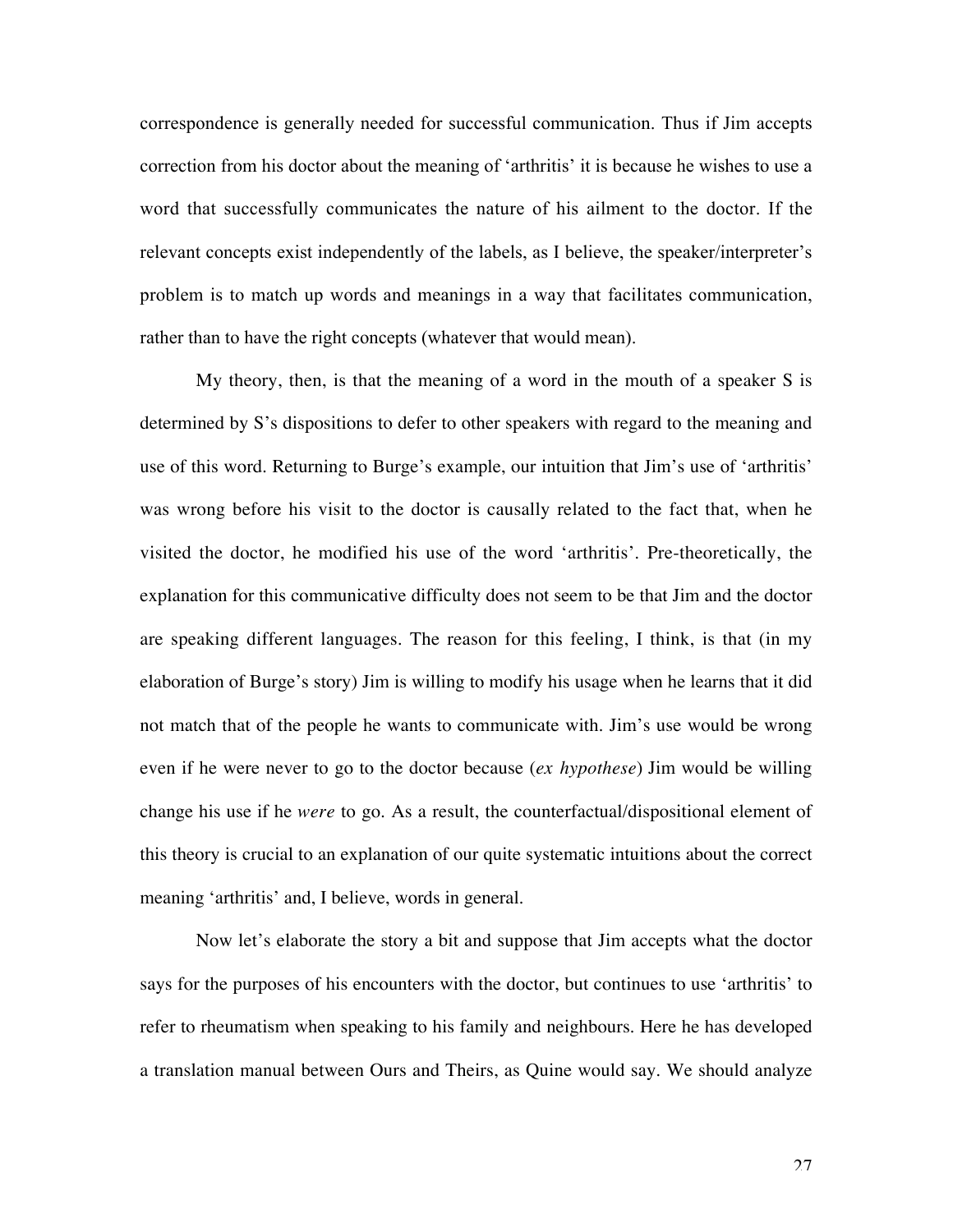the word 'arthritis' as having different meanings in Jim's neighbourhood on the one hand and in the doctor's mouth and medical textbooks on the other: between home and the doctor's office, Jim is switching dialects. As users of language, we create translation manuals for such situations on a regular basis, and quite unconsciously.

The same analysis accounts neatly for the facts adduced by Putnam and Kripke. Putnam's twin-Earth scenario relied on epistemic differences between the inhabitants of the two planets. Speakers of English visiting Twin Earth might use 'water' to refer to XYZ, but only if they did not know its chemical makeup; if they did, they would presumably reserve the term for water. Putnam's example of Archimedes' use of '*khrusós*' is also parallel to Jim's predicament above. In these cases, though, it is environmental rather than social information that is at issue. If Archimedes used '*khrusós*' to refer to fool's gold, he was wrong because, if confronted with modern chemistry, he would modify his usage.<sup>14</sup> If other Greek speakers also made the same

 $14<sup>1</sup>$ <sup>14</sup> A reviewer notes that no evidence has been provided to support the empirical claims about speakers' willingness to defer with regard to the term 'water', or Archimedes' supposed reaction to the results of modern chemistry: perhaps Archimedes would simply reply that there are two types of '*khrusós*'. Indeed, Machery et al. (2004) present an intriguing experiment which suggests that thought experiments of the twin-earth and Gödel-Schmidt type provoke different modal intuitions of reference in American and Chinese university students. The reviewer is correct that I have assumed Putnam's empirical claims uncritically, but this is only for expository purposes: the possibility of variation in deferential dispositions is part and parcel of my theory. We expect different speakers to display different dispositions to defer, and individual speakers' dispositions to defer may change over time. Thus my theory predicts that there exist worlds in which the meaning of '*khrusós*' in Archimedes' mouth is the same as that of English 'gold', and other worlds in which the meaning is the same as that of English 'gold or fool's gold'. A world of the latter type could be similar to the former in every respect except for Archimedes' dispositions to defer with regard to the term '*khrusós*' at a particular moment (a new Twin Earth phenomenon, I suppose).

Likewise, if Kripke's story about Gödel and Schmidt were true, then 'Gödel' would indeed refer to Schmidt in the mouths of Machery et al.'s Chinese subjects, assuming that Machery et al.'s conclusions are sound. Of course, westerners would be liable to understand the term as referring to Gödel. This interpretive problem between the western and Chinese subjects would then be similar to that of the two meanings of 'tea', discussed in section 3.4 below. It follows that the direct reference theory of names is not universally or necessarily true, but is contingent on speakers' sound-meaning mapping and their deferential dispositions like any other term. A speaker or group of speakers *could* map a name to a description, just as a speaker could make up a word as a shorthand for anything he likes (cf. the quote from Frege which at the head of this essay). As a result the semantics of names could in principle vary from speaker to speaker or even from name to name, though it may turn out to be a sociological fact about humans that we prefer to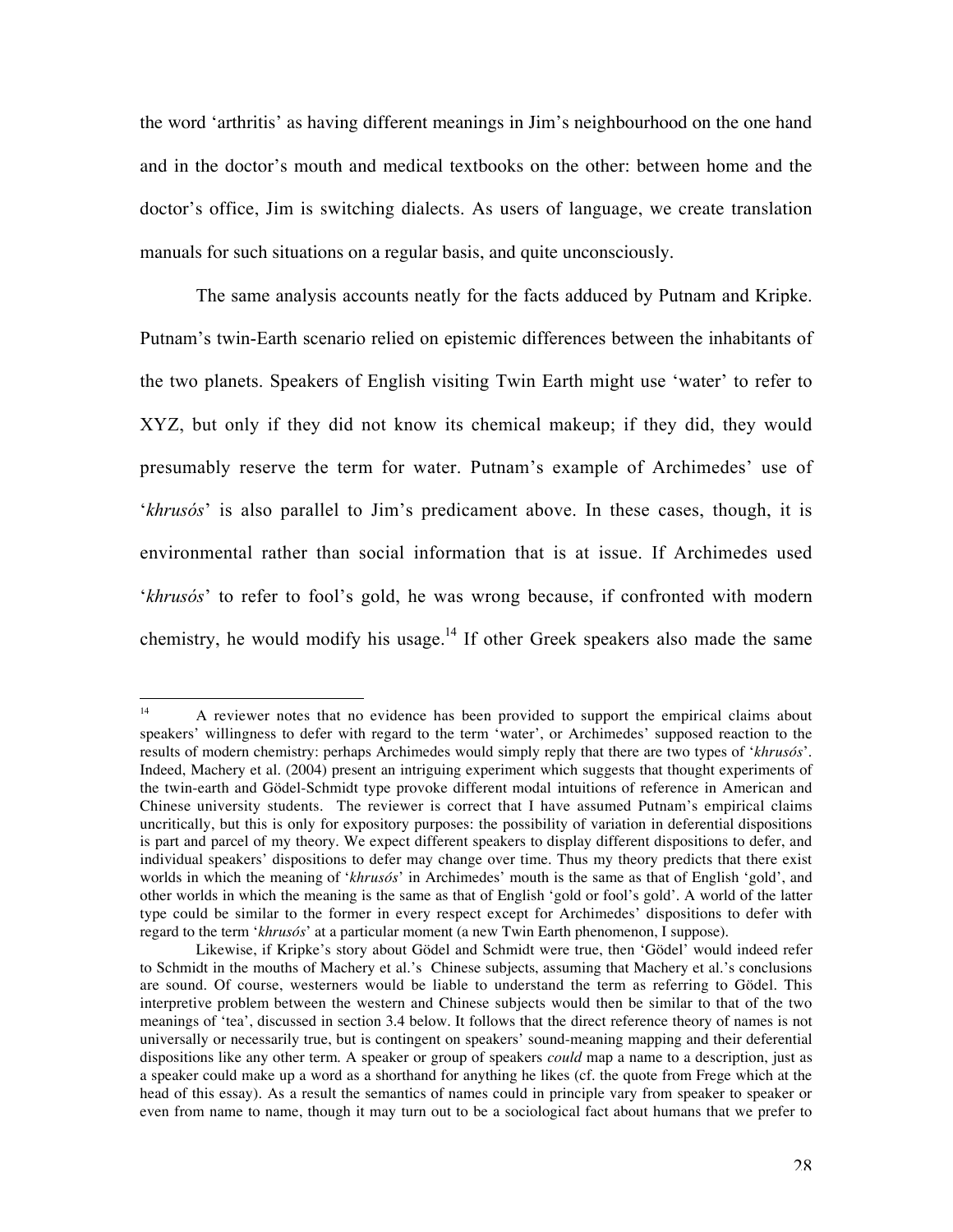error, they were wrong because they would be willing to defer to experts such as Archimedes, who was willing in turn to defer to, e.g., the results of an experiment capable of distinguishing gold and fool's gold. In all of these cases, linguistic error does not depend on whether the relevant speaker is ever *actually* confronted with information of the relevant kind, but only on how he would change his speech if he *were* (as Kripke (1979, pp.11-12) also suggests).

The latter example illustrates a sort of deference chain that is similar to the causal chains discussed by Kripke (1980). Kripke's causal chains are, on my theory, just a special case of this more general phenomenon. Causal chains operate only within a background of general dispositions to defer: in normal circumstances people are disposed to defer to someone's parents regarding his name. In contrast, the historical origin of 'Madagascar' or 'Indians' is a mere curiosity. *The people we are interested in communicating with* do not use the term in this way, and they are the only ones that are relevant in determining reference. The fact that causal chains so often do correctly predict the reference of names turns out to be the result of a sociological fact about humans: often, we are willing to defer to others about the reference of a name, and they are willing to defer to others, and so on. But this works only if the people in question are socially relevant to us and communication with them is important to us. People who are geographically, temporally, or linguistically remote, on the other hand, may not be judged socially relevant. Thus we would be willing to defer to Gödel's parents, but not to the Arab traders that Marco Polo misunderstood when he heard the name 'Madagascar'. *These* are the facts that make it true that 'Gödel' refers to Gödel and that 'Madagascar'

map names to an individual rather than a description (or even that 'name' is nothing but the linguistic label for a term that is mapped to an individual).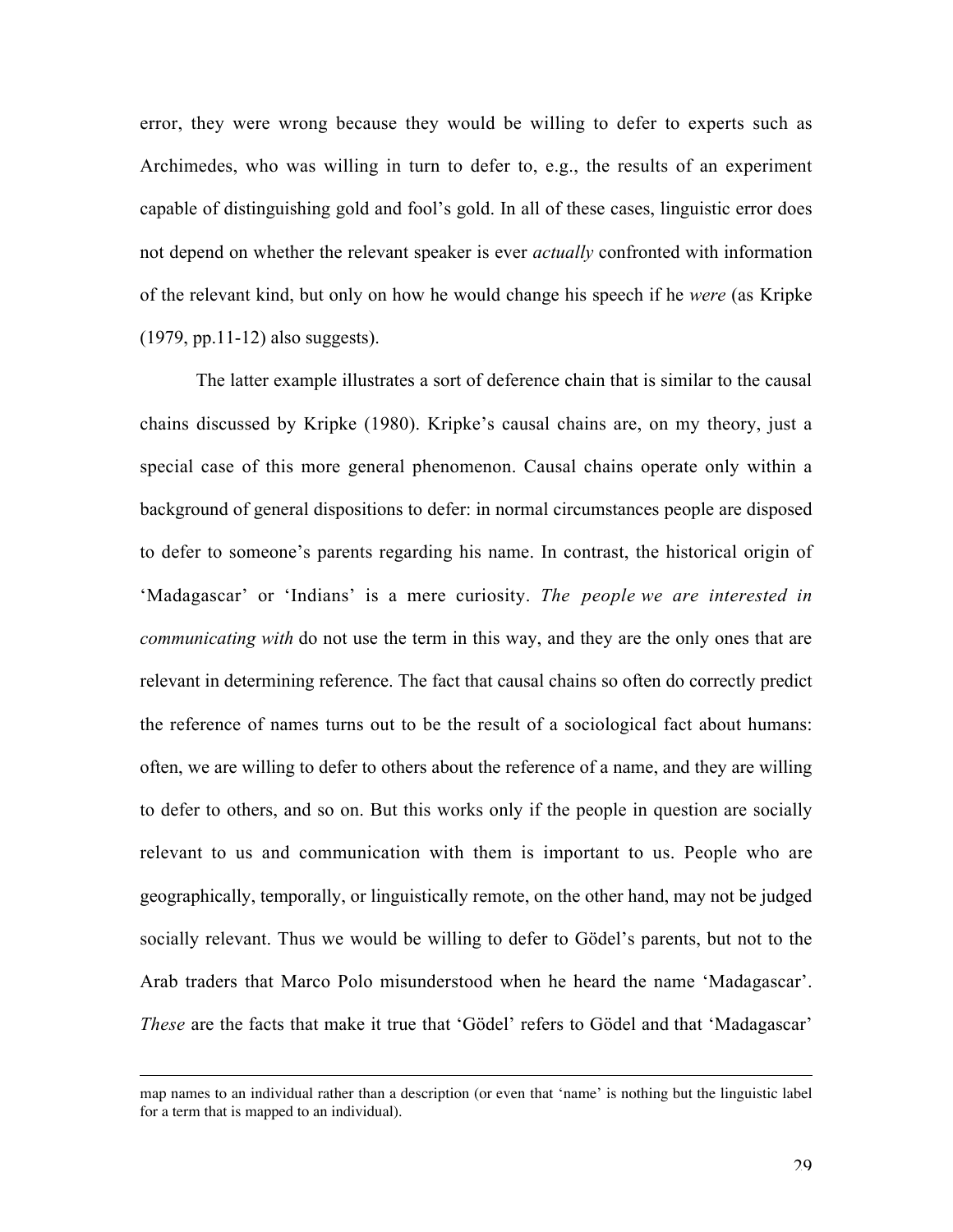refers to Madagascar. As with Gödel, an English speaker need not *know* anything particular about Madagascar in order to be able to refer to it – all that is necessary is that she would be willing to defer to English-speaking cartographers regarding its use**.**

A reviewer suggests the following counterargument. The account of the reference of names given here seems just as much as those I have been arguing against to rely on the existence of some sort of 'superspeakers'. Now suppose that my parents, having named me Daniel shortly after birth, lost their minds several years later and began to call me 'Flapadoodle'. Would my name then become 'Flapadoodle'? It seems not; thus, the reviewer concludes, 'reference is more like an economic fact'. My answer to this question will become clearer in the following section (see especially the discussion of 'tea'), but it is already implicit in the theory I am arguing for. Basically, I agree with the intuition behind the example and its conclusion, and I think that my theory can account for both if we sharpen the issue of 'deference'. Recall that, in the case of Jim and his community's deviant use of 'arthritis', we came to the conclusion that the deviant usage could be incorrect in certain circumstances (e.g. talking to the doctor), but it could just as well involve dialect-switching in which both usages are correct in different social contexts. In the latter case, some sort of translation manual would be in order.

The following section will explore in much greater detail the conditions under which the concept of incorrect usage can be usefully employed. Briefly, though, I see no reason why my name would not, in a certain sense, become 'Flapadoodle' in the situation described. But it would 'become' my name only in the specific sense that the sequence of sounds 'Flapadoodle', when used by my parents in an appropriate context – say, while communicating with each other – would in fact succeed in referring to me. Nicknames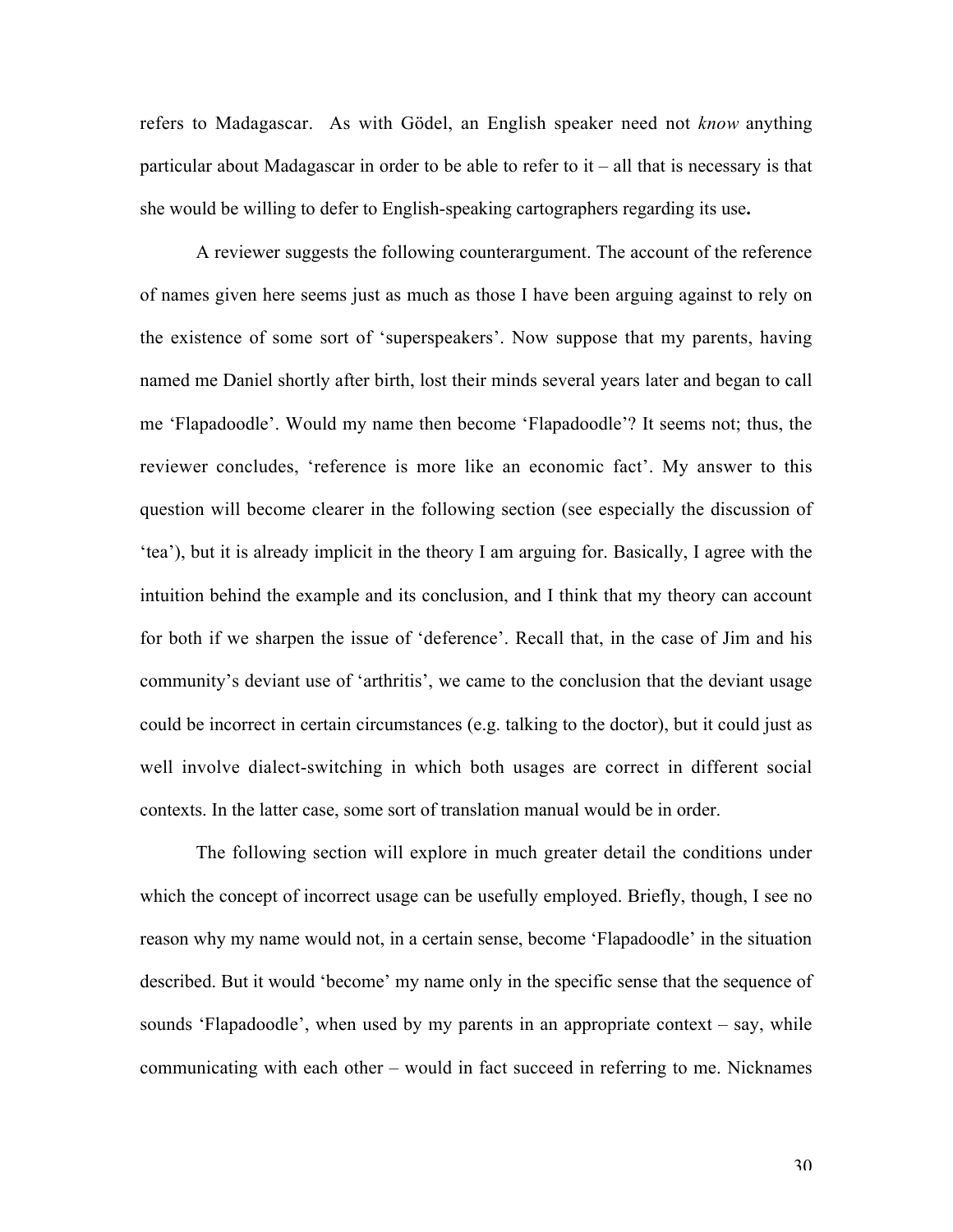and pet names, in fact, seem to work on this principle. 'Flapadoodle' might or might not refer to me in a broader social context. This would depend on the knowledge and deferential dispositions of other speakers: whether they know that this nickname is intended to refer to me, and especially whether they are inclined to defer first to my parents, to me, to the law (for my legal name), etc. (Also, the facts that my parents in the story have gone crazy, and that the name sounds ridiculous, contribute to the intuition that 'Flapadoodle' would not refer to me; try substituting 'Jimmy'.) The conclusion, then, is that there is no necessary connection between reference and any sort of 'superspeakers', or any other natural or human phenomenon. Instead, reference relies crucially on sociological facts which can exhibit considerable variation; the tendency to defer to parents or other sources of authority is merely a manifestation of this more general phenomenon.

If this account is right, then we have a new account of the old Humpty Dumpty problem. Can Humpty use 'glory' to mean 'a nice knock-down argument'? Well, if he is willing to isolate himself socially, yes. But very few, and only very strange, people would behave like this.. Furthermore, the affirmative answer makes little sense in Carroll's story simply because Humpty is talking to Alice: he must place her *somewhere* in his social world in order to do so, and the story is strange and funny precisely because Humpty violates this norm of communication. Of course almost no one acts like Humpty in the real world, but we should not take this to imply that it is impossible to do so. People are just normally too practical or polite to act in this way. Nothing about meaning or reference hinges on these facts, nor should it. Shared meaning, then, is no more than a reasonable guess – it is where theorizing *begins*, not where it ends.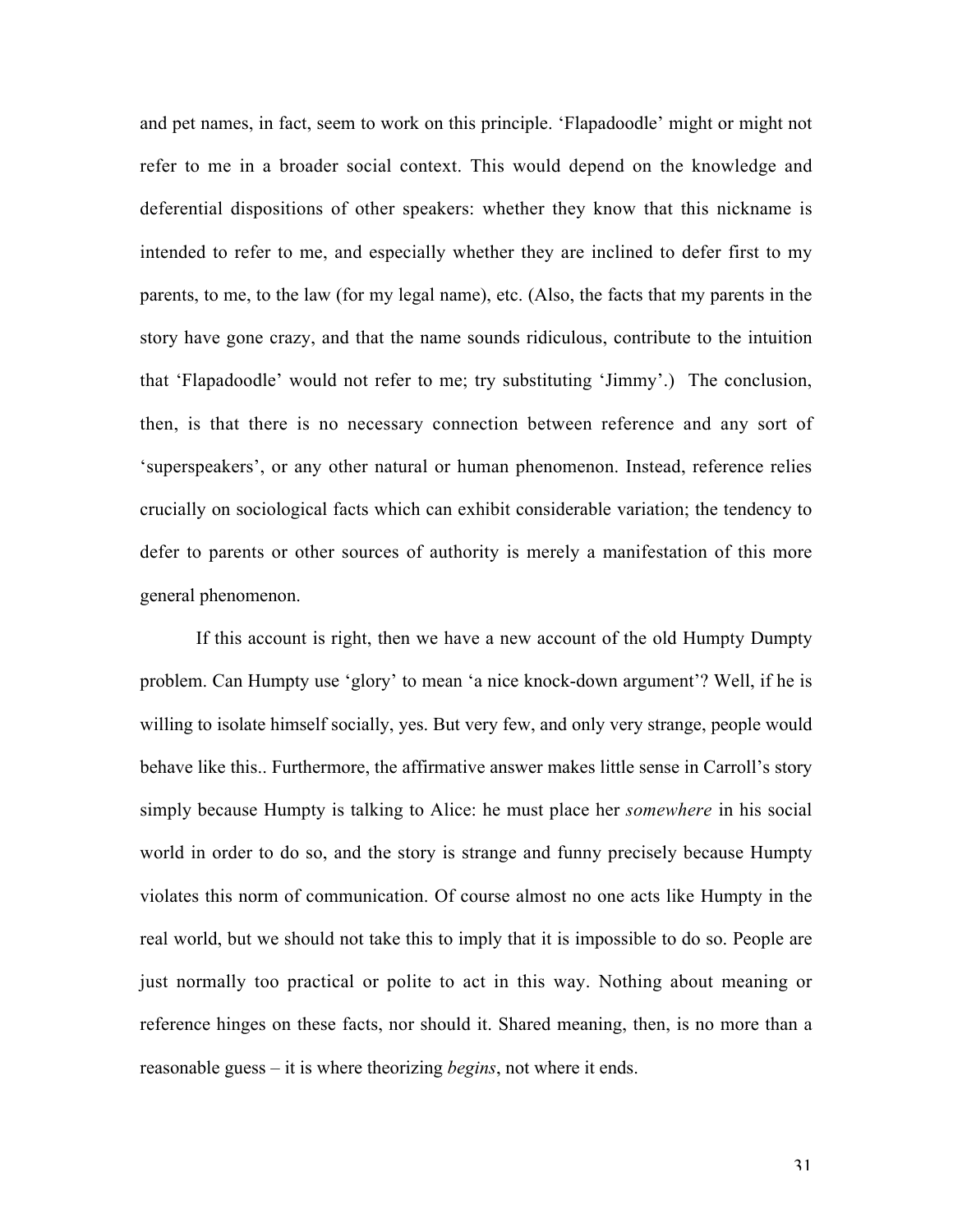## **3.4. Intentions and Semantic Change**

 $\overline{a}$ 

Section 3.3 proposed an answer to  $(ii^*)$ , the question of what norms are relevant in a given situation. Now what about (ii), the diachronic question? Our new approach implies that the composition of someone's speech community has no necessary connection to facts about the distribution of any particular way of talking, and it may or may not be the same as anyone else's speech community. Yet there is a fact of the matter about what the correct theory of meaning for a speaker's projected community is; thus it is possible for her theory to be incorrect.<sup>15</sup>

Kripke (1979), following the discussion in Donnelan (1966), discusses cases in which a description seems to succeed in referring even though it is based on an incorrect description. For example, someone at a party might say, 'The man over there drinking champagne is happy tonight'. If it turns out that the man is actually drinking water, the description seems to refer in some sense, even if there is no one over there drinking champagne. Kripke suggests that we can explain this by distinguishing *speaker's reference* from *semantic reference*. Semantic reference is determined by 'the conventions of our language … together with the intentions of the speaker and various contextual

<sup>&</sup>lt;sup>15</sup> Actually, it is more likely that a speaker's projected community will be linguistically heterogeneous, so that there may be many correct theories that differ in points of detail. A speaker is unlikely to identify in this way with a group that shows extreme linguistic diversity, and so the correct theories will usually agree in most respects, though this is entirely contingent. For most purposes, this is no problem: as noted above, we usually look for correct theories on a case-by-case basis, rather than trying to isolate entire systems, and we can note ambiguities when they arise. Anyway, we don't *want* to build conformity into the theory, since we must allow for groups of speakers 'either collectively focusing, or allowing [their] images to remain diffuse' (Le Page 1997, p.29). This heterogeneity suggests that, in contested cases, the labels 'correct' and 'incorrect' are too simplistic. But this is no cause for alarm: linguistic correctness is merely a pretheoretical concept derived from our intuitions as speakers of highly focused languages, and we should not expect a theory of meaning to endorse them without qualification. On the other hand, our new theory may actually match our instincts about correctness better than communitarianism precisely because of this heterogeneity. It would be strange to ask whether it is correct or incorrect to speak with a Cockney accent, or to use 'shit' to mean 'stuff, things' as in youth slang, or to write 'color' instead of 'colour'. At a minimum, we would need a clarification of the question: 'Correct in what sense?'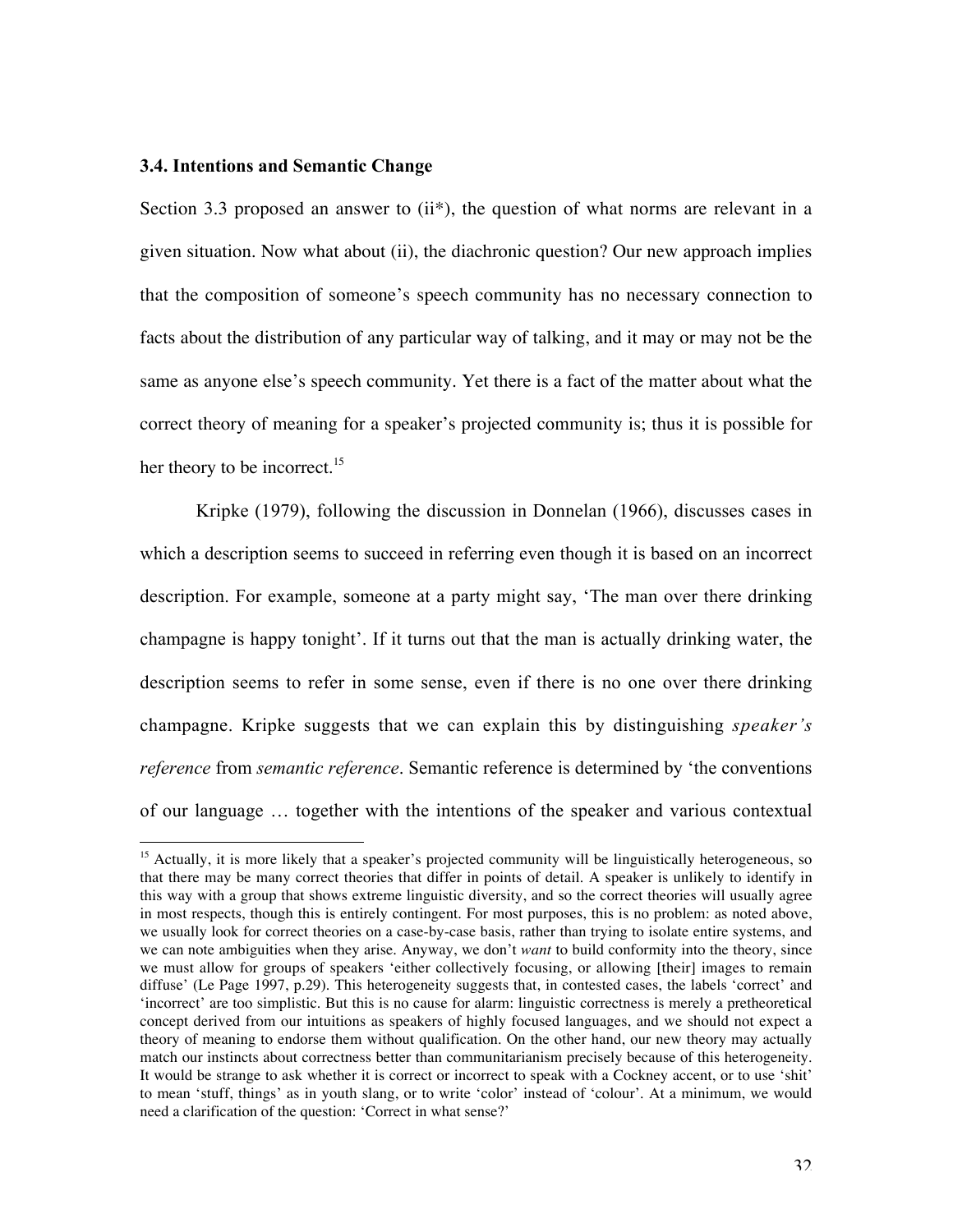features' (1979, p.14). Speaker's reference, on the other hand, is 'that object which the speaker wishes to talk about, on a given occasion, and believes fulfils the conditions for being the semantic referent of the designator' (1979, p.15).

Though Kripke does not discuss the issue in his paper, interpretive difficulties caused by variation can also be absorbed to this model. Suppose a New Zealander says to me, 'Tea will be at 6:30.' Being a foreigner in New Zealand, I interpret this as an indication that we will be drinking a particular hot beverage at 6:30; but the speaker's reference of 'tea' here is dinner. As Kripke's formulation suggests, the crucial condition for something being the speaker's referent is that the speaker must *believe* that the object satisfies the conditions for being the semantic referent. In my terms, the speaker must intend to communicate some social and/or propositional information (roughly as described by Grice (1957)). Speaker's reference and semantic reference will differ, however, if the speaker has formed an incorrect theory about what forms of language will actually produce this effect. There are two ways in which this mismatch can occur, as our two examples make clear. In the example of 'Tea will be at 6:30', speaker's reference fails to match semantic reference because the speaker has an incorrect theory of what forms of language will induce me to acquire the belief that dinner will be at 6:30. In the case of 'The man over there drinking champagne is happy tonight', however, the mismatch is a result of the speaker having a false belief. The two ways in which communication can go wrong indicate again the inextricability in communication of theories of meaning and theories of the world.<sup>16</sup>

<sup>&</sup>lt;sup>16</sup> In this essay my discussion has focused on word-meaning, primarily because it is the historical focus of the debate on externalism. Several commentators have asked, do my conclusions about (a) the relationship between individual speakers and word-meaning, and (b) the inextricability of theories of language and theories of the world in interpretation, generalize to grammatical aspects of language? I think that the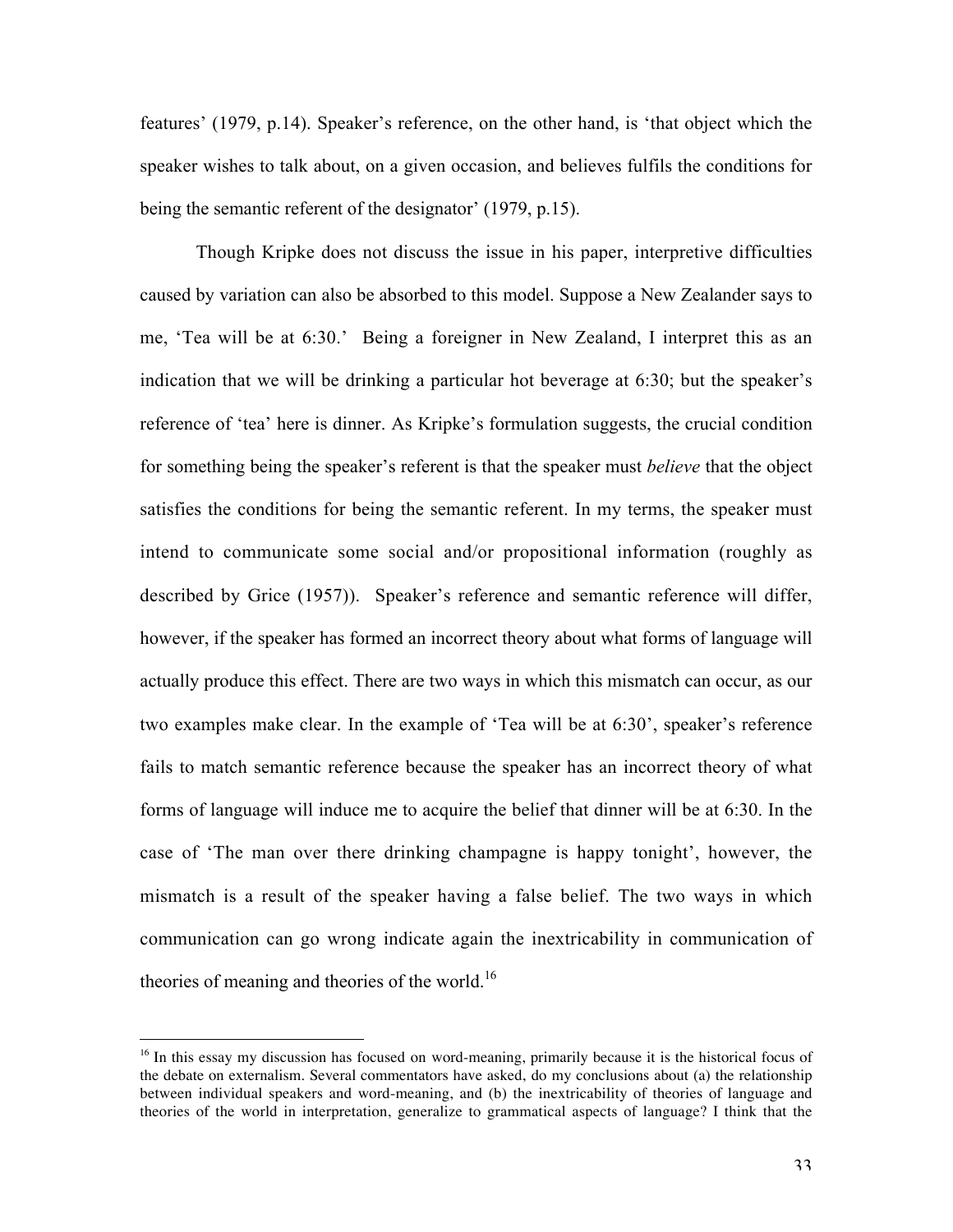This conclusion provides a link between the proposed theory of speech communities, the problem of language change, and our model of individual speech behaviour. The potential mismatch between speaker's reference and semantic reference relies not only on the speaker's beliefs about what sort of utterance would get her

 $\overline{a}$ 

*Phonology*. A word, phrase, or sentence may be misunderstood because of a difference in the phonologies employed by interlocutors: for example, British speakers often hear American English *latter* as *ladder*, and I have often witnessed non-southerners misinterpreting southeastern U.S. English *life* as *laugh*, *height* as *hat*, and so on (because of a rule changing [ay] to [a:] in certain contexts in many forms of southeastern English).

*Morphology.* To some English speakers, *you all* is equivalent to *all of you*. To others, it is simply the 2nd person plural pronoun. We can verify this by noting that speakers of the latter type use *all you all* (or *all y'all*) to express to concept *all of you*. The potential for confusion is clear.

*Syntax.* I once saw a sign in a Delhi post office that read, 'For slow and uncourteous service please see Chief Postmaster.' English is a well-established language in India with millions of native speakers, but Indian English has numerous grammatical and lexical differences from standard English that are influenced by Indian languages, particularly Hindi (and a great deal of internal variation). To an Indian speaker of English living in Delhi the sign mentioned would presumbly communicate the meaning that I would express by 'In case of slow or uncourteous service please see Chief Postmaster'. (Hindi uses the equivalent of 'and' under negation in some cases where we would use *or*. Another time I saw a sign reading 'Do not sit and run in the station', which I interpreted at first as forbidding an impossibility.) Depending on who the sign was addressed to, then, we may or may not want to call this a 'mistake'; it would depend on the intended audience, the sociolinguistic aspirations of the sign's author, and other factors.

In all of these cases, misunderstanding of the type we have been discussing is possible even if all lexical items in the language are understood in the same way by all participants in a conversation. The reason is that world knowledge is needed in order to form a correct theory of the communicative intentions of the interpretee, for grammar as much as for word-meaning. Consider the reasoning you would have to go through in a potentially ambiguous situation in order to correctly interpret an utterance of *you all*. Relevant facts might include your own grammatical knowledge; your knowledge of the immediate non-linguistic situation; your knowledge of the speaker's social and regional background and stereotypical features of the associated dialect, especially differences between this dialect and your own idiolect; special knowledge, if any, of the speaker's speech habits (verbal peculiarities beyond social or regional stereotypes), and an unlimited amount of further knowledge (say, whether there is a person in the audience to whom the utterance could not be addressed appropriately). Thus I think that we can conclude that, just as I have for word meaning in the main text, that there is (relative to a communicative situation and a choice of social identification) a correct grammatical form in each situation, viz. the one that will correctly communicate the intended social and propositional information to the intended audience and other members of the speaker's projected speech community.

Thanks to Txuss Martin and an anonymous referee for pointing out the need for this clarification.

answer is yes, because these aspects of language figure as importantly in the communication of social and propositional information as word-meaning. Suppose that word-meaning were partly determined by nonindividualistic factors as I have argued, but grammatical structure were given by purely individualistic factors – say, whatever grammatical structure the speaker had in mind. Such a theory would fail to answer the questions about meaning that externalist theorists have raised on the level of sentence-meaning, if sentence-meaning is compositional. That is, I have claimed that a speaker can be *wrong* about the reference of a word like 'arthritis' because there is a mismatch between his intended meaning and the generally understood meaning in his projected speech community. But it is easy to cases of grammatical mismatch – a string of sounds is assigned a different grammatical structure by the speaker and members of his community – which will encounter precisely the same problems that motivated my version of externalism. The same logic should apply to these: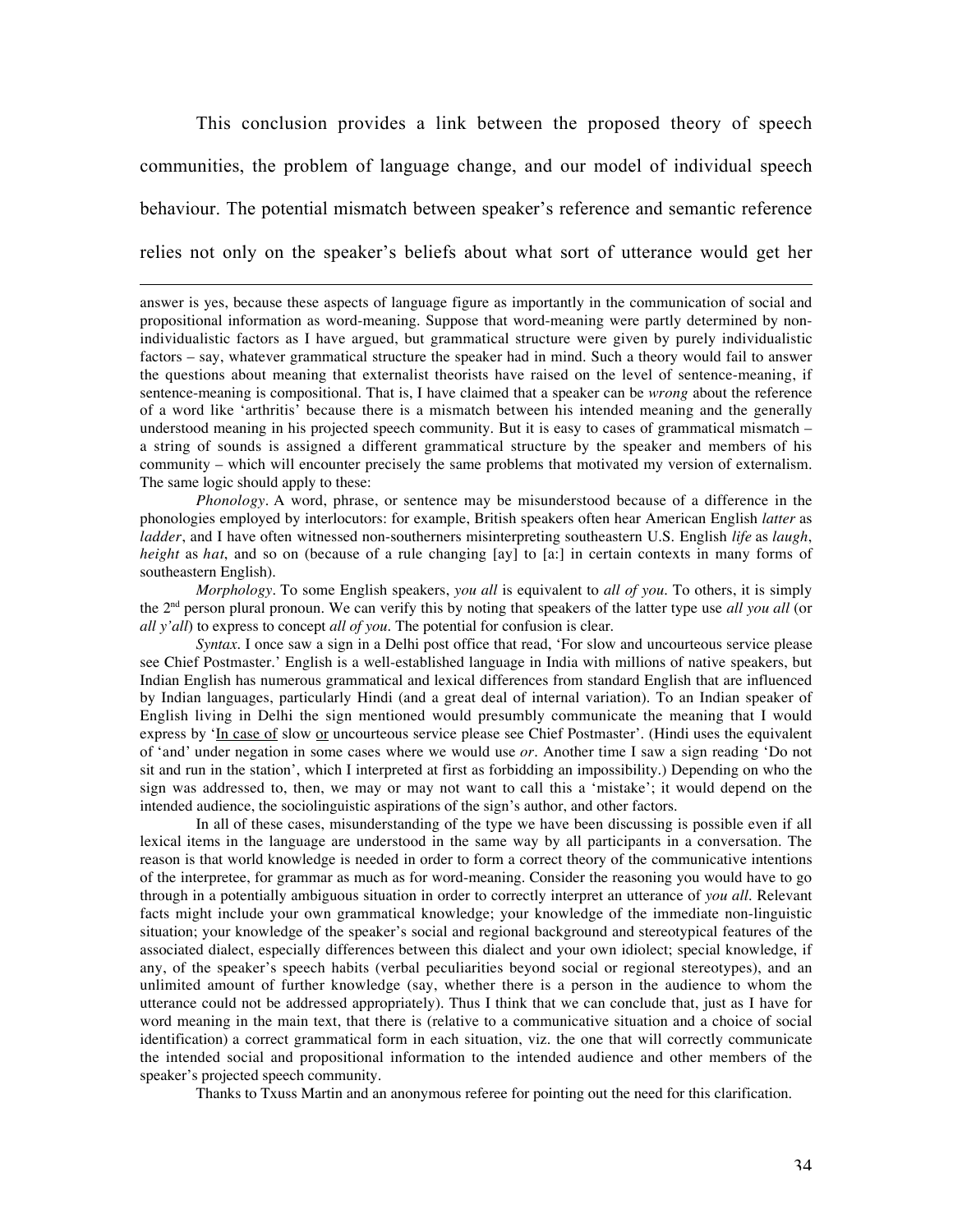audience to form some belief, but also on the speaker's *desire* to get her audience to form this belief. Thus the theory presupposes some social connection between speaker and audience. General dispositions to defer  $-$  e.g. the fact that my friend from New Zealand would be willing to say 'dinner' instead of 'tea' if he realized that I am liable to misinterpret the latter – are to be explained in light of Gricean intentions. Such intentions are not, of course, the whole story: sometimes speaker's reference may be different from semantic reference *even if no communicative difficulty results*. Putnam's twin-Earth arguments made this point clearly. Communication through shared errors can also be successful when a description fails to refer semantically, e.g. if we both believe that the man over there is drinking champagne when he is not. This is because we would both be willing to withdraw the presupposition that the man in question is drinking champagne if we were to learn that he is not. All of this presupposes the model of speakers both as individualistic theory-builders and as social beings that we adopted above. (It is worth noting further that, though Kripke presents speaker's reference as a pragmatic phenomenon, I conceive of both speaker's reference and semantic reference as being semantic in the sense of being involving a sound-meaning mapping, although they belong to different levels of language.)

Kripke (1979) suggests further that the possible mismatch between speaker's reference and semantic reference may explain semantic change, since 'what was originally a mere speaker's reference may, if it becomes habitual in a community, evolve into a semantic reference' (p.22). Admittedly, the notion of becoming 'habitual in a community' is obscure since speech communities are not stable or discrete objects in the world. However, Kripke's suggestion provides a simple account for semantic change in

35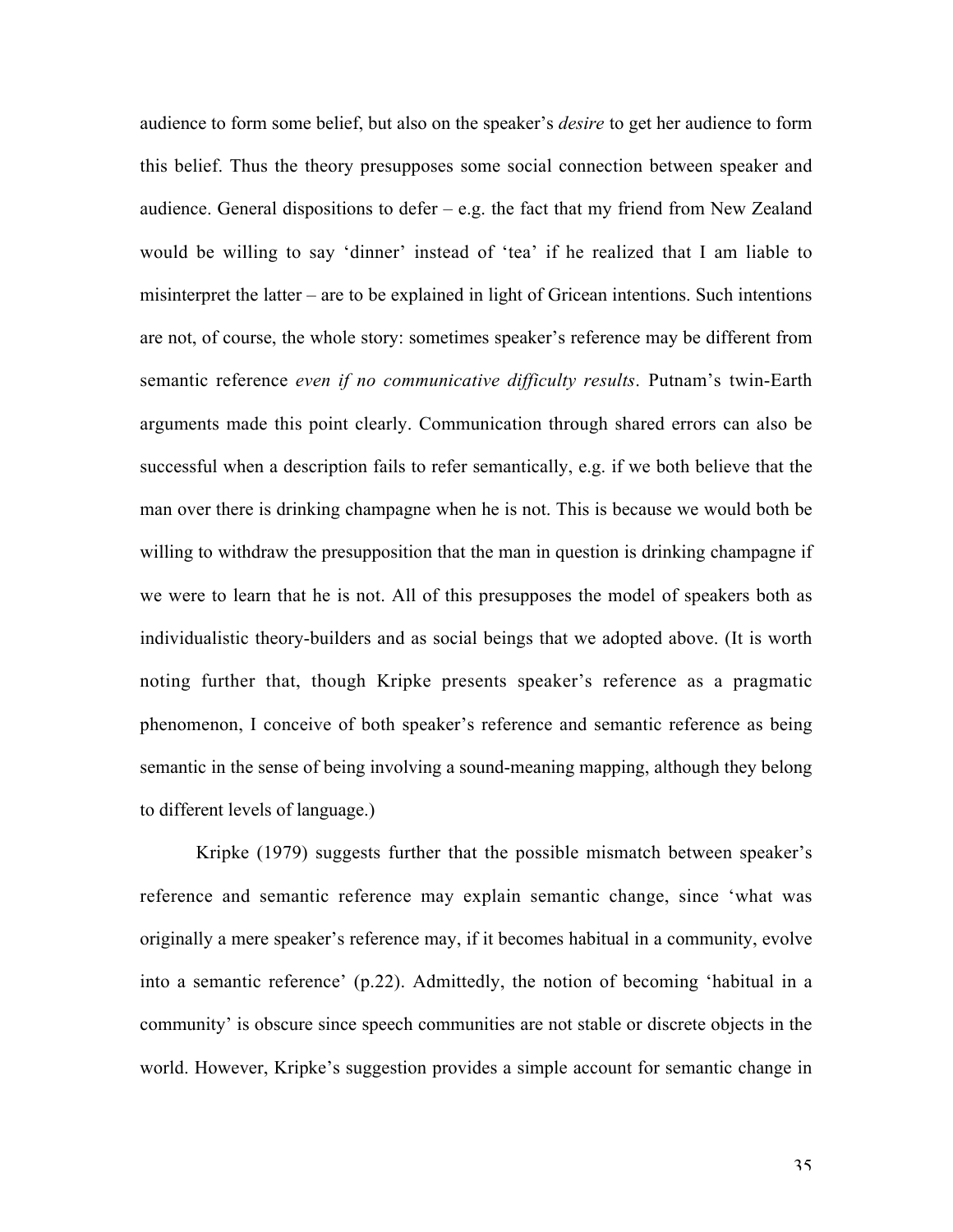the normative sense once our new notion of ' speech community' is implemented. Let's return to the example of 'bead'.

Imagine that Karl is learning Old English. Karl sees someone praying with rosary beads and asks his mother, 'What's he doing?' His mother answers, 'He's counting his beads'. Karl's mother intends for 'beads' to refer to prayers, but Karl surmises that 'beads' refers to beads. Thereafter, Karl always uses 'beads' to refer to beads, while his mother always uses 'beads' to refer to prayers. If Karl tells his mother 'I'm counting my beads', his intention is to induce in her the belief that he is counting his beads, and the speaker's reference is therefore to beads. But 'beads' refers semantically to prayers; and the belief that Karl's mother will form is that Karl is counting his prayers. In a strict sense, then, Karl's utterance is false, and communication between Karl and his mother has failed. However, neither of them ever uses the word 'beads' in an unambiguous context, and thus neither ever learns that the beliefs that they induce in each other using the word 'beads' are systematically different from the beliefs that they intend to induce in each other. Though communication has failed, no communicative difficulty arises because of contingent features of the environmental and social context.

Now, suppose that Karl teaches other children the word 'beads' by ostention. These children now use 'beads' intending to induce beliefs in each other about beads, not about prayers. As long as they would be willing to defer to adults who do not use 'beads' in this way, however, this is another case of successful communication via mistakes. This use of 'beads' becomes correct only when speakers who share this error begin to identify themselves as a sub-population with a distinct social identity. Thus the children will identify *separately* with each other and with the broader community: in this case, they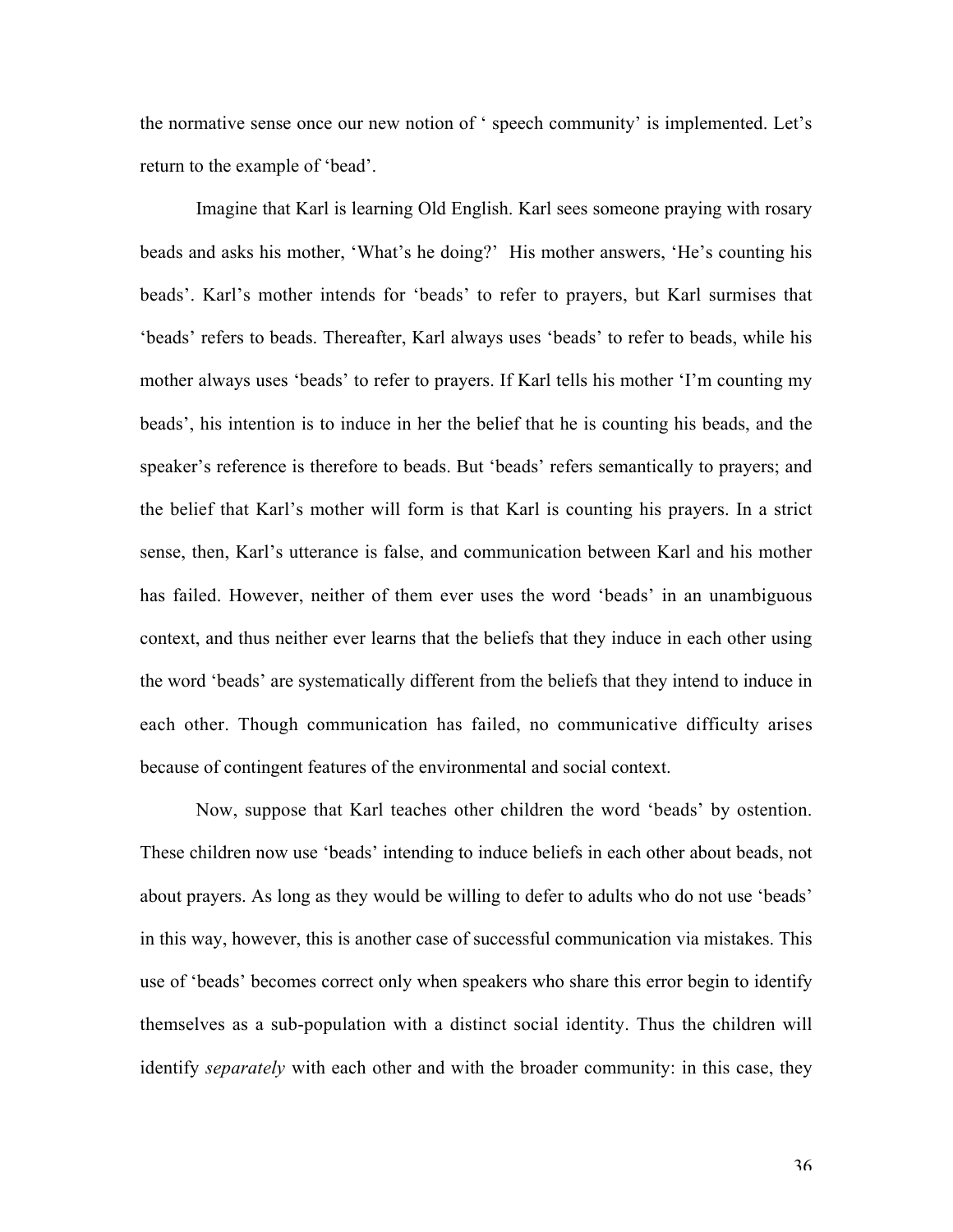project two distinct speech communities. They would, it seems, now accept correction from adults, but only as relevant in speaking to adults, and switch between dialects in different social contexts (as I do with 'tea'). When they speak to other members of their sub-population, though, the historical origin of the word 'bead' is beside the point, as it is for 'Madagascar': they now defer to the people who made the mistake, and this is enough for correct usage. Their theory of the meaning of 'beads' is correct in one social context and incorrect in the other.<sup>17</sup>

Thus an answer to (ii), the question of change in semantic norms, seems to involve two factors. First, there may be some change in social identification, i.e. in individuals' projections of the social world; second, there may be changes in the correct theory for the projected communities, because of changes in other speakers' understanding, misapprehensions, etc. Either of these factors is sufficient for change, though they often occur together. We can now refine our earlier discussion of what the 'correct theory' would be in this light. The correct theory is the theory that would actually cause the audience to form the belief that the speaker intends, *unless* the audience would be willing to change this theory in light of recalcitrant social or environmental facts. The second clause is important to allow for the two types of shared error. Shared *social* errors occur when all parties in a communicative situation are under the same misapprehension about a word's meaning, but would be willing to modify their behaviour if they were corrected because they both project more or less the same community. Shared *environmental* errors include both the example of 'The man over there drinking

 $17$  Rather than being a cause for alarm, it is descriptively a good result that speakers can project multiple external standards. As noted above, everyone is in command of multiple forms of speech – dialects, registers, and often languages, although often they are so similar that we do not notice – each with its own normative standards and social functions.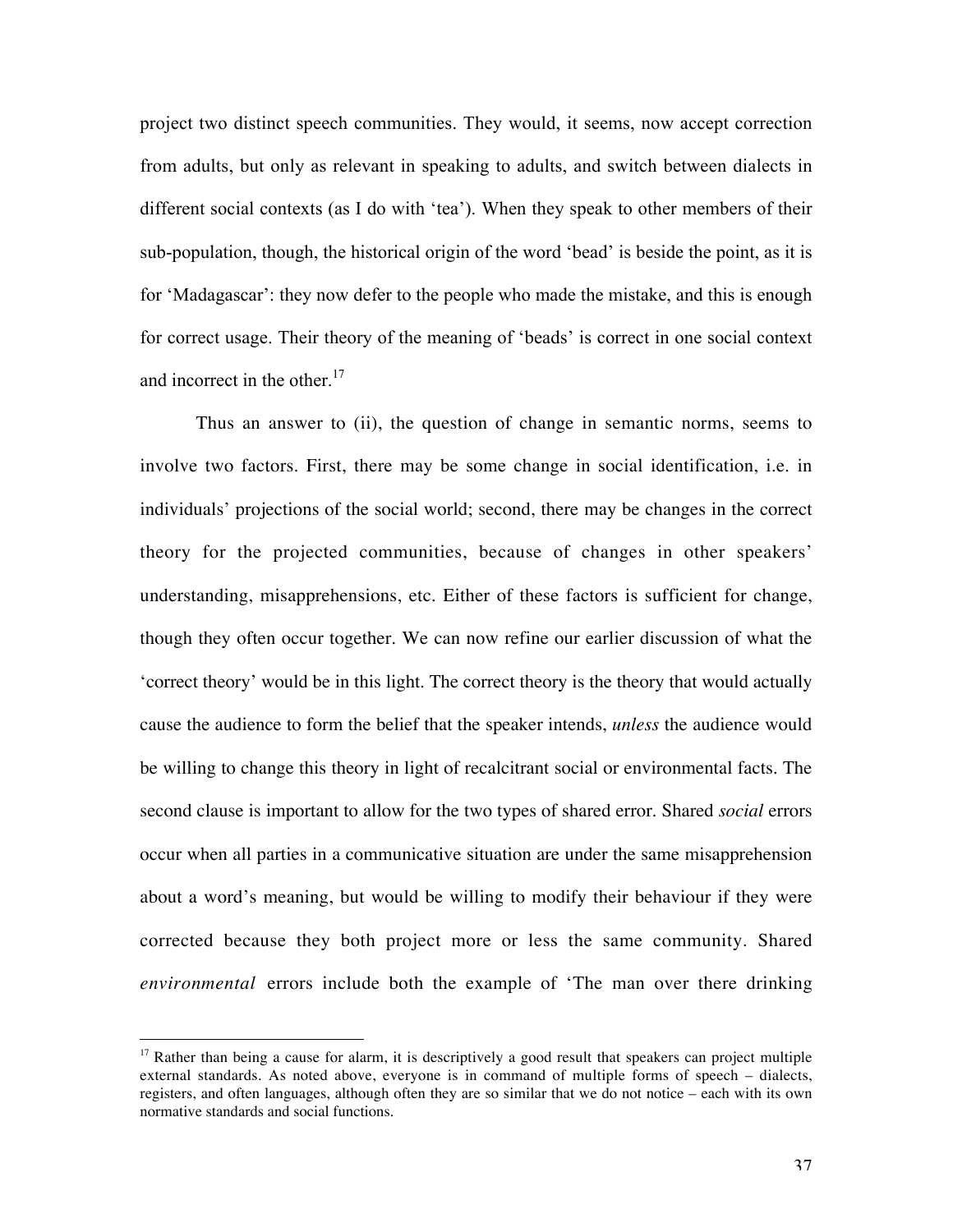champagne' and Putnam's cases involving '*khrusós*' and 'water': all parties would be willing to defer to facts about the world. In both cases, the errors result from epistemic limitations, either in a speaker's abilities to infer other speakers' linguistic intentions, or in speakers' knowledge of the world.

## **4. Conclusion**

From the preceding considerations I conclude that the choice between individualism and externalism is a false one. Crucial semantic *and* social facts can be explained only by a theory that takes both levels to be philosophically relevant and explores the relationship between them.

These considerations also show a considerable symmetry in the two levels of meaning. For example, an idiolect is a theory of the communalect in the same way that an individual's non-linguistic beliefs are a theory of the actual world. Semantic reference is jointly determined by the communalect and facts about the world, just as speaker's reference is jointly determined by a speaker's idiolect and her beliefs about the world. If an idiolect and a communalect are both word-meaning mappings as I have suggested, it may be possible to articulate a two-level formal semantics with individual- and community-level operators. This may turn out to have interesting application to issues in formal semantics. For instance, I am exploring the possibility of using such a two-level semantics of this type in combination with a 'permissive' notion of epistemic possibility (i.e. one in which there are conceptually possible worlds that are not metaphysically possible; Gendler and Hawthorne 2002) to address problems of substitutivity in opaque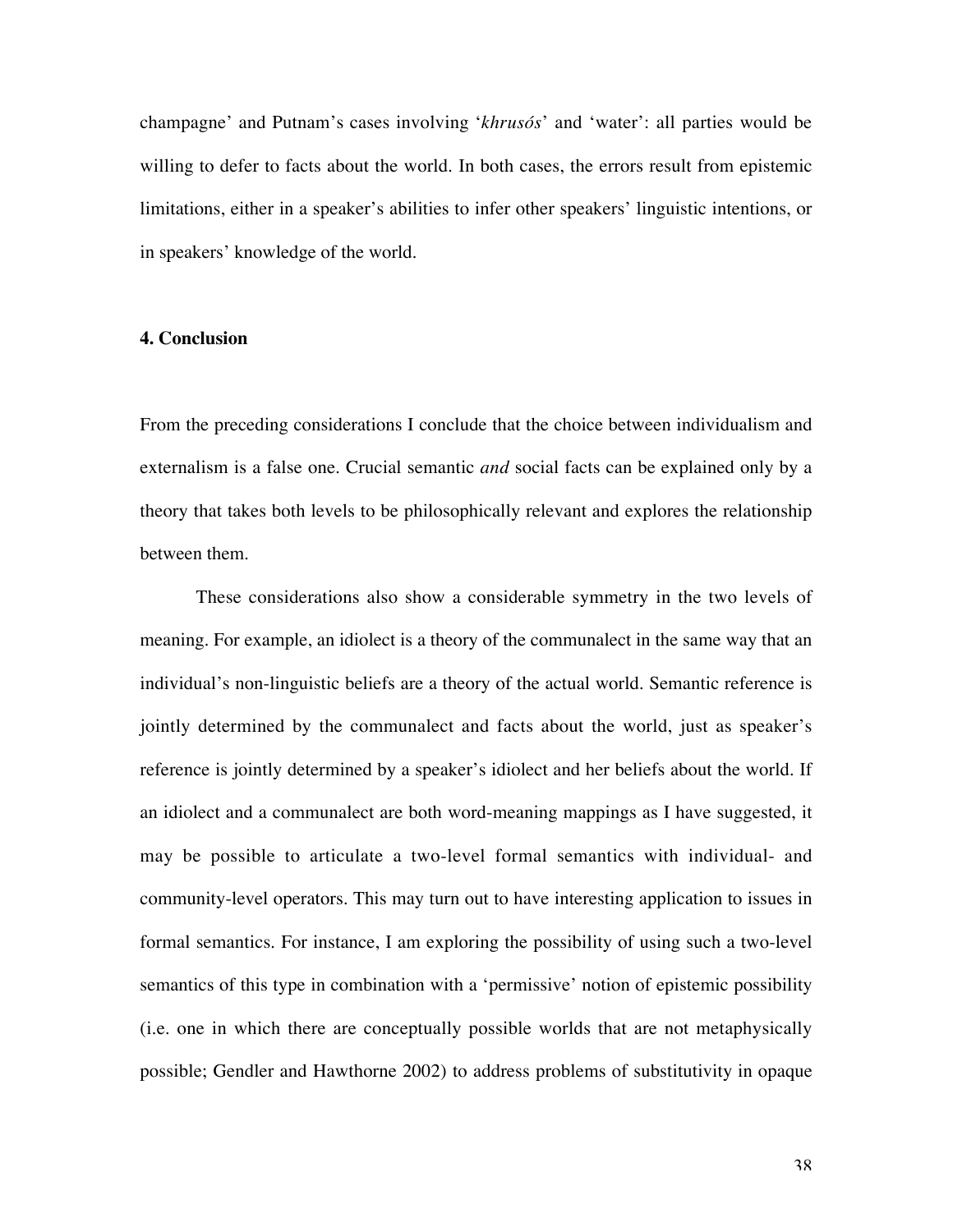and hyperintensional contexts. (See Muskens (2005) for a sketch of an implementation of a somewhat similar idea.)

To sum up, I have argued that three aspects of individual language broadly construed – dispositions to defer, idealized communicative success, and social identification – map out the same community language. This community language is systematic and makes predictions about meaning and reference that are, I think, intuitively correct to those without a stake in the individualism-externalism debate. In this way we have met Chomsky's challenge to articulate a 'notion of "shared public language" that comes even close to meeting the requirements of empirical enquiry of serious philosophical reflection on language and its use' (1995, p. 51).

Furthermore, if I have described the interplay between individual and social aspects of meaning accurately, we may conclude that a good deal of the philosophical debate between individualists and externalists has been misguided. Chomsky, for instance, insists that only the 'internalist' aspects of language can admit of a truly scientific description. I have attempted to provide several counter-examples to this claim in the form of explanations of problems that cannot be addressed or even formulated without externalist concepts.<sup>18</sup> Putnam responds to Chomsky by rejecting the claim that meaning has anything at all to do with facts about individuals; Dummett relegates the study of individual behavior to the 'philosophically irrelevant' realm of psychology; and so on. None of these extremes is correct, because, as we have seen, neither the social nor the individual levels of meaning can be explained without reference to the other. For

 $18$  I do not mean to suggest that Chomsky categorically rejects externalist inquiry into language. For instance, he admits that sociolinguistics is 'a perfectly legitimate inquiry, externalist by definition' (1995, p.50). However, sociolinguistics 'borrows from internalist inquiry into humans, but suggests no alternative to it' (ibid.); the thrust of his argument in the quoted passage and the surrounding text is that a scientific theory of language, i.e. a theory capable of making testable predictions, will be thoroughly individualistic.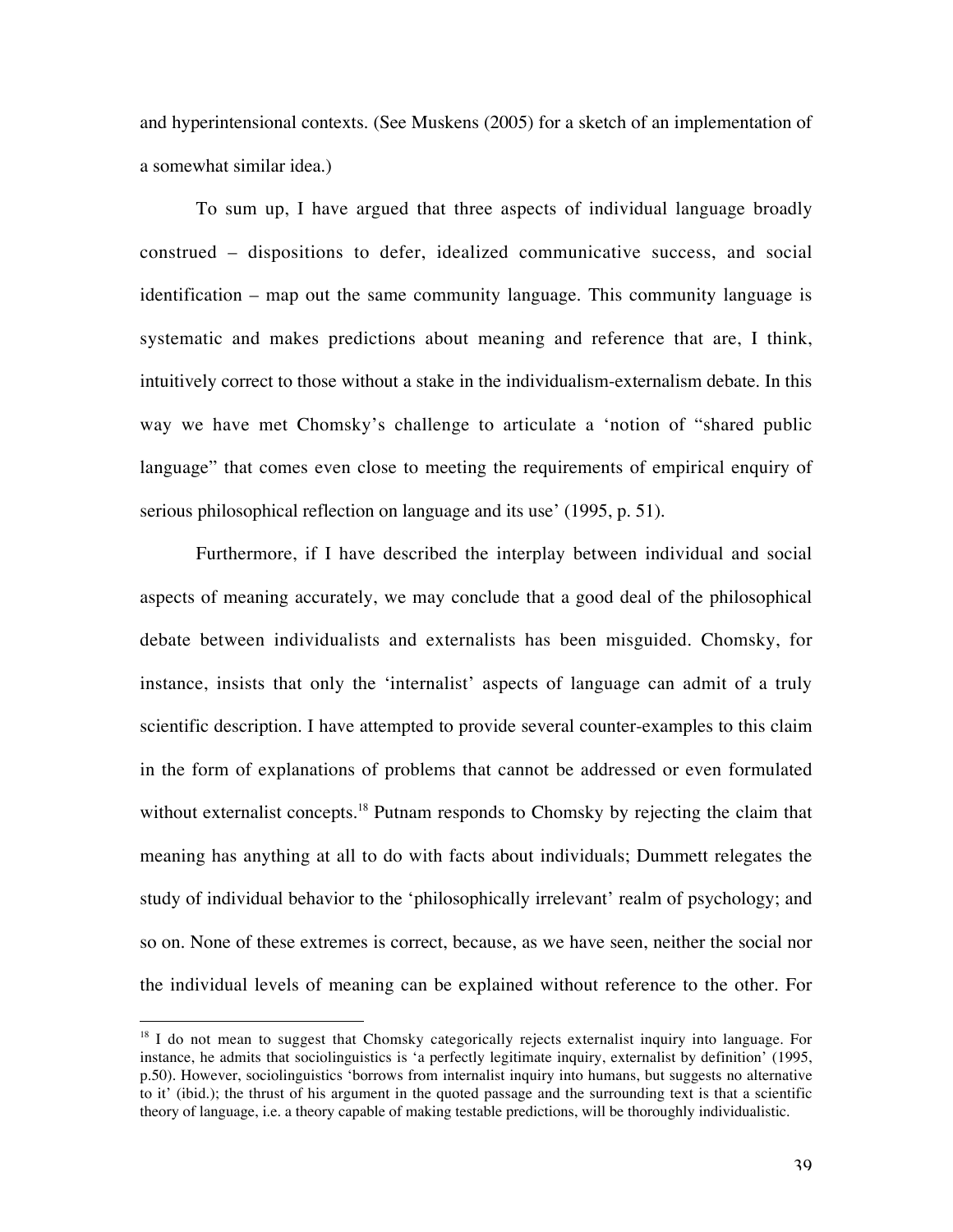instance, speaker's reference and semantic reference both play important roles in a complete theory of human language: no straightforward reduction is possible, but it is possible to devise a theory detailing the relationships between these types of meaning. If this is the case, individualists and externalists have in many cases simply been talking past one another, and in reality both the individual and the social aspects of language are interesting (philosophically, linguistically, and psychologically) and worth investigating.

In section three, we saw how to rescue speech communities from the difficulties raised by empirical results of descriptive linguistics. This was necessary to explain the normativity of meaning. The primary role of speech communities in this theory is to account for externalist *intuitions* about meaning. However, we should not take for granted that our reconstructed speech communities can do the philosophical work that communalects have been called upon to do in much previous work. They are certainly not able to provide, as Dummett (1978, p.218) requires, a guarantee of mutual understanding. Dummett argues that communalects must be able to do so because otherwise, 'for all [a speaker] knows, or can ever know, everyone else may attach to his words or to the symbols which he employs a meaning quite different from that which he attaches to them' (ibid.). This consequence is intended as a *reductio*, but attention to the empirical facts of language shows it to be a positive boon: only a theory that does not provide such a guarantee can provide a convincing account of language variation and change.

Although communalects are real, meaning is not their exclusive provenance. Speaker's reference is equally real and, from the point of view of interpersonal communication, sometimes more interesting: after all, we are normally more interested in

40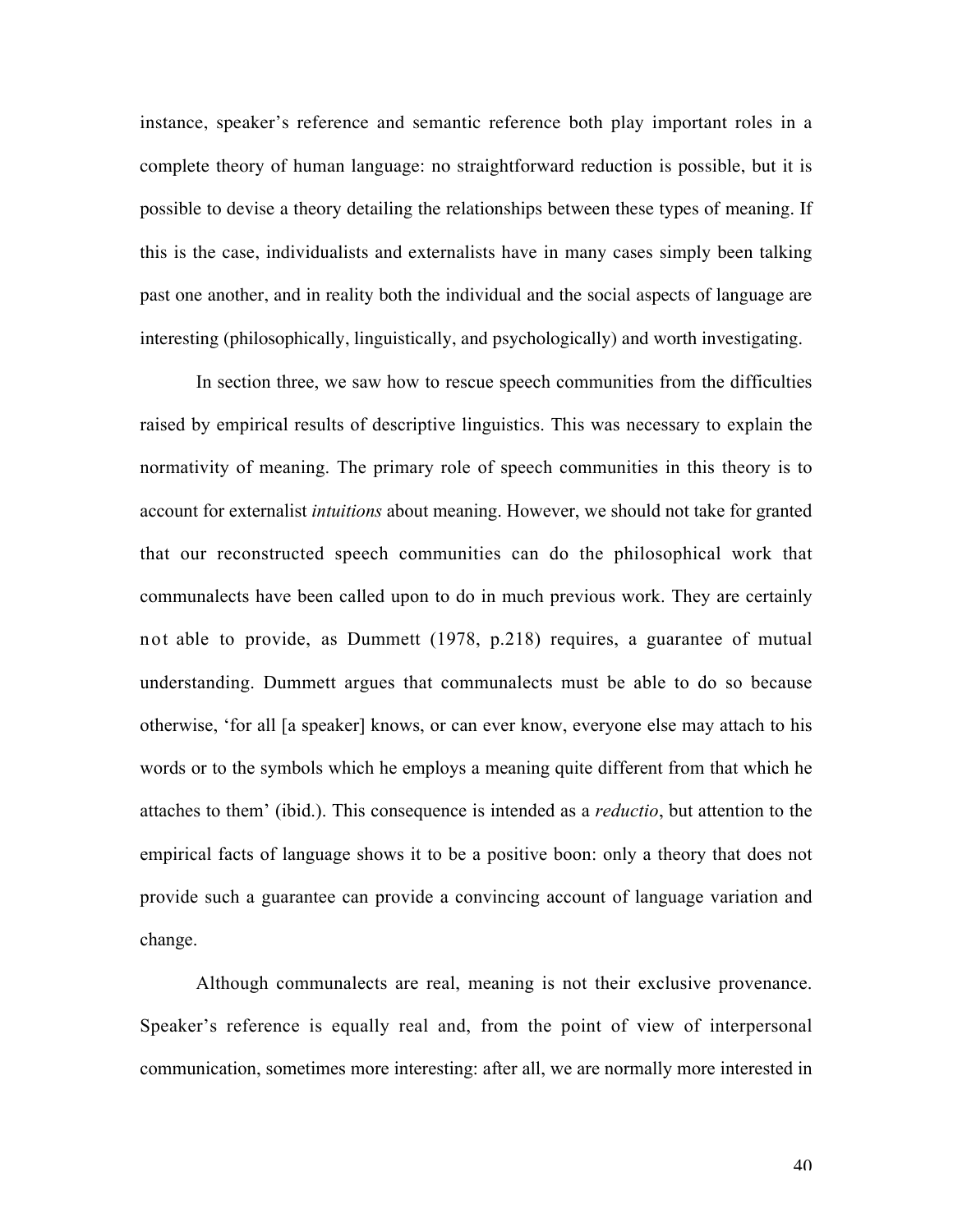understanding than in correcting one another. Likewise, meaning construed as semantic reference is indeed normative, but this normativity relies crucially on individualistic facts. Externalism is correct, it seems, but the rumours of individualism's death have been greatly exaggerated.

# **References**

Burge, Tyler. 1979: Individualism and the mental. In P. Finch et al. (ed.), *Midwest Studies in Philosophy, vol. IV: Studies in Metaphysics*. Minneapolis: University of Minnesota Press.

Chomsky, Noam. 1975: *Reflections on Language.* New York: Pantheon Books.

Chomsky, Noam. 1986: *Knowledge of Language.* New York: Praeger.

Chomsky, Noam. 1993: Mental constructions and social reality. In E. Reuland and W. Abraham (ed.) , *Knowledge and Language*: *From Orwell's Problem to Plato's Problem.* Dordrecht: Kluwer.

Chomsky, Noam. 1995: Language and nature. *Mind* vol. 104, no. 13, pp.1-61.

- Chomsky, Noam. 2000: *New Horizons in the Study of Language and Mind*. Cambridge University Press.
- Davidson, Donald. 1984: *Inquiries into Truth and Interpretation.* Oxford University Press.

Davidson, Donald. 2005: *Truth, Language, and History.* Oxford: Clarendon Press. Donnellan, Keith. 1966: Reference and definite descriptions. *Philosophical Review*

75, 281-304.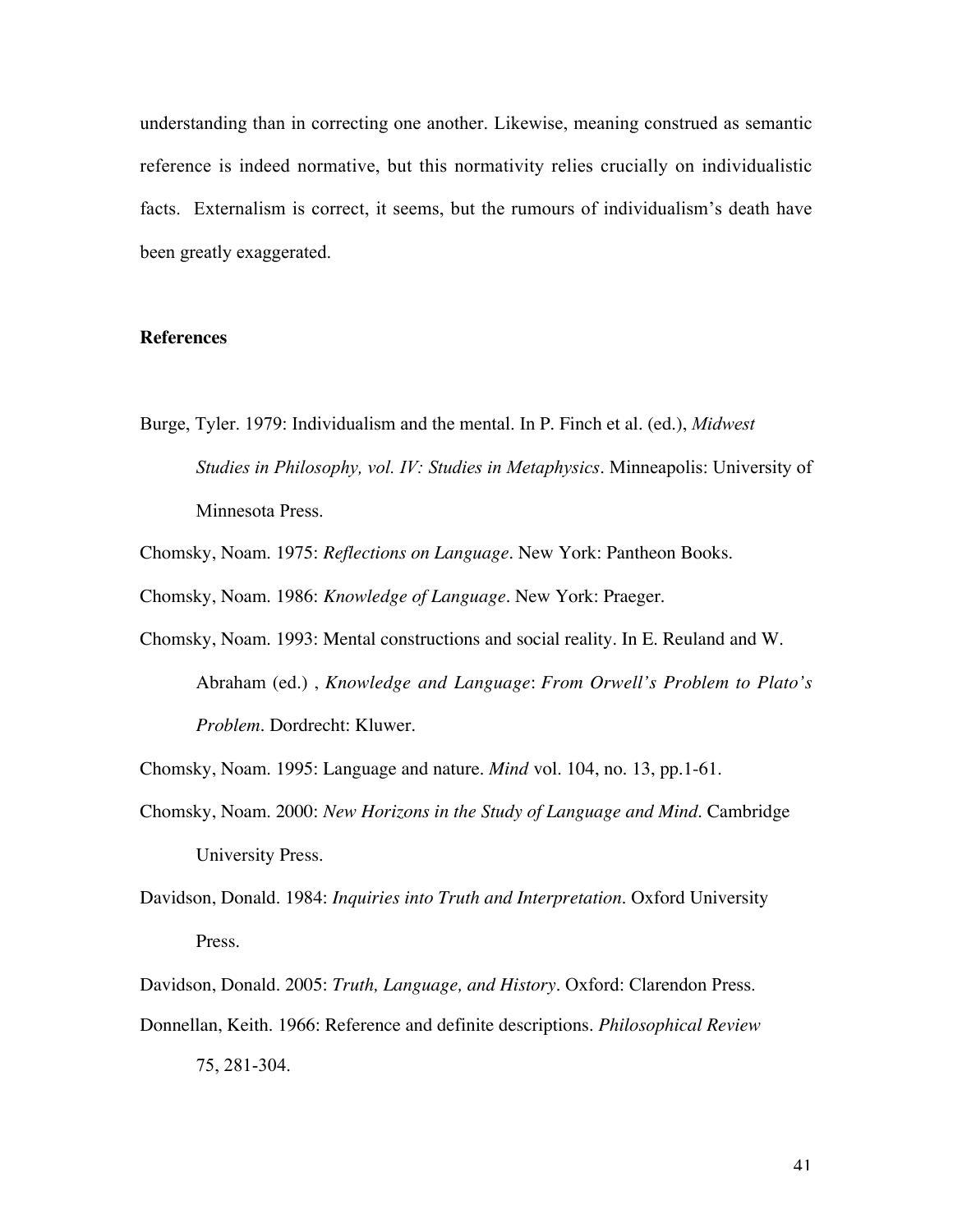- Dummett, Michael. 1978: *Truth and Other Enigmas.* Cambridge, MA: Harvard University Press.
- Dummett, Michael. 1986: A nice derangement of epitaphs: some comments on Davidson and Hacking. In Lepore (ed.), *Truth and Interpretation: Perspectives on the Philosophy of Donald Davidson*. Oxford: Basil Blackwell.
- Fortson, Benjamin W. IV. 2003: An approach to semantic change. In Joseph and Janda eds., *The Handbook of Historical Linguistics.* Malden: Blackwell.
- Gendler, Tomar Szabó and John Hawthorne. 2002. Introduction: Conceivability and Possibility. In Gendler and Hawthorne (ed.), *Conceivability and Possibility.* Oxford: Oxford University Press.
- Giles, Howard. 1994: Accommodation in communication. In Asher (ed.), *Encyclopedia of Language and Linguistics.* Oxford: Pergamon Press.
- Grice, H. P. 1967 [1957]: Meaning. In Strawson (ed.), *Philosophical Logic.* Oxford University Press.
- Hintikka, Jaako. 1962: *Knowledge and Belief: An Introduction to the Logic of the Notions.* Ithica: Cornell University Press.
- Hudson, R. A. 2001: *Sociolinguistics.* Cambridge: Cambridge University Press.
- Kripke, Saul. 1979: Speaker's reference and semantic reference. In French et al. (ed.), *Contemporary Perspectives on the Philosophy of Language*. Minneapolis: University of Minnesota Press.
- Kripke, Saul. 1980: *Naming and Necessity.* Oxford: Basil Blackwell.
- Labov, William. 1994: *Principles of Linguistic Change, vol. 1: Internal Factors.* Oxford: Blackwell.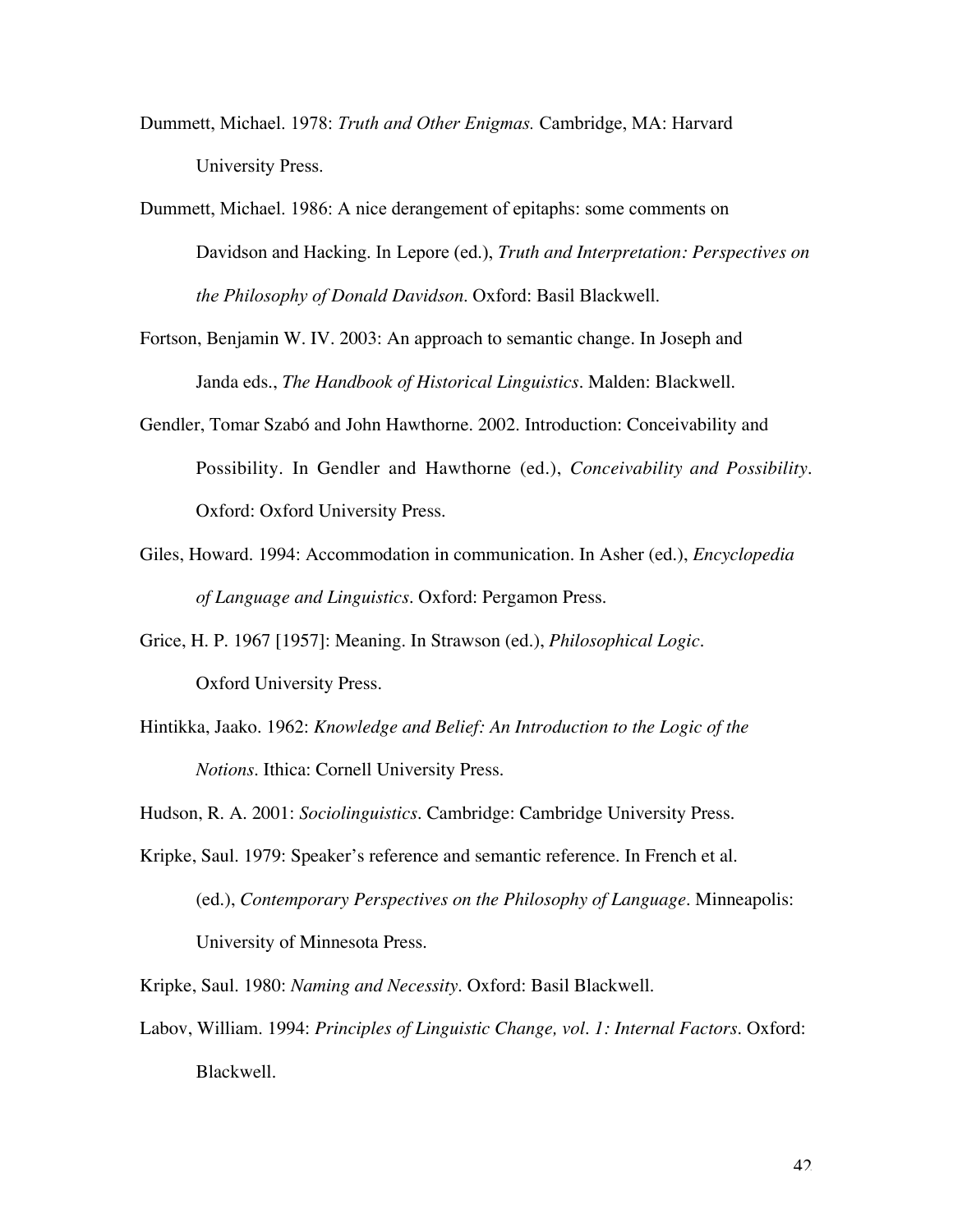- Le Page, R. B. 1997: A sociolinguistic theory of language. In Coulmas ed., *The Handbook of Sociolinguistics.* Malden: Blackwell.
- Lewis, David. 1975: Languages and language. In Gunderson (ed.), *Language, Mind and Knowledge.* Minneapolis: University of Minnesota Press.

Lewis, David. 1983: *Philosophical Papers, Volume 1.* Oxford University Press.

- Masica, Colin. 1991: *The Indo-Aryan Languages.* Cambridge University Press.
- Machery, Edouard, Ron Mallon, Shaun Nichols, and Stephen P. Stich. 2004. Semantics, cross-cultural style. *Cognition* 92, B1-B12.
- Muskens, Reinhard. 2005. Synonymy, common knowledge, and the social construction of meaning. In Dekker and Franker (ed.), *Proceedings of the Fifth Amsterdam Colloquium*, ILLC, University of Amsterdam.
- Pawley, A. K. 1970: *On The Fijian Dialects.* University of Auckland Working Papers in Anthropology, Archaeology, Linguistics, Maori Studies, no. 16.
- Putnam, Hilary. 1975: *Mind, Language and Reality: Philosophical Papers vol. 2.* Cambridge University Press.
- Quine, W. V. O. 1960: *Word and Object.* Cambridge, MA: MIT Press.

Quine, W. V. O. 1968: Ontological relativity. *Journal of Philosophy* LXV no. 7, 185-212.

Trudgill, Peter. 1986: *Dialects in Contact.* Oxford: Basil Blackwell.

Weinreich, Uriel, Labov, William, & Herzog, Marvin. 1968: Empirical foundations for a theory of language change. In W. P. Lehmann & Y. Malkeil (ed.), *Directions for historical linguistics: A symposium.* Austin: University of Texas Press.

Williamson, Timothy. 1994: *Vagueness*. London: Routledge.

Wittgenstein, Ludwig. 1953: *Philosophical Investigations.* Trans. G.E.M. Anscombe.